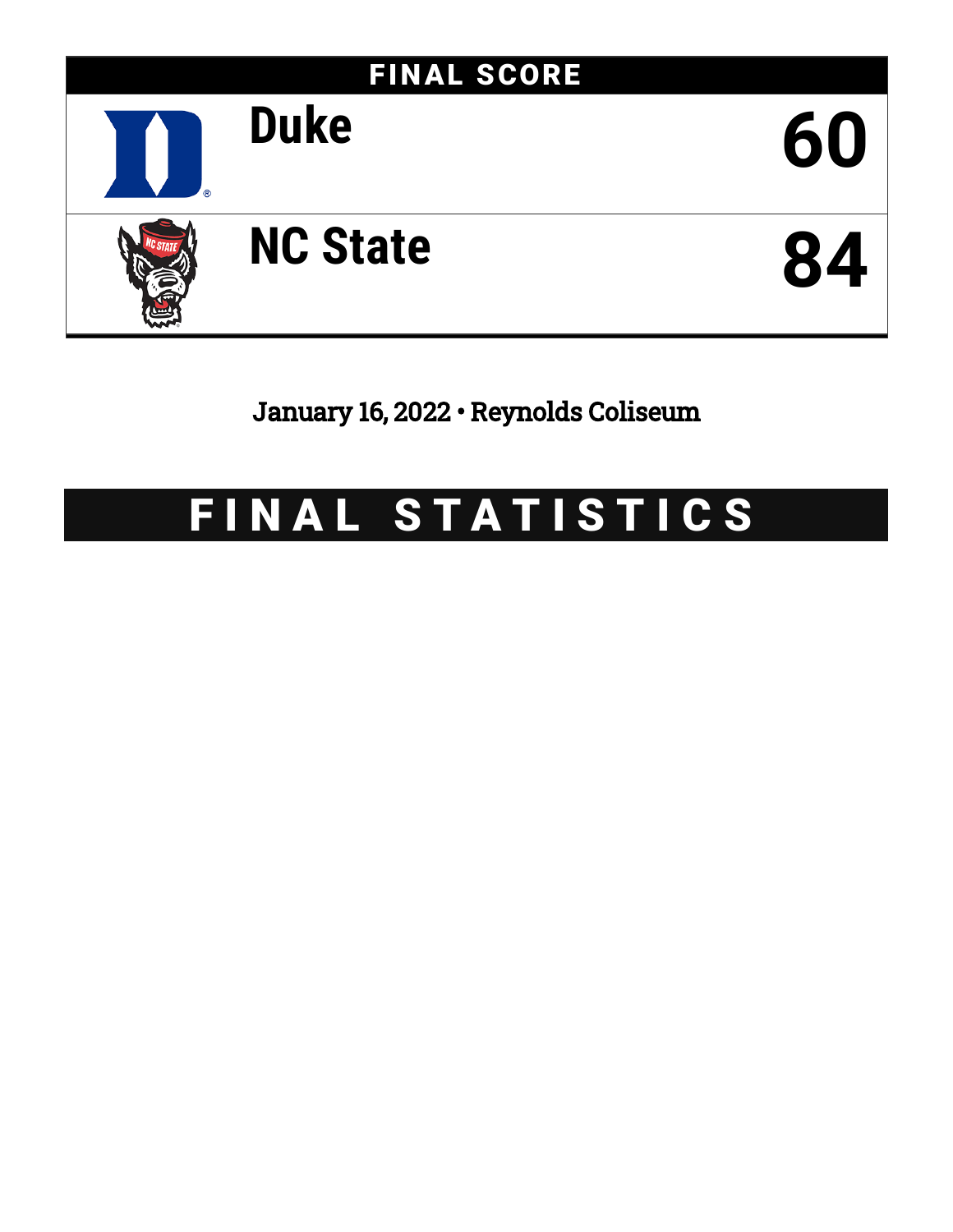# **Official Box Score Duke vs NC State Game Totals -- Final Statistics January 16, 2022 at Reynolds Coliseum**



# **Duke 60**

| No. | Player                    | S | Pts      | FG       | 3FG       | FT      | 0R | <b>DR</b>    | TR             | PF       | A  | TO           | <b>B</b> lk | Stl          | Min   | $+/-$ |
|-----|---------------------------|---|----------|----------|-----------|---------|----|--------------|----------------|----------|----|--------------|-------------|--------------|-------|-------|
| 03  | GOODCHILD, MIELA          | G | 12       | $4-9$    | $4 - 8$   | $0 - 0$ | 0  | 3            | 3              | $\Omega$ | 2  | 4            | $\Omega$    | 0            | 31    | $-26$ |
| 04  | <b>BALOGUN, ELIZABETH</b> | G | 9        | $3 - 11$ | $1 - 3$   | $2 - 2$ | 1  | 6            | 7              | 2        |    | 2            | 0           | 1            | 31    | $-19$ |
| 24  | AKINBODE-JAMES, O.        | F | 4        | $1 - 2$  | $0 - 0$   | $2 - 2$ | 1  | 8            | 9              | 1        | 2  | 2            |             | 1            | 23    | $-13$ |
| 25  | <b>WILLIAMS, JADE</b>     | F | 6        | $3 - 5$  | $0 - 0$   | $0 - 1$ | 2  | $\mathbf{0}$ | $\overline{2}$ | 4        | 0  | 0            | $\Omega$    | 0            | 12    | 2     |
| 30  | DAY-WILSON, SHAYEANN      | G | 14       | $6 - 14$ | $2 - 8$   | $0 - 1$ | 0  | 4            | 4              | $\Omega$ | 4  | 6            | $\Omega$    | 0            | 32    | -12   |
| 02  | DE JESUS, VANESSA         | G | 5        | $2 - 7$  | $1 - 3$   | $0 - 0$ |    | 1            | $\overline{2}$ | 2        |    | 0            | $\Omega$    | $\mathbf{0}$ | 24    | $-7$  |
| 13  | <b>VOLKER, LEE</b>        | G | 0        | $0 - 1$  | $0 - 1$   | $0 - 0$ | 0  | 1            | 1              | 0        | 0  | 1            | 0           | $\mathbf 0$  | 4     | -6    |
| 22  | FINKLEA-GUITY, AMAYA      | С | 0        | $0 - 0$  | $0 - 0$   | $0 - 0$ | 0  | $\mathbf{0}$ | $\mathbf{0}$   | 2        | 0  |              | 2           | $\Omega$     | 4     | $-11$ |
| 23  | LEWIS, IMANI              | F | 3        | $1 - 2$  | $0 - 0$   | $1 - 1$ | 0  | 0            | $\mathbf{0}$   | 1        | 0  | $\Omega$     | 0           | 0            | 2     | -6    |
| 31  | <b>GREEN, NYAH</b>        | G | $\Omega$ | $0 - 0$  | $0 - 0$   | $0 - 0$ | 0  | $\mathbf{0}$ | $\mathbf{0}$   | $\Omega$ | 0  | $\mathbf{0}$ | $\Omega$    | 0            | 4     | $-6$  |
| 33  | HAVAS, JISELLE            | G | 0        | $0 - 0$  | $0 - 0$   | $0 - 0$ | 0  | 0            | $\mathbf{0}$   | 1        | 0  |              | 0           | 0            | 3     | -6    |
| 34  | <b>GORDON, LEXI</b>       | F |          | $2 - 10$ | $2 - 8$   | $1 - 2$ | 0  | 2            | $\overline{2}$ | 0        |    | 0            | 0           | $\mathbf{0}$ | 30    | $-14$ |
|     | <b>TEAM</b>               |   |          |          |           |         | 2  | 6            | 8              | 0        |    | $\mathbf{0}$ |             |              |       |       |
|     | <b>TOTALS</b>             |   |          | 60 22-61 | $10 - 31$ | $6 - 9$ | 7  | 31           | 38             | 13       | 11 | 17           | 3           |              | 2 200 |       |

| Game                                | 22-61     | 36.1% | $10 - 31$ | 32.3% | $6-9$   | 66.7% |                                             |
|-------------------------------------|-----------|-------|-----------|-------|---------|-------|---------------------------------------------|
| 2nd Half                            | $14 - 32$ | 44%   | հ-17      | 35%   | 4-6     | 67%   |                                             |
| 1st Half                            | $8-29$    | 28%   | 4-14      | 29%   | $2 - 3$ | 67%   | Technical Fouls: None.                      |
| <b>Shooting By Period</b><br>Period | FG        | FG%   | 3FG       | 3FG%  | FT      | FT%   | Last FG: 4th-01:35<br>Largest lead: By 0 at |

# **NC State 84**

|     | -------                 |    |               |          |          |          |                |          |                |                |    |          |              |          |                |       |
|-----|-------------------------|----|---------------|----------|----------|----------|----------------|----------|----------------|----------------|----|----------|--------------|----------|----------------|-------|
| No. | Player                  | S  | Pts           | FG       | 3FG      | FТ       | 0 <sub>R</sub> | DR       | TR             | PF             | A  | то       | <b>B</b> lk  | Stl      | Min            | $+/-$ |
| 02  | PEREZ, RAINA            | G  | 10            | $4 - 11$ | $2 - 3$  | $0-0$    | 1              | 3        | 4              |                | 3  | 0        | 0            |          | 31             | 14    |
| 03  | <b>CRUTCHFIELD, KAI</b> | G  | 4             | $2 - 5$  | $0 - 0$  | $0 - 0$  | $\mathbf{0}$   | 5        | 5              |                |    | 0        | $\mathbf{0}$ | 2        | 26             | 15    |
| 11  | BROWN-TURNER, JAKIA     | G  | 7             | $3-9$    | 1-3      | $0 - 0$  | 0              | 3        | 3              |                | 1  | 0        | 0            | 1        | 26             | 16    |
| 25  | JONES, KAYLA            | F  |               | $3 - 4$  | $0 - 0$  | $1 - 2$  | $\mathbf{1}$   | 2        | 3              | $\overline{2}$ | 2  |          | $\mathbf{0}$ | 0        | 13             | 8     |
| 33  | <b>CUNANE, ELISSA</b>   | С  | 23            | $9 - 17$ | $0 - 1$  | $5-6$    | 2              | 4        | 6              | 0              |    | 0        | 0            |          | 28             | 22    |
| 00  | JOHNSON, DIAMOND        | G  | 8             | $3 - 11$ | $2 - 5$  | $0 - 0$  | $\Omega$       | 4        | 4              | $\mathcal{P}$  | 3  | 1        | $\Omega$     | 3        | 20             | 0     |
| 01  | <b>BRYANT, GENESIS</b>  | G  | 2             | $1 - 1$  | $0 - 0$  | $0 - 0$  | $\mathbf{0}$   | 0        | $\mathbf{0}$   | 0              | 0  | 0        | 0            | 0        | 2              | 6     |
| 05  | BOYD, JADA              | F. | 10            | $4-6$    | $1 - 1$  | $1 - 2$  | $\Omega$       | 7        | 7              |                | 0  | $\Omega$ |              | $\Omega$ | 19             | 14    |
| 10  | JAMES, AZIAHA           | G  | 8             | $3 - 4$  | $1 - 2$  | $1 - 2$  | 0              | 0        | $\mathbf{0}$   |                | 0  |          |              | 0        | 11             | 7     |
| 21  | <b>HAYES, MADISON</b>   | G  | $\mathbf{1}$  | $0 - 0$  | $0 - 0$  | $1 - 2$  | 4              | 3        | $\overline{7}$ | $\Omega$       | 0  | 0        | $\Omega$     | $\Omega$ | 8              | 6     |
| 23  | TIMMONS, JESSICA        | G  | 0             | $0 - 1$  | $0 - 0$  | $0 - 0$  | $\Omega$       | 0        | $\mathbf{0}$   | 0              | 0  | 0        | 0            | 0        | 4              | 6     |
| 32  | HART, SOPHIE            | C  | $\mathcal{P}$ | $1 - 1$  | $0 - 0$  | $0 - 0$  | $\mathbf{0}$   | $\Omega$ | $\mathbf{0}$   |                | 0  | $\Omega$ | $\mathbf{0}$ | $\Omega$ | $\overline{2}$ | 6     |
| 41  | <b>HOBBY, CAMILLE</b>   | С  | 2             | $1 - 3$  | $0 - 0$  | $0 - 0$  | $\Omega$       | 2        | 2              |                | 0  |          |              | 0        | 10             | $-4$  |
|     | <b>TEAM</b>             |    |               |          |          |          | 2              | 2        | 4              | $\Omega$       |    | 0        |              |          |                |       |
|     | <b>TOTALS</b>           |    |               | 84 34-73 | $7 - 15$ | $9 - 14$ | 10             | 35       | 45             | 11             | 11 | 4        | 3            | 8        | 200            |       |
|     |                         |    |               |          |          |          |                |          |                |                |    |          |              |          |                |       |

| Game                                | $34 - 73$ | 46.6% | $7 - 15$ | 46.7% | $9 - 14$ | 64.3% |
|-------------------------------------|-----------|-------|----------|-------|----------|-------|
| 2nd Half                            | 17-32     | 53%   | $3 - 7$  | 43%   | $5-8$    | 63%   |
| 1st Half                            | 17-41     | 41%   | 4-8      | .50%  | 4-6      | 67%   |
| <b>Shooting By Period</b><br>Period | FG        | FG%   | 3FG      | 3FG%  | FТ       | FT%   |

*Last FG:* 4th-00:40 *Largest lead:* By 24 at *Technical Fouls:* None.

| Game Notes:                                                                 | <b>Score</b>                                   | 1st. | 2nd             | 3rd | 4th | <b>TOT</b> | <b>Points</b>     | <b>DUKE</b>    | <b>NCSU</b>    |
|-----------------------------------------------------------------------------|------------------------------------------------|------|-----------------|-----|-----|------------|-------------------|----------------|----------------|
| Officials: Denise Brooks, Pualani Spurlock-Welsh,<br><b>Edward Sidlasky</b> | <b>DUKE</b>                                    | 9    | 13              | 19  | 19  | 60         | In the Paint      | 20             | 40             |
| Attendance: 5500                                                            | <b>NCSU</b>                                    | 19   | 23              | 18  | 24  | 84         | Off Turns         |                | 20             |
|                                                                             |                                                |      |                 |     |     |            | 2nd Chance        |                | 12             |
| Start Time: 09:00 PM<br>Conference Game;                                    | DUKE led for 0:00. NCSU led for 39:29.         |      |                 |     |     |            | <b>Fast Break</b> |                | 10             |
|                                                                             | Game was tied for 0:0.<br>Times tied: <b>0</b> |      | Lead Changes: 0 |     |     |            | Bench             | 15             | 33             |
|                                                                             |                                                |      |                 |     |     |            | Per Poss          | 0.800<br>25/75 | 1.151<br>39/73 |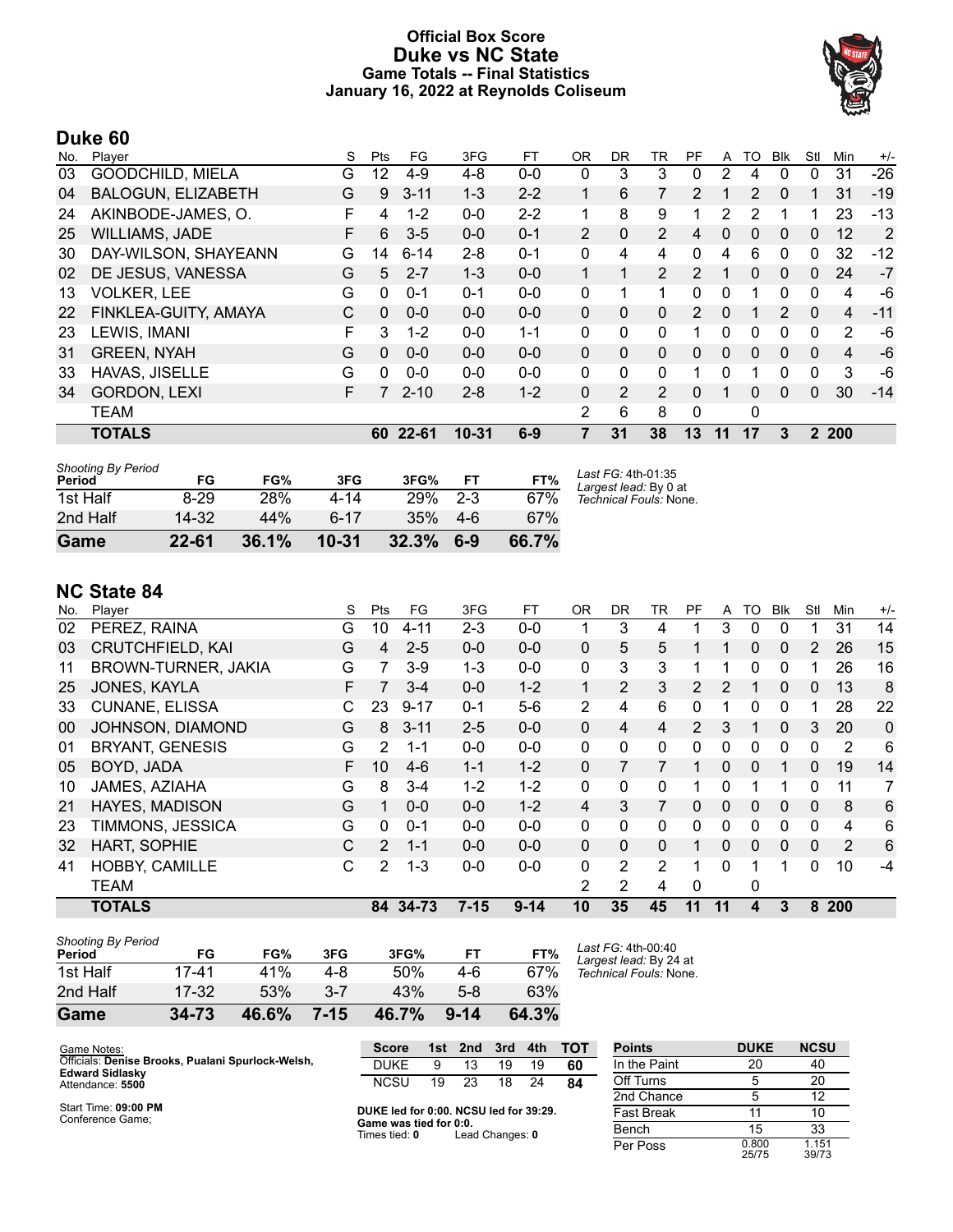# **Official Box Score Duke vs NC State First Half Statistics Only January 16, 2022 at Reynolds Coliseum**



# **Duke 22**

| No. | Player                    | S  | <b>Pts</b>    | <b>FG</b> | 3FG      | <b>FT</b> | <b>OR</b>      | <b>DR</b> | <b>TR</b>      | <b>PF</b>      | A            | <b>TO</b> | <b>Blk</b>   | Stl          | Min          | $+/-$    |
|-----|---------------------------|----|---------------|-----------|----------|-----------|----------------|-----------|----------------|----------------|--------------|-----------|--------------|--------------|--------------|----------|
| 02  | DE JESUS, VANESSA         | G  | 0             | $0 - 2$   | $0 - 1$  | $0 - 0$   | 0              | 1         |                |                |              | 0         | 0            | 0            | 10           | $-2$     |
| 03  | <b>GOODCHILD, MIELA</b>   | G  | 3             | $1 - 4$   | $1 - 3$  | $0 - 0$   | $\mathbf{0}$   | 2         | $\overline{2}$ | 0              |              | 3         | $\mathbf{0}$ | 0            | 17           | $-22$    |
| 04  | <b>BALOGUN, ELIZABETH</b> | G  | 2             | 1-8       | $0 - 2$  | $0 - 0$   | 1              | 3         | 4              | 1              | 1            |           | $\Omega$     | 1            | 18           | $-16$    |
| 13  | <b>VOLKER, LEE</b>        | G  | $\Omega$      | $0 - 0$   | $0 - 0$  | $0 - 0$   | $\mathbf{0}$   | $\Omega$  | $\Omega$       | 0              | 0            | 0         | $\mathbf{0}$ | $\mathbf{0}$ | $\mathbf{0}$ | 0        |
| 22  | FINKLEA-GUITY, AMAYA      | С  | 0             | $0 - 0$   | $0 - 0$  | $0 - 0$   | 0              | 0         | 0              | 2              | 0            |           | 2            | $\Omega$     | 5            | $-11$    |
| 23  | LEWIS, IMANI              | F  | $\Omega$      | $0 - 0$   | $0 - 0$  | $0 - 0$   | $\mathbf{0}$   | $\Omega$  | $\Omega$       | 0              | $\mathbf{0}$ | 0         | $\mathbf{0}$ | $\mathbf{0}$ | $\mathbf{0}$ | 0        |
| 24  | AKINBODE-JAMES, O.        | F  | 4             | $1 - 2$   | $0 - 0$  | $2 - 2$   | 1              | 5         | 6              | 1              | 0            | 2         |              | 1            | 13           | $-7$     |
| 25  | <b>WILLIAMS, JADE</b>     | F. | $\mathcal{P}$ | $1 - 2$   | $0 - 0$  | $0 - 1$   | $\Omega$       | $\Omega$  | $\Omega$       | $\overline{2}$ | 0            | $\Omega$  | $\Omega$     | $\Omega$     | 4            | -6       |
| 30  | DAY-WILSON, SHAYEANN      | G  | 5             | $2 - 5$   | $1 - 3$  | $0 - 0$   | 0              | 4         | 4              | 0              | 2            | 4         | 0            | 0            | 18           | $-18$    |
| 31  | <b>GREEN, NYAH</b>        | G  | $\Omega$      | $0 - 0$   | $0 - 0$  | $0 - 0$   | $\Omega$       | $\Omega$  | $\Omega$       | 0              | 0            | $\Omega$  | $\Omega$     | $\Omega$     | $\Omega$     | 0        |
| 33  | <b>HAVAS, JISELLE</b>     | G  | 0             | $0 - 0$   | $0 - 0$  | $0 - 0$   | 0              | $\Omega$  | $\Omega$       | 0              | 0            | 0         | $\Omega$     | $\Omega$     | $\mathbf{0}$ | 0        |
| 34  | <b>GORDON, LEXI</b>       | F  | 6             | $2 - 6$   | $2 - 5$  | $0 - 0$   | 0              | 2         | $\overline{2}$ | 0              | $\Omega$     | 0         | $\Omega$     | $\Omega$     | 15           | $-12$    |
|     | <b>TEAM</b>               |    | 0             | $0 - 0$   | $0 - 0$  | $0 - 0$   | 0              | 3         | 3              | 0              | 0            | 0         | 0            | $\Omega$     | 0            | 0        |
|     | <b>TOTALS</b>             |    | $22 \,$       | $8 - 29$  | $4 - 14$ | $2 - 3$   | $\overline{2}$ | 20        | 22             | 6              | 5            | 11        | 3            | $\mathbf{2}$ | 100          | $\bf{0}$ |

| <b>Shooting By Period</b><br>Period | FG        | FG%   | 3FG       | 3FG%  | FТ      | FT%   |
|-------------------------------------|-----------|-------|-----------|-------|---------|-------|
| 1st Half                            | 8-29      | 28%   | 4-14      | 29%   | $2 - 3$ | 67%   |
| Game                                | $22 - 61$ | 36.1% | $10 - 31$ | 32.3% | 6-9     | 66.7% |

*Last FG Half:* DUKE 2nd-00:00

# **NC State 42**

| No. | Player                  | S | Pts      | FG       | 3FG     | <b>FT</b> | <b>OR</b>      | <b>DR</b>      | TR             | PF            | A            | TO           | <b>Blk</b>   | Stl           | Min          | $+/-$          |
|-----|-------------------------|---|----------|----------|---------|-----------|----------------|----------------|----------------|---------------|--------------|--------------|--------------|---------------|--------------|----------------|
| 00  | JOHNSON, DIAMOND        | G | 5        | $2 - 9$  | $1 - 4$ | $0 - 0$   | 0              | 4              | 4              |               | 2            | 0            | 0            | 3             | 13           | $-2$           |
| 01  | <b>BRYANT, GENESIS</b>  | G | 0        | $0 - 0$  | $0 - 0$ | $0 - 0$   | $\Omega$       | $\mathbf 0$    | 0              | 0             | 0            | 0            | 0            | 0             | 0            | $\mathbf 0$    |
| 02  | PEREZ, RAINA            | G | 10       | $4-9$    | $2 - 2$ | $0 - 0$   |                | 1              | 2              | 0             | 3            | 0            | 0            | 0             | 20           | 20             |
| 03  | <b>CRUTCHFIELD, KAI</b> | G | 2        | $1 - 4$  | $0 - 0$ | $0 - 0$   | $\Omega$       | 2              | 2              | $\mathbf{0}$  | 0            | 0            | $\mathbf{0}$ | $\mathcal{P}$ | 15           | 14             |
| 05  | BOYD, JADA              | F | 5.       | $2 - 3$  | $1 - 1$ | $0-0$     | 0              | 3              | 3              | 0             | 0            | 0            | 0            | 0             | 9            | 10             |
| 10  | JAMES, AZIAHA           | G | 0        | $0 - 0$  | $0 - 0$ | $0 - 0$   | $\mathbf{0}$   | $\mathbf{0}$   | 0              | $\mathbf{0}$  | $\mathbf{0}$ | 0            | $\mathbf{0}$ | 0             | $\mathbf 0$  | $\mathbf 0$    |
| 11  | BROWN-TURNER, JAKIA     | G | 0        | $0 - 2$  | $0 - 1$ | $0 - 0$   | 0              | 3              | 3              | 0             |              | 0            | 0            | 0             | 12           | 18             |
| 21  | <b>HAYES, MADISON</b>   | G | $\Omega$ | $0 - 0$  | $0 - 0$ | $0 - 0$   | $\overline{2}$ | $\mathbf{0}$   | $\overline{2}$ | $\Omega$      | $\Omega$     | 0            | 0            | $\mathbf{0}$  | 3            | $\overline{2}$ |
| 23  | TIMMONS, JESSICA        | G | 0        | $0 - 0$  | $0 - 0$ | $0 - 0$   | 0              | $\mathbf{0}$   | $\mathbf{0}$   | 0             | 0            | 0            | 0            | 0             | 0            | 0              |
| 25  | JONES, KAYLA            | F | 7        | $3 - 4$  | $0 - 0$ | $1 - 2$   | $\Omega$       | $\overline{2}$ | 2              | $\mathcal{P}$ | 1            | 1            | $\mathbf{0}$ | 0             | 8            | 8              |
| 32  | HART, SOPHIE            | C | 0        | $0 - 0$  | $0 - 0$ | $0 - 0$   | 0              | $\mathbf{0}$   | 0              | 0             | $\Omega$     | 0            | 0            | 0             | $\mathbf{0}$ | $\mathbf 0$    |
| 33  | <b>CUNANE, ELISSA</b>   | C | 11       | $4-9$    | $0 - 0$ | $3-4$     |                | 3              | 4              | $\Omega$      |              | 0            | 0            |               | 16           | 18             |
| 41  | <b>HOBBY, CAMILLE</b>   | C | 2        | $1 - 1$  | $0 - 0$ | $0 - 0$   | 0              | 2              | 2              | 1             | $\Omega$     |              | 1            | $\Omega$      | 4            | $\mathbf 0$    |
|     | <b>TEAM</b>             |   | 0        | $0 - 0$  | $0 - 0$ | $0 - 0$   | $\overline{2}$ | 0              | 2              | 0             | 0            | 0            | 0            | $\mathbf{0}$  | 0            | 0              |
|     | <b>TOTALS</b>           |   |          | 42 17-41 | $4 - 8$ | $4 - 6$   | 6              | 20             | 26             | 4             | 8            | $\mathbf{2}$ | 1            | 6             | 100          | $\mathbf 0$    |

| Shooting By Period<br>Period | FG    | FG%   | 3FG      | 3FG%  |          | FT%   |
|------------------------------|-------|-------|----------|-------|----------|-------|
| 1st Half                     | 17-41 | 41%   | 4-8      | 50%   | 4-6      | 67%   |
| Game                         | 34-73 | 46.6% | $7 - 15$ | 46.7% | $9 - 14$ | 64.3% |

*Last FG Half:* NCSU 2nd-00:04

| Game Notes:                                                                 | <b>Score</b> |    | 1st 2nd | 3rd | 4th | <b>TOT</b> | <b>Points from (This Period) DUKE NCSU</b> |    |
|-----------------------------------------------------------------------------|--------------|----|---------|-----|-----|------------|--------------------------------------------|----|
| Officials: Denise Brooks, Pualani Spurlock-Welsh,<br><b>Edward Sidlasky</b> | <b>DUKE</b>  |    |         | 19  | 19  | 60         | In the Paint                               | 16 |
| Attendance: 5500                                                            | <b>NCSU</b>  | 19 | 23      | 18  | 24  | 84         | Off Turns                                  | 14 |
|                                                                             |              |    |         |     |     |            | 2nd Chance                                 |    |
| Start Time: 09:00 PM<br>Conference Game:                                    |              |    |         |     |     |            | <b>Fast Break</b>                          |    |
|                                                                             |              |    |         |     |     |            | Bench                                      | 12 |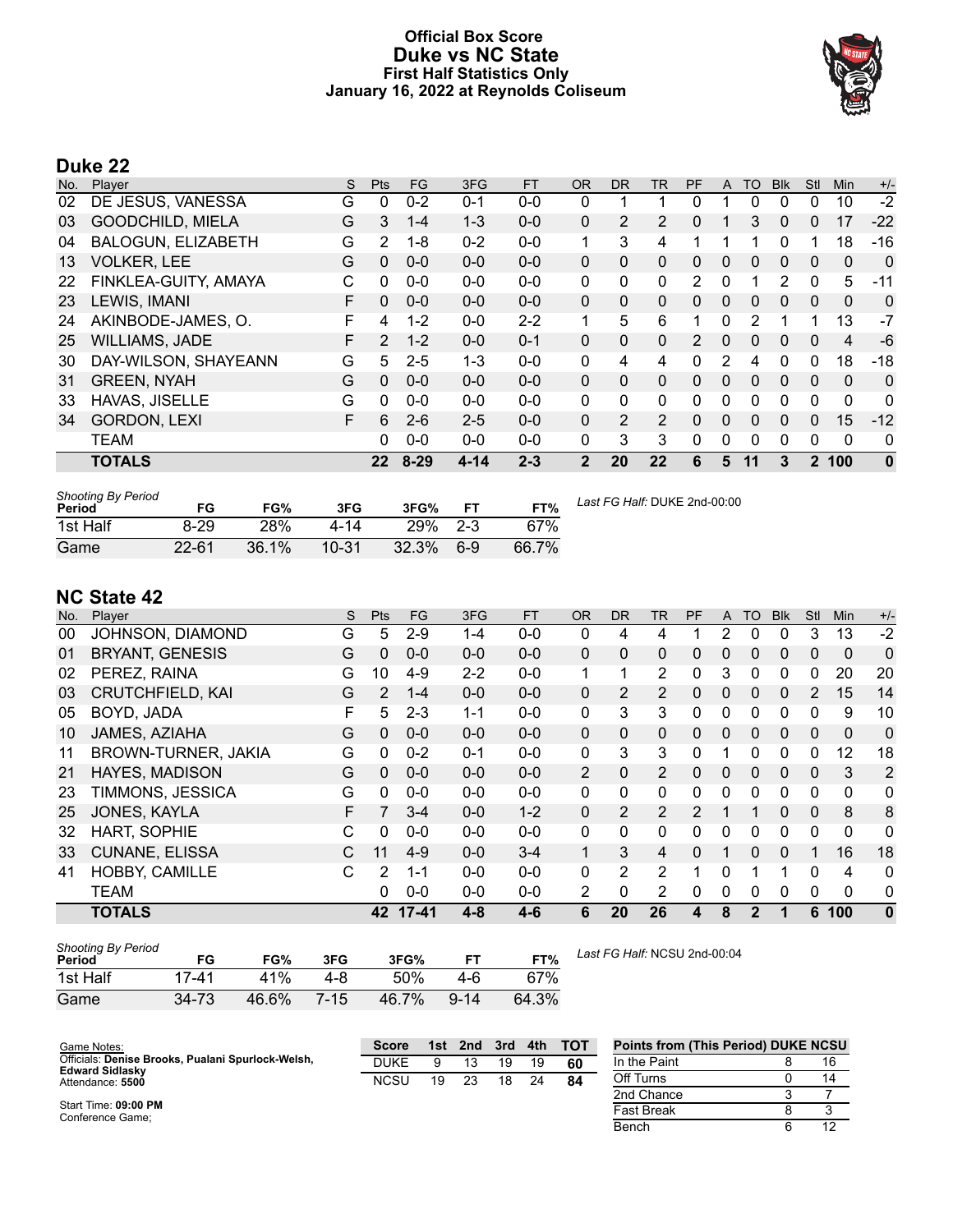# **Official Box Score Duke vs NC State First Quarter Statistics Only January 16, 2022 at Reynolds Coliseum**



# **Duke 9**

| No. | Plaver                    | S | Pts      | <b>FG</b> | 3FG     | <b>FT</b> | <b>OR</b>    | <b>DR</b>    | <b>TR</b> | PF | A            | <b>TO</b>    | <b>Blk</b> | Stl          | Min            | $+/-$    |
|-----|---------------------------|---|----------|-----------|---------|-----------|--------------|--------------|-----------|----|--------------|--------------|------------|--------------|----------------|----------|
| 03  | <b>GOODCHILD, MIELA</b>   | G | 0        | $0 - 2$   | $0 - 2$ | $0 - 0$   | 0            |              | 1         | 0  |              | 2            | 0          | 0            |                | $-12$    |
| 04  | <b>BALOGUN, ELIZABETH</b> | G | 2        | $1 - 6$   | $0 - 1$ | $0 - 0$   |              | 2            | 3         | 0  | $\mathbf{0}$ | $\mathbf{0}$ | 0          | $\mathbf{0}$ | 8              | $-6$     |
| 24  | AKINBODE-JAMES, O.        | F | 4        | 1-2       | $0 - 0$ | $2 - 2$   | 0            | 3            | 3         | 0  | 0            | 2            |            |              | 6              | -4       |
| 25  | <b>WILLIAMS, JADE</b>     | F | 0        | $0 - 0$   | $0 - 0$ | $0 - 0$   | $\mathbf{0}$ | $\mathbf{0}$ | 0         |    | 0            | $\Omega$     | 0          | 0            | 2              | $-4$     |
| 30  | DAY-WILSON, SHAYEANN      | G | 0        | $0 - 1$   | $0 - 1$ | $0 - 0$   | 0            | 3            | 3         | 0  | 2            |              | 0          | 0            | 10             | $-10$    |
| 02  | DE JESUS, VANESSA         | G | $\Omega$ | $0 - 0$   | $0 - 0$ | $0 - 0$   | $\mathbf{0}$ | $\mathbf{0}$ | 0         | 0  | $\mathbf{0}$ | $\mathbf{0}$ | 0          | $\mathbf{0}$ | 5              | $-2$     |
| 13  | <b>VOLKER, LEE</b>        | G | 0        | $0 - 0$   | $0 - 0$ | $0 - 0$   | $\Omega$     | 0            | 0         | 0  | 0            | 0            | 0          | 0            | 0              | 0        |
| 22  | FINKLEA-GUITY, AMAYA      | С | $\Omega$ | $0 - 0$   | $0 - 0$ | $0 - 0$   | $\mathbf{0}$ | $\mathbf{0}$ | 0         | 0  | $\mathbf{0}$ |              |            | $\mathbf{0}$ | $\overline{4}$ | $-6$     |
| 23  | LEWIS, IMANI              | F | 0        | $0 - 0$   | $0 - 0$ | $0 - 0$   | $\Omega$     | 0            | 0         | 0  | 0            | 0            | 0          | 0            | $\Omega$       | 0        |
| 31  | <b>GREEN, NYAH</b>        | G | $\Omega$ | $0 - 0$   | $0 - 0$ | $0 - 0$   | $\mathbf{0}$ | $\Omega$     | 0         | 0  | $\mathbf{0}$ | $\Omega$     | 0          | $\Omega$     | $\mathbf{0}$   | $\Omega$ |
| 33  | HAVAS, JISELLE            | G | 0        | $0 - 0$   | $0 - 0$ | $0 - 0$   | 0            | 0            | 0         | 0  | 0            | 0            | 0          | $\Omega$     | 0              | 0        |
| 34  | <b>GORDON, LEXI</b>       | F | 3        | $1 - 4$   | $1 - 4$ | $0 - 0$   | $\Omega$     | 2            | 2         | 0  | $\mathbf{0}$ | $\Omega$     | $\Omega$   | $\Omega$     | 8              | $-6$     |
|     | <b>TEAM</b>               |   |          | $0 - 0$   |         |           | 0            | и            | 1         | 0  |              | 0            |            |              |                |          |
|     | <b>TOTALS</b>             |   | 9        | $3 - 15$  | $1 - 8$ | $2 - 2$   | 1            | 12           | 13        | 1  | 3            | 6            | 2          | 1            | 50             |          |

| <b>Shooting By Period</b><br>Period | FG       | FG%        | 3FG   | 3FG%  | FТ    | FT%   |
|-------------------------------------|----------|------------|-------|-------|-------|-------|
| 1st Half                            | $3 - 15$ | <b>20%</b> | 1-8   | 13%   | $2-2$ | 100%  |
| 1st Half                            | $8-29$   | 28%        | 4-14  | 29%   | $2-3$ | 67%   |
| Game                                | 22-61    | 36.1%      | 10-31 | 32.3% | 6-9   | 66.7% |

# **NC State 19**

| No. | Plaver                  | S | Pts      | <b>FG</b> | 3FG     | <b>FT</b> | <b>OR</b>    | <b>DR</b>      | <b>TR</b>      | PF             | A | TO       | <b>Blk</b> | Stl                   | Min            | $+/-$          |
|-----|-------------------------|---|----------|-----------|---------|-----------|--------------|----------------|----------------|----------------|---|----------|------------|-----------------------|----------------|----------------|
| 02  | PEREZ, RAINA            | G | 5        | $2-6$     | $1 - 1$ | $0-0$     |              | 1              | $\overline{2}$ | 0              | 2 | 0        | 0          | 0                     | 10             | 10             |
| 03  | <b>CRUTCHFIELD, KAI</b> | G | 2        | $1 - 3$   | $0 - 0$ | $0 - 0$   | 0            | 1              | 1.             | 0              | 0 | 0        | 0          | $\mathbf{2}^{\prime}$ | 10             | 10             |
| 11  | BROWN-TURNER, JAKIA     | G | $\Omega$ | $0 - 1$   | $0 - 0$ | $0-0$     | 0            | 3              | 3              | 0              |   | 0        | 0          | 0                     |                | 12             |
| 25  | JONES, KAYLA            | F | 3        | $1 - 1$   | $0 - 0$ | $1 - 2$   | $\Omega$     | 0              | $\Omega$       | $\overline{2}$ | 0 | 0        | $\Omega$   | 0                     | 3              | $\overline{4}$ |
| 33  | <b>CUNANE, ELISSA</b>   | С | 4        | $2 - 5$   | $0 - 0$ | $0 - 0$   | 1            | 1              | $\overline{2}$ | 0              |   | 0        | 0          | 0                     | 8              | 10             |
| 00  | JOHNSON, DIAMOND        | G | $\Omega$ | $0 - 2$   | $0 - 1$ | $0 - 0$   | 0            | 0              | $\Omega$       | 0              | 0 | $\Omega$ | 0          | 0                     | 3              | $-2$           |
| 01  | <b>BRYANT, GENESIS</b>  | G | $\Omega$ | $0 - 0$   | $0 - 0$ | $0-0$     | 0            | 0              | 0              | $\Omega$       | 0 | 0        | 0          | 0                     | $\mathbf{0}$   | 0              |
| 05  | BOYD, JADA              | F | 5        | $2 - 3$   | $1 - 1$ | $0 - 0$   | $\Omega$     | 3              | 3              | $\Omega$       | 0 | $\Omega$ | $\Omega$   | 0                     | $\overline{7}$ | 6              |
| 10  | JAMES, AZIAHA           | G | $\Omega$ | $0 - 0$   | $0 - 0$ | $0 - 0$   | 0            | 0              | 0              | 0              | 0 | 0        | 0          | 0                     | 0              | 0              |
| 21  | <b>HAYES, MADISON</b>   | G | $\Omega$ | $0 - 0$   | $0 - 0$ | $0-0$     | $\Omega$     | $\Omega$       | $\Omega$       | $\Omega$       | 0 | $\Omega$ | $\Omega$   | $\Omega$              | $\Omega$       | $\mathbf 0$    |
| 23  | TIMMONS, JESSICA        | G | $\Omega$ | $0 - 0$   | $0 - 0$ | $0-0$     | $\mathbf{0}$ | 0              | 0              | 0              | 0 | $\Omega$ | 0          | 0                     | $\mathbf{0}$   | 0              |
| 32  | <b>HART, SOPHIE</b>     | С | $\Omega$ | $0 - 0$   | $0 - 0$ | $0 - 0$   | $\mathbf{0}$ | 0              | $\Omega$       | $\Omega$       | 0 | 0        | 0          | 0                     | $\Omega$       | 0              |
| 41  | <b>HOBBY, CAMILLE</b>   | C | $\Omega$ | $0 - 0$   | $0 - 0$ | $0-0$     | 0            | $\overline{2}$ | 2              | $\Omega$       | 0 |          |            | 0                     | 2              | $\mathbf{0}$   |
|     | <b>TEAM</b>             |   |          | $0 - 0$   |         |           | 0            | 0              | 0              | 0              |   | 0        |            |                       |                |                |
|     | <b>TOTALS</b>           |   | 19       | $8 - 21$  | $2 - 3$ | $1 - 2$   | $\mathbf{2}$ | 11             | 13             | 2              | 4 |          |            | $\mathbf 2$           | 50             |                |

| <b>Shooting By Period</b><br>Period | FG    | FG%   | 3FG   | 3FG%  | FТ       | FT%   |
|-------------------------------------|-------|-------|-------|-------|----------|-------|
| 1st Half                            | 8-21  | 38%   | $2-3$ | 67%   | $1 - 2$  | 50%   |
| 1st Half                            | 17-41 | 41%   | 4-8   | 50%   | 4-6      | 67%   |
| Game                                | 34-73 | 46.6% | 7-15  | 46.7% | $9 - 14$ | 64.3% |

| Game Notes:                                                                 | <b>Score</b> | 1st | 2nd | 3rd | 4th | <b>TOT</b> | <b>Points (This Period)</b> |        | <b>DUKE NCSU</b> |
|-----------------------------------------------------------------------------|--------------|-----|-----|-----|-----|------------|-----------------------------|--------|------------------|
| Officials: Denise Brooks, Pualani Spurlock-Welsh,<br><b>Edward Sidlasky</b> | <b>DUKE</b>  |     |     | 19  | 19  | 60         | In the Paint                |        |                  |
| Attendance: 5500                                                            | <b>NCSU</b>  | 19  | 23  | 18  | 24  | -84        | Off Turns                   |        |                  |
|                                                                             |              |     |     |     |     |            | 2nd Chance                  |        |                  |
| Start Time: 09:00 PM<br>Conference Game;                                    |              |     |     |     |     |            | Fast Break                  |        |                  |
|                                                                             |              |     |     |     |     |            |                             | $\sim$ |                  |

| Bench    |               | 5             |
|----------|---------------|---------------|
| Per Poss | 0.429<br>4121 | 0.905<br>9/21 |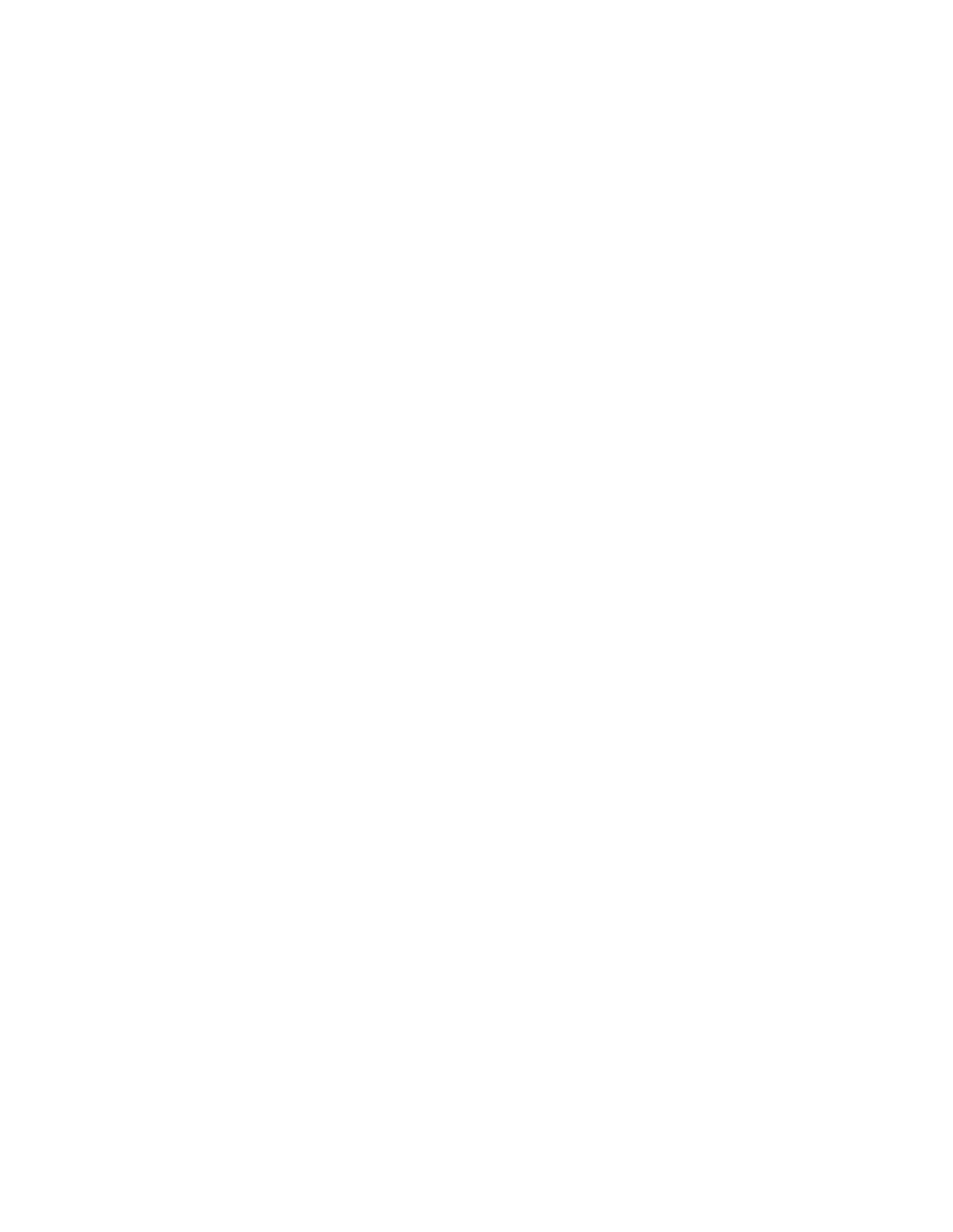### **Official Play-By-Play Duke vs NC State First Quarter January 16, 2022 at Reynolds Coliseum**



### **Period 1**

<mark>Starters:</mark><br>Duke: 3 GOODCHILD,MIELA (G); 4 BALOGUN,ELIZABETH (G); 24 AKINBODE-JAMES,O. (F); 25 WILLIAMS,JADE (F); 30 DAY-WILSON,SHAYEANN (G);<br>**NC State**: 2 PEREZ,RAINA (G); 3 CRUTCHFIELD,KAI (G); 11 BROWN-TURNER,JAKIA (G);

| Time           | <b>VISITORS: Duke</b>                 | <b>Score</b> | <b>Margin</b>  | <b>HOME: NC State</b>                                           |
|----------------|---------------------------------------|--------------|----------------|-----------------------------------------------------------------|
| 09:37          | MISSED 3PTR by BALOGUN, ELIZABETH     |              |                |                                                                 |
| 09:32          |                                       |              |                | REBOUND (DEF) by BROWN-TURNER, JAKIA                            |
| 09:29          | FOUL by WILLIAMS, JADE                |              |                |                                                                 |
| 09:29          |                                       | $1 - 0$      | H 1            | GOOD! FT by JONES, KAYLA [FB]                                   |
| 09:28          |                                       |              |                | MISSED FT by JONES, KAYLA [FB]                                  |
| 09:27          | REBOUND (DEF) by AKINBODE-JAMES, O.   |              |                |                                                                 |
| 09:15          | TURNOVER by GOODCHILD, MIELA          |              |                |                                                                 |
| 09:02          |                                       | $4 - 0$      | H4             | GOOD! 3PTR by PEREZ, RAINA                                      |
| 09:02          |                                       |              |                | ASSIST by BROWN-TURNER, JAKIA                                   |
| 08:37          | MISSED LAYUP by BALOGUN, ELIZABETH    |              |                |                                                                 |
| 08:37<br>08:37 | MISSED 3PTR by DAY-WILSON, SHAYEANN   |              |                |                                                                 |
| 08:36          | REBOUND (OFF) by BALOGUN, ELIZABETH   |              |                | REBOUND (DEF) by BROWN-TURNER, JAKIA                            |
| 08:31          |                                       | $6-0$        | H <sub>6</sub> | GOOD! JUMPER by JONES, KAYLA                                    |
| 08:11          |                                       |              |                | FOUL by JONES, KAYLA                                            |
| 08:11          | GOOD! FT by AKINBODE-JAMES, O.        | $6 - 1$      | H <sub>5</sub> |                                                                 |
| 08:11          | GOOD! FT by AKINBODE-JAMES, O.        | $6-2$        | H4             |                                                                 |
| 08:11          | SUB OUT: WILLIAMS, JADE               |              |                |                                                                 |
| 08:11          | SUB IN: GORDON, LEXI                  |              |                |                                                                 |
| 08:00          |                                       | $8-2$        | H <sub>6</sub> | GOOD! JUMPER by CRUTCHFIELD, KAI                                |
| 08:00          |                                       |              |                | ASSIST by PEREZ, RAINA                                          |
| 07:37          | GOOD! LAYUP by AKINBODE-JAMES, O.     | $8 - 4$      | H4             |                                                                 |
| 07:37          | ASSIST by GOODCHILD, MIELA            |              |                |                                                                 |
| 07:23          |                                       |              |                | MISSED JUMPER by CRUTCHFIELD, KAI                               |
| 07:22          | REBOUND (DEF) by TEAM                 |              |                |                                                                 |
| 07:22          |                                       |              |                | FOUL by JONES, KAYLA                                            |
| 07:22          |                                       |              |                | SUB OUT: JONES, KAYLA                                           |
| 07:22<br>07:07 |                                       |              |                | SUB IN: BOYD, JADA                                              |
| 07:03          | MISSED JUMPER by BALOGUN, ELIZABETH   |              |                | REBOUND (DEF) by BOYD, JADA                                     |
| 06:49          |                                       | $10 - 4$     | H <sub>6</sub> | GOOD! LAYUP by CUNANE, ELISSA                                   |
| 06:49          |                                       |              |                | ASSIST by PEREZ, RAINA                                          |
| 06:32          | MISSED 3PTR by GOODCHILD, MIELA       |              |                |                                                                 |
| 06:28          |                                       |              |                | REBOUND (DEF) by BOYD, JADA                                     |
| 06:21          |                                       |              |                | MISSED LAYUP by CUNANE, ELISSA                                  |
| 06:17          | REBOUND (DEF) by BALOGUN, ELIZABETH   |              |                |                                                                 |
| 06:11          | MISSED LAYUP by AKINBODE-JAMES, O.    |              |                |                                                                 |
| 06:05          |                                       |              |                | REBOUND (DEF) by CUNANE, ELISSA                                 |
| 06:03          |                                       |              |                | MISSED LAYUP by CUNANE, ELISSA                                  |
| 06:03          | REBOUND (DEF) by AKINBODE-JAMES, O.   |              |                |                                                                 |
| 06:03          | TURNOVER by AKINBODE-JAMES, O.        |              |                |                                                                 |
| 06:03          | SUB OUT: AKINBODE-JAMES, O.           |              |                |                                                                 |
| 06:03          | SUB IN: FINKLEA-GUITY, AMAYA          |              |                |                                                                 |
| 05:56          | REBOUND (DEF) by DAY-WILSON, SHAYEANN |              |                | MISSED LAYUP by BROWN-TURNER, JAKIA                             |
| 05:52<br>05:44 | TURNOVER by FINKLEA-GUITY, AMAYA      |              |                |                                                                 |
| 05:34          |                                       | $12 - 4$     | H 8            | GOOD! LAYUP by BOYD, JADA                                       |
| 05:19          | MISSED 3PTR by GOODCHILD, MIELA       |              |                |                                                                 |
| 05:14          |                                       |              |                | REBOUND (DEF) by BROWN-TURNER, JAKIA                            |
| 05:02          |                                       |              |                | MISSED JUMPER by PEREZ, RAINA                                   |
| 04:59          | REBOUND (DEF) by DAY-WILSON, SHAYEANN |              |                |                                                                 |
| 04:51          | MISSED JUMPER by BALOGUN, ELIZABETH   |              |                |                                                                 |
| 04:48          |                                       |              |                | REBOUND (DEF) by CRUTCHFIELD, KAI                               |
| 04:45          | <b>TIMEOUT MEDIA</b>                  |              |                |                                                                 |
| 04:45          | SUB OUT: BALOGUN, ELIZABETH           |              |                |                                                                 |
| 04:45          | SUB IN: DE JESUS, VANESSA             |              |                |                                                                 |
| 04:38          |                                       |              |                | MISSED LAYUP by BOYD, JADA                                      |
| 04:38          | BLOCK by FINKLEA-GUITY, AMAYA         |              |                |                                                                 |
| 04:29          | REBOUND (DEF) by GOODCHILD, MIELA     |              |                |                                                                 |
| 04:18          | MISSED 3PTR by GORDON, LEXI           |              |                |                                                                 |
| 04:15          |                                       |              |                | REBOUND (DEF) by PEREZ, RAINA<br>MISSED LAYUP by CUNANE, ELISSA |
| 03:57<br>03:53 |                                       |              |                | REBOUND (OFF) by CUNANE, ELISSA                                 |
| 03:53          |                                       | $14 - 4$     | H 10           | GOOD! LAYUP by CUNANE, ELISSA                                   |
| 03:39          | TURNOVER by GOODCHILD, MIELA          |              |                |                                                                 |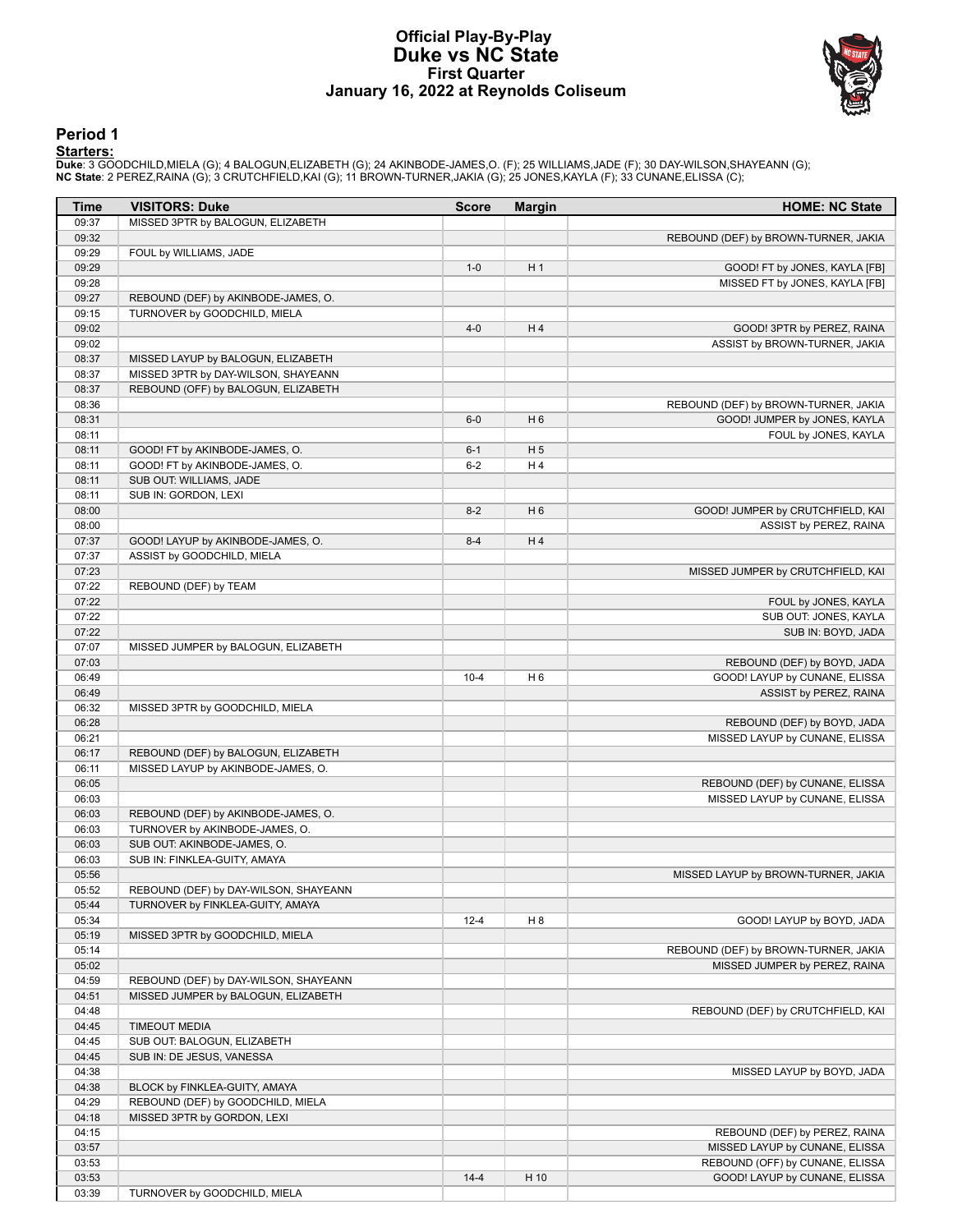| <b>Time</b> | <b>VISITORS: Duke</b>                 | <b>Score</b> | <b>Margin</b>  | <b>HOME: NC State</b>             |
|-------------|---------------------------------------|--------------|----------------|-----------------------------------|
| 03:39       |                                       |              |                | STEAL by CRUTCHFIELD, KAI         |
| 03:33       |                                       |              |                | MISSED JUMPER by CRUTCHFIELD, KAI |
| 03:28       | REBOUND (DEF) by GORDON, LEXI         |              |                |                                   |
| 03:25       | GOOD! 3PTR by GORDON, LEXI [FB]       | $14 - 7$     | H <sub>7</sub> |                                   |
| 03:25       | ASSIST by DAY-WILSON, SHAYEANN        |              |                |                                   |
| 03:00       |                                       | $17 - 7$     | H 10           | GOOD! 3PTR by BOYD, JADA          |
| 03:00       |                                       |              |                | ASSIST by CUNANE, ELISSA          |
| 02:41       | TURNOVER by DAY-WILSON, SHAYEANN      |              |                |                                   |
| 02:41       |                                       |              |                | STEAL by CRUTCHFIELD, KAI         |
| 02:36       |                                       |              |                | MISSED LAYUP by PEREZ, RAINA      |
| 02:32       |                                       |              |                | REBOUND (OFF) by PEREZ, RAINA     |
| 02:32       |                                       | $19 - 7$     | H 12           | GOOD! LAYUP by PEREZ, RAINA       |
| 02:31       | TIMEOUT 30SEC                         |              |                |                                   |
| 02:31       |                                       |              |                | SUB OUT: BROWN-TURNER, JAKIA      |
| 02:31       |                                       |              |                | SUB IN: JOHNSON, DIAMOND          |
| 02:31       | SUB OUT: GOODCHILD, MIELA             |              |                |                                   |
| 02:31       | SUB OUT: FINKLEA-GUITY, AMAYA         |              |                |                                   |
| 02:31       | SUB IN: BALOGUN, ELIZABETH            |              |                |                                   |
| 02:31       | SUB IN: AKINBODE-JAMES, O.            |              |                |                                   |
| 02:08       | GOOD! LAYUP by BALOGUN, ELIZABETH     | $19-9$       | H 10           |                                   |
| 02:08       | ASSIST by DAY-WILSON, SHAYEANN        |              |                |                                   |
| 01:46       |                                       |              |                | MISSED 3PTR by JOHNSON, DIAMOND   |
| 01:42       | REBOUND (DEF) by AKINBODE-JAMES, O.   |              |                |                                   |
| 01:42       | TURNOVER by AKINBODE-JAMES, O.        |              |                |                                   |
| 01:42       |                                       |              |                | SUB OUT: CUNANE, ELISSA           |
| 01:42       |                                       |              |                | SUB IN: HOBBY, CAMILLE            |
| 01:26       |                                       |              |                | MISSED LAYUP by JOHNSON, DIAMOND  |
| 01:26       | BLOCK by AKINBODE-JAMES, O.           |              |                |                                   |
| 01:22       | REBOUND (DEF) by DAY-WILSON, SHAYEANN |              |                |                                   |
| 01:19       | MISSED 3PTR by GORDON, LEXI           |              |                |                                   |
| 01:16       |                                       |              |                | REBOUND (DEF) by BOYD, JADA       |
| 01:09       |                                       |              |                | MISSED JUMPER by PEREZ, RAINA     |
| 01:06       | REBOUND (DEF) by BALOGUN, ELIZABETH   |              |                |                                   |
| 01:02       | MISSED LAYUP by BALOGUN, ELIZABETH    |              |                |                                   |
| 01:02       |                                       |              |                | REBOUND (DEF) by HOBBY, CAMILLE   |
| 01:02       |                                       |              |                | BLOCK by HOBBY, CAMILLE           |
| 00:42       |                                       |              |                | TURNOVER by HOBBY, CAMILLE        |
| 00:42       | STEAL by AKINBODE-JAMES, O.           |              |                |                                   |
| 00:35       | MISSED 3PTR by GORDON, LEXI           |              |                |                                   |
| 00:32       |                                       |              |                | REBOUND (DEF) by HOBBY, CAMILLE   |
| 00:02       |                                       |              |                | MISSED JUMPER by PEREZ, RAINA     |
| 00:00       | REBOUND (DEF) by GORDON, LEXI         |              |                |                                   |

# **Duke 9, NC State 19**

| <b>Points (This Period)</b> | <b>DUKE</b>   | <b>NCSU</b>   |
|-----------------------------|---------------|---------------|
| In the Paint                |               |               |
| Off Turns                   |               |               |
| 2nd Chance                  |               |               |
| <b>Fast Break</b>           | ว             |               |
| Bench                       | ว             |               |
| Per Poss                    | 0.429<br>4/21 | 0.905<br>9/21 |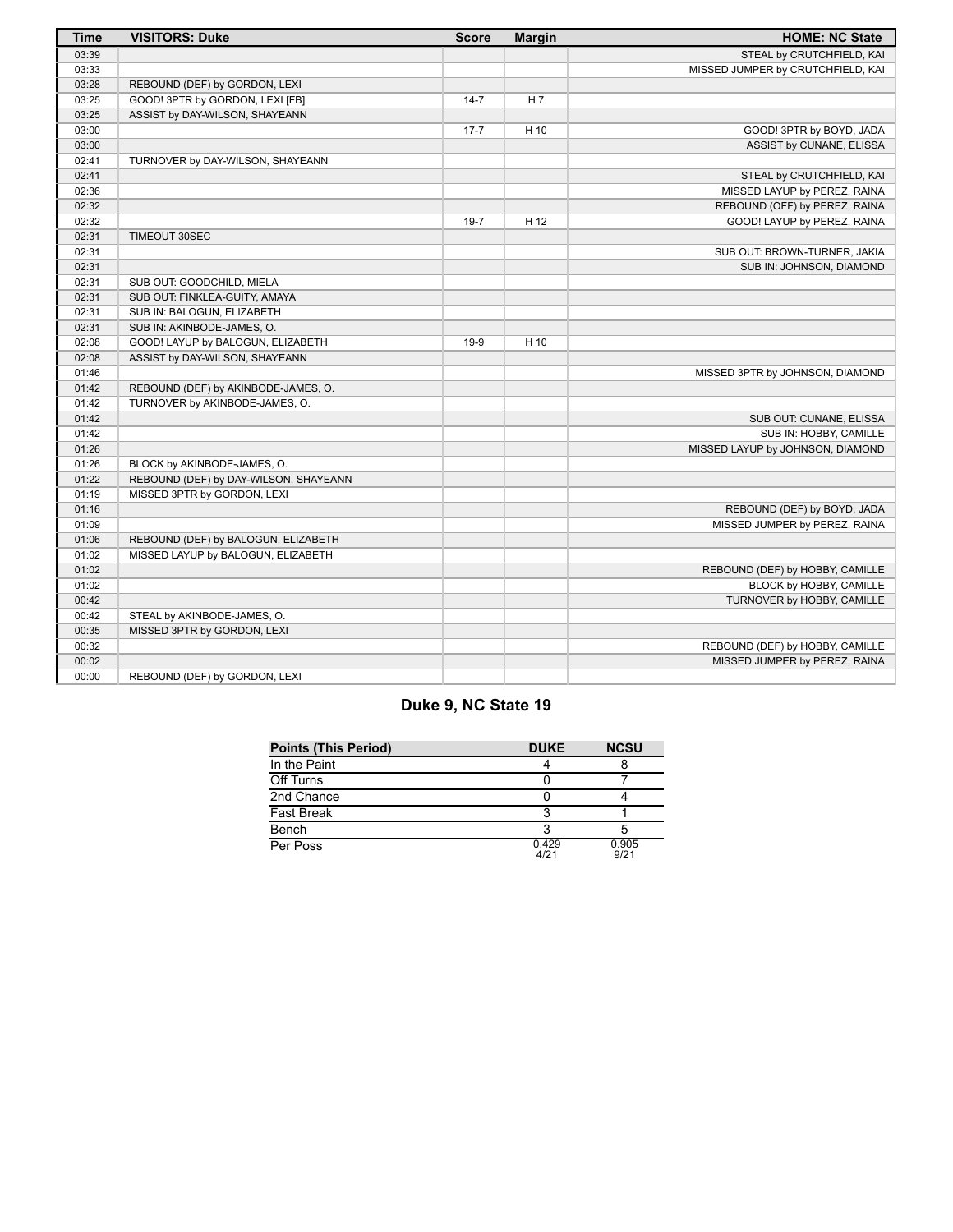# **Official Box Score Duke vs NC State Second Quarter Statistics Only January 16, 2022 at Reynolds Coliseum**



# **Duke 13**

| No. | Plaver                    | S  | Pts            | <b>FG</b> | 3FG     | <b>FT</b> | <b>OR</b>    | <b>DR</b> | <b>TR</b> | PF | A            | <b>TO</b> | <b>Blk</b> | Stl          | Min            | $+/-$          |
|-----|---------------------------|----|----------------|-----------|---------|-----------|--------------|-----------|-----------|----|--------------|-----------|------------|--------------|----------------|----------------|
| 03  | <b>GOODCHILD, MIELA</b>   | G  | 3              | $1 - 2$   | 1-1     | $0 - 0$   | 0            |           | 1         | 0  | 0            |           | 0          | 0            | 10             | $-10$          |
| 04  | <b>BALOGUN, ELIZABETH</b> | G  | 0              | $0 - 2$   | $0 - 1$ | $0 - 0$   | $\Omega$     |           |           |    |              |           | 0          |              | 10             | $-10$          |
| 24  | AKINBODE-JAMES, O.        | F  | 0              | $0 - 0$   | $0 - 0$ | $0 - 0$   | 1            | 2         | 3         |    | 0            | 0         | 0          | 0            |                | -3             |
| 25  | <b>WILLIAMS, JADE</b>     | F  | $\overline{2}$ | $1 - 2$   | $0 - 0$ | $0 - 1$   | $\mathbf{0}$ | $\Omega$  | 0         |    | $\mathbf{0}$ | $\Omega$  | 0          | $\mathbf{0}$ | 2              | $-2$           |
| 30  | DAY-WILSON, SHAYEANN      | G  | 5              | $2 - 4$   | $1 - 2$ | $0 - 0$   | 0            | 1         | 1         | 0  | 0            | 3         | 0          | $\Omega$     | 8              | -8             |
| 02  | DE JESUS, VANESSA         | G  | $\Omega$       | $0 - 2$   | $0 - 1$ | $0 - 0$   | $\mathbf{0}$ |           | 1         | 0  |              | $\Omega$  | $\Omega$   | $\Omega$     | 5              | $\overline{0}$ |
| 13  | <b>VOLKER, LEE</b>        | G  | 0              | $0 - 0$   | $0 - 0$ | $0 - 0$   | 0            | 0         | 0         | 0  | 0            | 0         | 0          | $\Omega$     | 0              | 0              |
| 22  | FINKLEA-GUITY, AMAYA      | C  | $\Omega$       | $0 - 0$   | $0 - 0$ | $0 - 0$   | $\Omega$     | $\Omega$  | 0         | 2  | $\Omega$     | $\Omega$  |            | $\Omega$     | 1              | $-5$           |
| 23  | LEWIS, IMANI              | F. | 0              | $0 - 0$   | $0 - 0$ | $0 - 0$   | 0            | 0         | 0         | 0  | $\Omega$     | $\Omega$  | 0          | 0            | $\Omega$       | 0              |
| 31  | <b>GREEN, NYAH</b>        | G  | $\Omega$       | $0 - 0$   | $0 - 0$ | $0 - 0$   | $\Omega$     | $\Omega$  | $\Omega$  | 0  | $\Omega$     | $\Omega$  | $\Omega$   | $\Omega$     | $\Omega$       | $\overline{0}$ |
| 33  | <b>HAVAS, JISELLE</b>     | G  | 0              | $0 - 0$   | $0 - 0$ | $0 - 0$   | $\Omega$     | 0         | 0         | 0  | 0            | $\Omega$  | 0          | $\Omega$     | 0              | 0              |
| 34  | <b>GORDON, LEXI</b>       | F  | 3              | $1 - 2$   | $1 - 1$ | $0 - 0$   | $\Omega$     | $\Omega$  | $\Omega$  | 0  | $\Omega$     | $\Omega$  | $\Omega$   | $\Omega$     | $\overline{7}$ | $-6$           |
|     | <b>TEAM</b>               |    |                | $0 - 0$   |         |           | $\Omega$     | 2         | 2         | 0  |              | 0         |            |              |                |                |
|     | <b>TOTALS</b>             |    | 13             | $5 - 14$  | $3 - 6$ | $0 - 1$   | 1            | 8         | 9         | 5  | $\mathbf{2}$ | 5         | 1          | ۹            | 50             |                |

| <b>Shooting By Period</b><br>Period | FG     | FG%   | 3FG   | 3FG%  | FТ      | FT%    |
|-------------------------------------|--------|-------|-------|-------|---------|--------|
| 2nd Half                            | $5-14$ | 36%   | $3-6$ | .50%  | $0 - 1$ | $00\%$ |
| 2nd Half                            | 14-32  | 44%   | հ-17  | 35%   | 4-6     | 67%    |
| Game                                | 22-61  | 36.1% | 10-31 | 32.3% | հ-9     | 66.7%  |

# **NC State 23**

| No. | Player                  | S | <b>Pts</b> | <b>FG</b> | 3FG     | <b>FT</b> | 0R            | <b>DR</b>    | TR             | PF          | A | TO       | <b>B</b> lk  | Stl      | Min            | $+/-$          |
|-----|-------------------------|---|------------|-----------|---------|-----------|---------------|--------------|----------------|-------------|---|----------|--------------|----------|----------------|----------------|
| 02  | PEREZ, RAINA            | G | 5          | $2 - 3$   | $1 - 1$ | $0-0$     | 0             | 0            | 0              | 0           |   | 0        | 0            | 0        | 10             | 10             |
| 03  | <b>CRUTCHFIELD, KAI</b> | G | $\Omega$   | $0 - 1$   | $0 - 0$ | $0-0$     | 0             | 1            | 1              | $\Omega$    | 0 | 0        | $\Omega$     | 0        | 5              | $\overline{4}$ |
| 11  | BROWN-TURNER, JAKIA     | G | $\Omega$   | $0 - 1$   | $0 - 1$ | $0-0$     | $\mathbf{0}$  | 0            | 0              | 0           | 0 | 0        | 0            | 0        | 5              | 6              |
| 25  | JONES, KAYLA            | F | 4          | $2 - 3$   | $0 - 0$ | $0-0$     | 0             | 2            | 2              | $\Omega$    |   |          | $\Omega$     | $\Omega$ | 5              | 4              |
| 33  | <b>CUNANE, ELISSA</b>   | С |            | $2 - 4$   | $0 - 0$ | $3 - 4$   | $\mathbf{0}$  | 2            | $\overline{2}$ | 0           | 0 | 0        | 0            |          | 8              | 8              |
| 00  | JOHNSON, DIAMOND        | G | 5          | $2 - 7$   | $1 - 3$ | $0 - 0$   | $\mathbf{0}$  | 4            | 4              |             | 2 | 0        | 0            | 3        | 10             | $\mathbf 0$    |
| 01  | <b>BRYANT, GENESIS</b>  | G | $\Omega$   | $0 - 0$   | $0 - 0$ | $0-0$     | $\mathbf{0}$  | 0            | 0              | 0           | 0 | 0        | 0            | 0        | $\mathbf{0}$   | 0              |
| 05  | BOYD, JADA              | F | $\Omega$   | $0 - 0$   | $0 - 0$ | $0 - 0$   | $\Omega$      | $\mathbf{0}$ | $\Omega$       | $\Omega$    | 0 | 0        | $\Omega$     | 0        | $\overline{2}$ | 4              |
| 10  | JAMES, AZIAHA           | G | $\Omega$   | $0 - 0$   | $0 - 0$ | $0-0$     | 0             | 0            | 0              | 0           | 0 | 0        | 0            | 0        | 0              | 0              |
| 21  | HAYES, MADISON          | G | $\Omega$   | $0 - 0$   | $0 - 0$ | $0 - 0$   | $\mathcal{P}$ | 0            | $\overline{2}$ | $\Omega$    | 0 | $\Omega$ | $\Omega$     | $\Omega$ | 3              | 2              |
| 23  | TIMMONS, JESSICA        | G | $\Omega$   | $0-0$     | $0 - 0$ | $0-0$     | $\mathbf{0}$  | 0            | 0              | 0           | 0 | 0        | 0            | 0        | $\mathbf{0}$   | 0              |
| 32  | <b>HART, SOPHIE</b>     | C | $\Omega$   | $0 - 0$   | $0 - 0$ | $0 - 0$   | $\mathbf{0}$  | 0            | $\mathbf{0}$   | $\Omega$    | 0 | 0        | $\Omega$     | 0        | $\Omega$       | 0              |
| 41  | HOBBY, CAMILLE          | C | 2          | $1 - 1$   | $0 - 0$ | $0 - 0$   | $\Omega$      | $\Omega$     | $\Omega$       | 1           | 0 | 0        | $\Omega$     | 0        | 2              | $\mathbf{0}$   |
|     | <b>TEAM</b>             |   |            | $0 - 0$   |         |           | 2             | 0            | 2              | 0           |   | 0        |              |          |                |                |
|     | <b>TOTALS</b>           |   | 23         | $9 - 20$  | $2 - 5$ | $3 - 4$   | 4             | 9            | 13             | $\mathbf 2$ | 4 |          | $\mathbf{0}$ | 4        | 50             |                |

| <b>Shooting By Period</b><br>Period | FG       | FG%   | 3FG     | 3FG%  | FТ       | FT%   |
|-------------------------------------|----------|-------|---------|-------|----------|-------|
| 2nd Half                            | $9 - 20$ | 45%   | $2-5$   | 40%   | 3-4      | 75%   |
| 2nd Half                            | 17-32    | 53%   | $3 - 7$ | 43%   | 5-8      | 63%   |
| Game                                | 34 73    | 46.6% | 7-15    | 46.7% | $9 - 14$ | 64.3% |

| Game Notes:                                                                 | <b>Score</b> | 1st | 2nd | 3rd | 4th | тот | <b>Points (This Period)</b> | <b>DUKE NCSU</b> |  |
|-----------------------------------------------------------------------------|--------------|-----|-----|-----|-----|-----|-----------------------------|------------------|--|
| Officials: Denise Brooks, Pualani Spurlock-Welsh,<br><b>Edward Sidlasky</b> | <b>DUKE</b>  |     |     | 19  | 19  | -60 | In the Paint                |                  |  |
| Attendance: 5500                                                            | <b>NCSU</b>  | 19  | 23  | 18  | 24  | 84  | Off Turns                   |                  |  |
|                                                                             |              |     |     |     |     |     | 2nd Chance                  |                  |  |
| Start Time: 09:00 PM<br>Conference Game:                                    |              |     |     |     |     |     | <b>Fast Break</b>           |                  |  |
|                                                                             |              |     |     |     |     |     | <b>Danah</b>                |                  |  |

| .        | -             |                |
|----------|---------------|----------------|
| Bench    |               |                |
| Per Poss | 0.722<br>5/18 | 1.095<br>11/21 |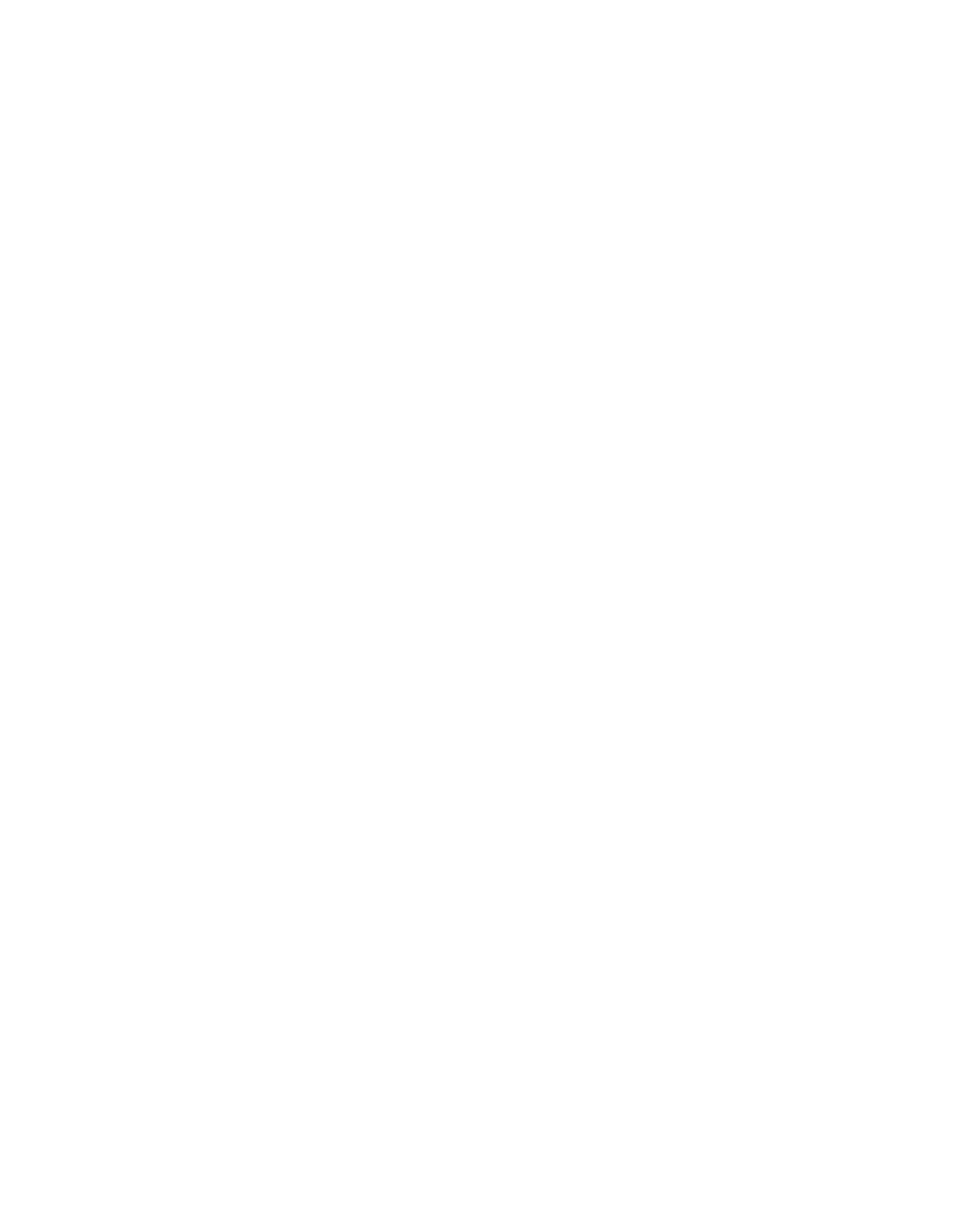### **Official Play-By-Play Duke vs NC State Second Quarter January 16, 2022 at Reynolds Coliseum**



# **Period 2**

<mark>Starters:</mark><br>Duke: 3 GOODCHILD,MIELA (G); 4 BALOGUN,ELIZABETH (G); 24 AKINBODE-JAMES,O. (F); 25 WILLIAMS,JADE (F); 30 DAY-WILSON,SHAYEANN (G);<br>**NC State**: 2 PEREZ,RAINA (G); 3 CRUTCHFIELD,KAI (G); 11 BROWN-TURNER,JAKIA (G);

| <b>Time</b> | <b>VISITORS: Duke</b>               | <b>Score</b> | <b>Margin</b> | <b>HOME: NC State</b>             |
|-------------|-------------------------------------|--------------|---------------|-----------------------------------|
| 10:00       |                                     |              |               | SUB OUT: BOYD, JADA               |
| 10:00       |                                     |              |               | SUB IN: JONES, KAYLA              |
| 10:00       | SUB OUT: AKINBODE-JAMES, O.         |              |               |                                   |
| 10:00       | SUB OUT: DAY-WILSON, SHAYEANN       |              |               |                                   |
| 10:00       | SUB IN: GOODCHILD, MIELA            |              |               |                                   |
| 10:00       | SUB IN: WILLIAMS, JADE              |              |               |                                   |
| 09:39       |                                     |              |               | MISSED 3PTR by JOHNSON, DIAMOND   |
| 09:36       |                                     |              |               | REBOUND (OFF) by TEAM             |
| 09:32       |                                     |              |               | MISSED JUMPER by CRUTCHFIELD, KAI |
| 09:30       | REBOUND (DEF) by TEAM               |              |               |                                   |
| 09:16       | MISSED JUMPER by DE JESUS, VANESSA  |              |               |                                   |
| 09:14       |                                     |              |               | REBOUND (DEF) by JOHNSON, DIAMOND |
| 09:02       |                                     | $21-9$       | H 12          | GOOD! JUMPER by HOBBY, CAMILLE    |
| 09:02       |                                     |              |               | ASSIST by JOHNSON, DIAMOND        |
| 08:39       | MISSED LAYUP by WILLIAMS, JADE      |              |               |                                   |
| 08:36       |                                     |              |               | REBOUND (DEF) by JOHNSON, DIAMOND |
| 08:27       |                                     | $23-9$       | H 14          | GOOD! LAYUP by JONES, KAYLA       |
| 08:07       | GOOD! LAYUP by WILLIAMS, JADE       | $23 - 11$    | H 12          |                                   |
| 08:07       |                                     |              |               | FOUL by HOBBY, CAMILLE            |
| 08:07       |                                     |              |               | SUB OUT: HOBBY, CAMILLE           |
| 08:07       |                                     |              |               | SUB IN: CUNANE, ELISSA            |
| 08:07       | SUB OUT: GORDON, LEXI               |              |               |                                   |
| 08:07       | SUB IN: DAY-WILSON, SHAYEANN        |              |               |                                   |
| 08:07       | ASSIST by DE JESUS, VANESSA         |              |               |                                   |
| 08:07       | MISSED FT by WILLIAMS, JADE         |              |               |                                   |
| 08:05       |                                     |              |               | REBOUND (DEF) by JONES, KAYLA     |
| 07:59       | FOUL by WILLIAMS, JADE              |              |               |                                   |
| 07:59       | SUB OUT: WILLIAMS, JADE             |              |               |                                   |
| 07:59       | SUB IN: AKINBODE-JAMES, O.          |              |               |                                   |
| 07:55       |                                     |              |               | TURNOVER by JONES, KAYLA          |
| 07:55       | STEAL by BALOGUN, ELIZABETH         |              |               |                                   |
| 07:49       | TURNOVER by DAY-WILSON, SHAYEANN    |              |               |                                   |
| 07:49       |                                     |              |               | STEAL by JOHNSON, DIAMOND         |
| 07:43       |                                     | $25 - 11$    | H 14          | GOOD! LAYUP by JONES, KAYLA [FB]  |
| 07:43       |                                     |              |               | ASSIST by JOHNSON, DIAMOND        |
| 07:23       | GOOD! 3PTR by GOODCHILD, MIELA      | $25 - 14$    | H 11          |                                   |
| 07:02       |                                     |              |               | MISSED LAYUP by CUNANE, ELISSA    |
| 06:59       | REBOUND (DEF) by BALOGUN, ELIZABETH |              |               |                                   |
| 06:55       | MISSED 3PTR by DE JESUS, VANESSA    |              |               |                                   |
| 06:51       |                                     |              |               | REBOUND (DEF) by CRUTCHFIELD, KAI |
| 06:51       | FOUL by AKINBODE-JAMES, O.          |              |               |                                   |
| 06:39       |                                     |              |               | MISSED JUMPER by JOHNSON, DIAMOND |
| 06:35       | REBOUND (DEF) by GOODCHILD, MIELA   |              |               |                                   |
| 06:29       | TURNOVER by DAY-WILSON, SHAYEANN    |              |               |                                   |
| 06:29       |                                     |              |               | STEAL by CUNANE, ELISSA           |
| 06:14       |                                     | $28 - 14$    | H 14          | GOOD! 3PTR by PEREZ, RAINA        |
| 06:14       |                                     |              |               | ASSIST by JONES, KAYLA            |
| 05:56       | TURNOVER by BALOGUN, ELIZABETH      |              |               |                                   |
| 05:56       |                                     |              |               | STEAL by JOHNSON, DIAMOND         |
| 05:50       |                                     |              |               | MISSED LAYUP by JOHNSON, DIAMOND  |
| 05:47       | REBOUND (DEF) by AKINBODE-JAMES, O. |              |               |                                   |
| 05:39       | MISSED LAYUP by GOODCHILD, MIELA    |              |               |                                   |
| 05:36       |                                     |              |               | REBOUND (DEF) by JONES, KAYLA     |
| 05:31       |                                     |              |               | MISSED LAYUP by JOHNSON, DIAMOND  |
| 05:27       | REBOUND (DEF) by DE JESUS, VANESSA  |              |               |                                   |
| 05:05       | MISSED 3PTR by DAY-WILSON, SHAYEANN |              |               |                                   |
| 05:01       |                                     |              |               | REBOUND (DEF) by CUNANE, ELISSA   |
| 04:50       |                                     |              |               | MISSED LAYUP by JONES, KAYLA      |
| 04:50       | REBOUND (DEF) by TEAM               |              |               |                                   |
| 04:50       | <b>TIMEOUT MEDIA</b>                |              |               |                                   |
| 04:50       |                                     |              |               |                                   |
|             |                                     |              |               | SUB OUT: CRUTCHFIELD, KAI         |
| 04:50       |                                     |              |               | SUB OUT: JONES, KAYLA             |
| 04:50       |                                     |              |               | SUB IN: BOYD, JADA                |
| 04:50       |                                     |              |               | SUB IN: BROWN-TURNER, JAKIA       |
| 04:50       | SUB OUT: DE JESUS, VANESSA          |              |               |                                   |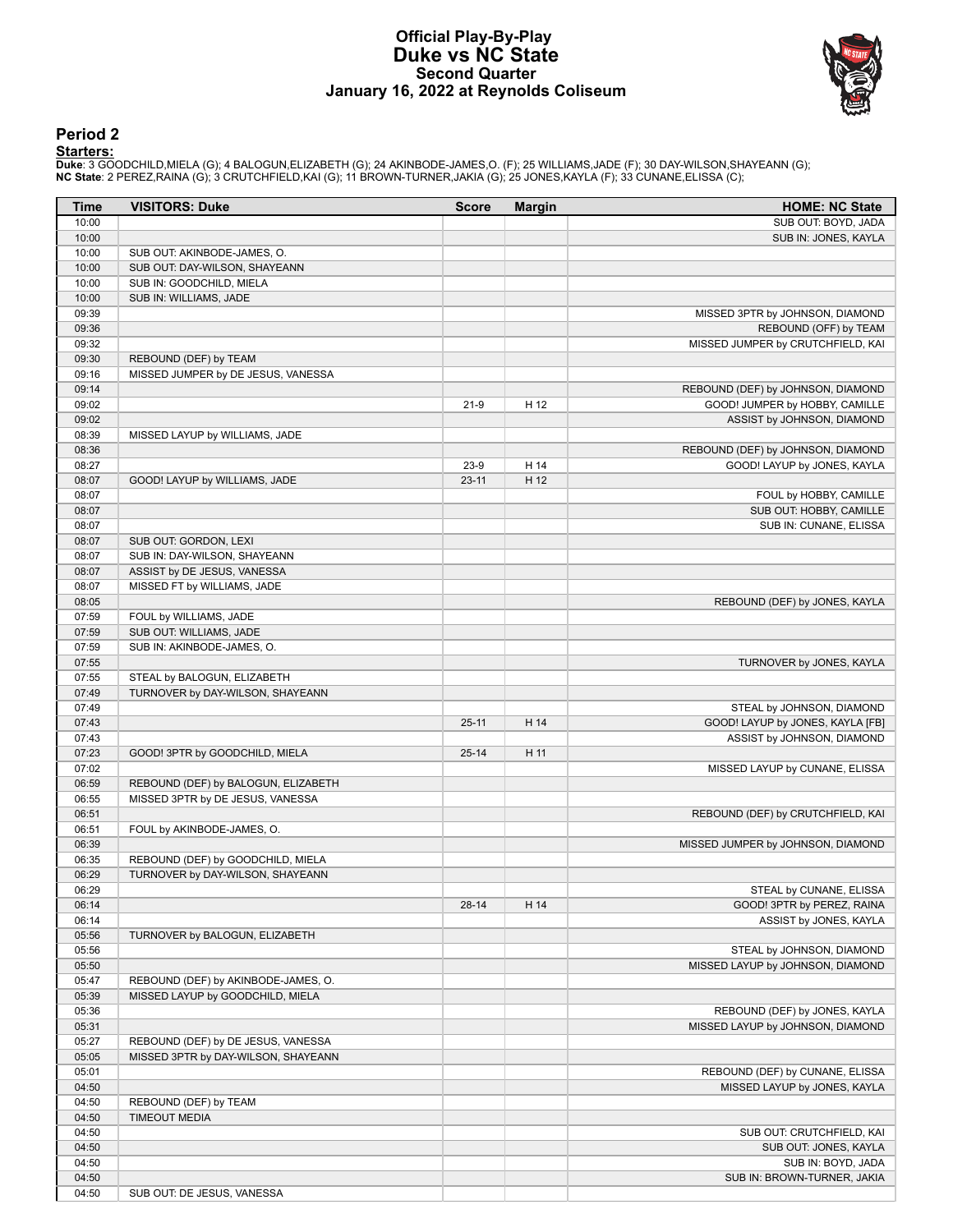| <b>Time</b>    | <b>VISITORS: Duke</b>                                          | <b>Score</b> | <b>Margin</b> | <b>HOME: NC State</b>              |
|----------------|----------------------------------------------------------------|--------------|---------------|------------------------------------|
| 04:50          | SUB IN: GORDON, LEXI                                           |              |               |                                    |
| 04:37          | MISSED JUMPER by DAY-WILSON, SHAYEANN                          |              |               |                                    |
| 04:34          |                                                                |              |               | REBOUND (DEF) by JOHNSON, DIAMOND  |
| 04:26          |                                                                | $31 - 14$    | H 17          | GOOD! 3PTR by JOHNSON, DIAMOND     |
| 04:26          |                                                                |              |               | ASSIST by PEREZ, RAINA             |
| 04:00          | MISSED 3PTR by BALOGUN, ELIZABETH                              |              |               |                                    |
| 03:55          | REBOUND (OFF) by AKINBODE-JAMES, O.                            |              |               |                                    |
| 03:44          |                                                                |              |               | FOUL by JOHNSON, DIAMOND           |
| 03:38          | GOOD! 3PTR by GORDON, LEXI                                     | $31 - 17$    | H 14          |                                    |
| 03:38          | ASSIST by BALOGUN, ELIZABETH                                   |              |               |                                    |
| 03:14          |                                                                | $33 - 17$    | H 16          | GOOD! JUMPER by PEREZ, RAINA       |
| 02:51          | MISSED JUMPER by GORDON, LEXI                                  |              |               |                                    |
| 02:48          |                                                                |              |               | REBOUND (DEF) by JOHNSON, DIAMOND  |
| 02:35          |                                                                | $35-17$      | H 18          | GOOD! LAYUP by CUNANE, ELISSA      |
| 02:35          | FOUL by BALOGUN, ELIZABETH                                     |              |               |                                    |
| 02:35          |                                                                |              |               | SUB OUT: BOYD, JADA                |
| 02:35          |                                                                |              |               | SUB IN: HAYES, MADISON             |
| 02:35          | SUB OUT: AKINBODE-JAMES, O.                                    |              |               |                                    |
| 02:35          | SUB IN: FINKLEA-GUITY, AMAYA                                   |              |               |                                    |
| 02:35          |                                                                |              |               | MISSED FT by CUNANE, ELISSA        |
| 02:32          |                                                                |              |               | REBOUND (OFF) by HAYES, MADISON    |
| 02:18          |                                                                |              |               | MISSED LAYUP by CUNANE, ELISSA     |
| 02:18          | BLOCK by FINKLEA-GUITY, AMAYA                                  |              |               |                                    |
| 02:18          |                                                                |              |               | REBOUND (OFF) by TEAM              |
| 02:09          |                                                                | $37-17$      | H 20          | GOOD! LAYUP by CUNANE, ELISSA      |
| 02:09          | FOUL by FINKLEA-GUITY, AMAYA                                   |              |               |                                    |
| 02:09          |                                                                | $38-17$      | H 21          | GOOD! FT by CUNANE, ELISSA         |
| 01:55          | TURNOVER by GOODCHILD, MIELA                                   |              |               |                                    |
| 01:45          | FOUL by FINKLEA-GUITY, AMAYA                                   |              |               |                                    |
| 01:45          |                                                                | 39-17        | H 22<br>H 23  | GOOD! FT by CUNANE, ELISSA         |
| 01:45<br>01:45 |                                                                | $40 - 17$    |               | GOOD! FT by CUNANE, ELISSA         |
| 01:45          | SUB OUT: FINKLEA-GUITY, AMAYA                                  |              |               |                                    |
| 01:31          | SUB IN: AKINBODE-JAMES, O.<br>TURNOVER by DAY-WILSON, SHAYEANN |              |               |                                    |
| 01:31          |                                                                |              |               | STEAL by JOHNSON, DIAMOND          |
| 01:23          |                                                                |              |               | MISSED LAYUP by PEREZ, RAINA       |
| 01:20          | REBOUND (DEF) by AKINBODE-JAMES, O.                            |              |               |                                    |
| 01:03          | MISSED JUMPER by BALOGUN, ELIZABETH                            |              |               |                                    |
| 00:59          |                                                                |              |               | REBOUND (DEF) by CUNANE, ELISSA    |
| 00:51          |                                                                |              |               | MISSED 3PTR by JOHNSON, DIAMOND    |
| 00:48          |                                                                |              |               | REBOUND (OFF) by HAYES, MADISON    |
| 00:45          |                                                                |              |               | MISSED 3PTR by BROWN-TURNER, JAKIA |
| 00:42          | REBOUND (DEF) by DAY-WILSON, SHAYEANN                          |              |               |                                    |
| 00:37          | GOOD! LAYUP by DAY-WILSON, SHAYEANN [FB]                       | 40-19        | H 21          |                                    |
| 00:04          |                                                                | 42-19        | H 23          | GOOD! JUMPER by JOHNSON, DIAMOND   |
| 00:00          |                                                                | 42-22        | H 20          |                                    |
|                | GOOD! 3PTR by DAY-WILSON, SHAYEANN [FB]                        |              |               |                                    |

# **Duke 22, NC State 42**

| <b>Points (This Period)</b> | <b>DUKE</b>   | <b>NCSU</b>    |
|-----------------------------|---------------|----------------|
| In the Paint                |               |                |
| Off Turns                   |               |                |
| 2nd Chance                  |               |                |
| <b>Fast Break</b>           |               |                |
| Bench                       |               |                |
| Per Poss                    | 0.722<br>5/18 | 1.095<br>11/21 |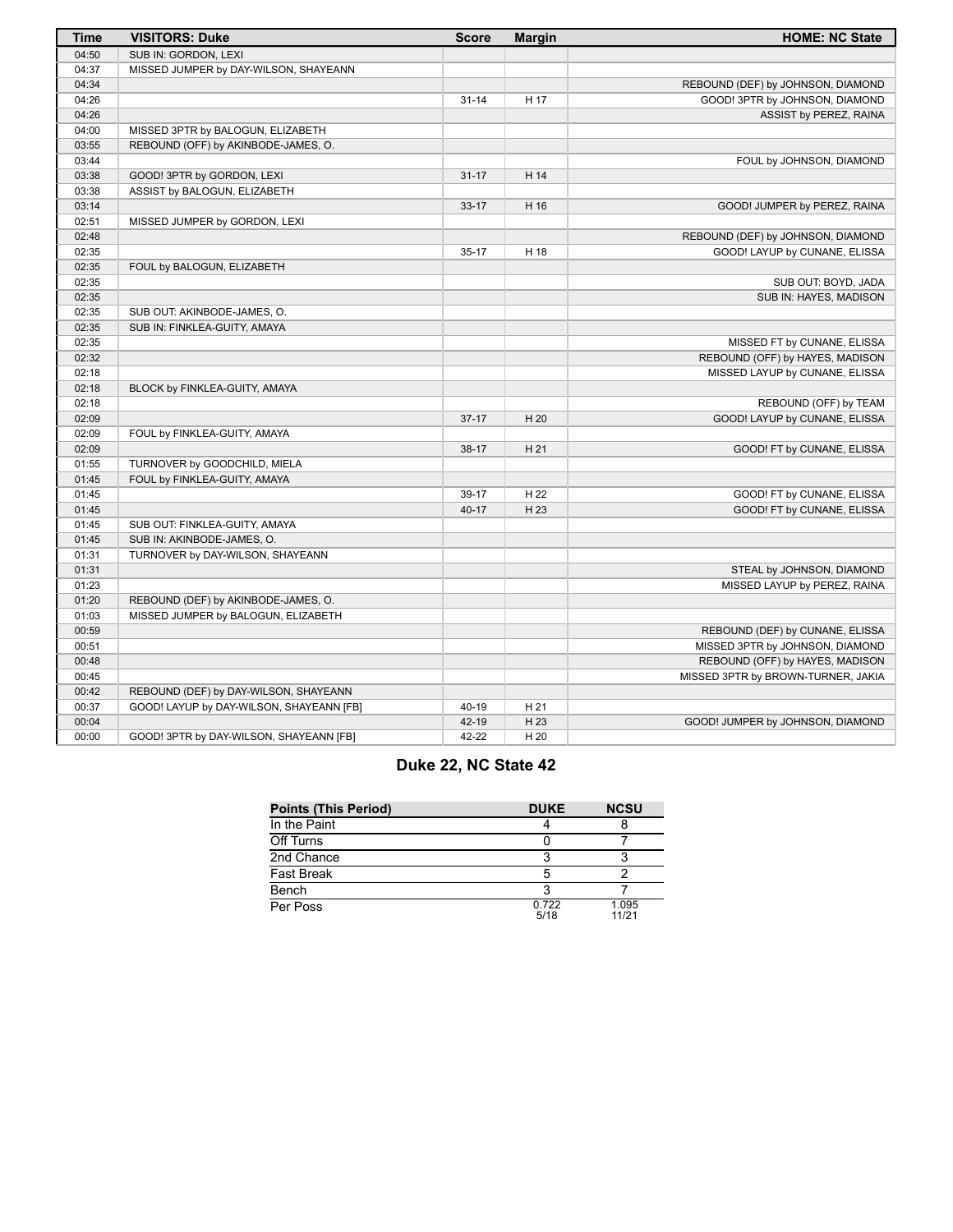# **Official Box Score Duke vs NC State Second Half Statistics Only January 16, 2022 at Reynolds Coliseum**



# **Duke 38**

| No. | Player                    | S  | <b>Pts</b> | <b>FG</b> | 3FG      | <b>FT</b> | <b>OR</b>      | <b>DR</b> | TR             | <b>PF</b>      | A            | <b>TO</b> | <b>Blk</b>   | Stl          | Min            | $+/-$    |
|-----|---------------------------|----|------------|-----------|----------|-----------|----------------|-----------|----------------|----------------|--------------|-----------|--------------|--------------|----------------|----------|
| 02  | DE JESUS, VANESSA         | G  | 5          | $2 - 5$   | $1 - 2$  | $0 - 0$   |                | 0         |                | $\overline{2}$ | $\mathbf{0}$ | 0         | $\Omega$     | $\mathbf{0}$ | 14             | $-5$     |
| 03  | <b>GOODCHILD, MIELA</b>   | G  | 9          | $3 - 5$   | $3 - 5$  | $0 - 0$   | 0              | 1         |                | 0              |              |           | $\mathbf{0}$ | 0            | 13             | $-4$     |
| 04  | <b>BALOGUN, ELIZABETH</b> | G  | 7          | $2 - 3$   | $1 - 1$  | $2 - 2$   | 0              | 3         | 3              | 1              | $\Omega$     |           | 0            | 0            | 13             | $-3$     |
| 13  | <b>VOLKER, LEE</b>        | G  | $\Omega$   | $0 - 1$   | $0 - 1$  | $0 - 0$   | $\Omega$       | 1         |                | 0              | 0            |           | $\mathbf{0}$ | $\Omega$     | 4              | $-6$     |
| 22  | FINKLEA-GUITY, AMAYA      | C  | $\Omega$   | $0 - 0$   | $0 - 0$  | $0 - 0$   | 0              | 0         | $\mathbf{0}$   | 0              | $\mathbf{0}$ | $\Omega$  | $\Omega$     | $\Omega$     | 0              | 0        |
| 23  | LEWIS, IMANI              | F  | 3          | $1 - 2$   | $0 - 0$  | $1 - 1$   | $\mathbf{0}$   | 0         | $\mathbf{0}$   |                | 0            | $\Omega$  | 0            | 0            | 2              | $-6$     |
| 24  | AKINBODE-JAMES, O.        | F. | 0          | $0 - 0$   | $0 - 0$  | $0 - 0$   | 0              | 3         | 3              | 0              | 2            | $\Omega$  | $\Omega$     | $\Omega$     | 10             | -6       |
| 25  | <b>WILLIAMS, JADE</b>     | F  | 4          | $2 - 3$   | $0 - 0$  | $0 - 0$   | $\overline{2}$ | $\Omega$  | $\overline{2}$ | $\mathcal{P}$  | $\Omega$     | $\Omega$  | $\Omega$     | $\mathbf{0}$ | 8              | 8        |
| 30  | DAY-WILSON, SHAYEANN      | G  | 9          | $4 - 9$   | $1 - 5$  | $0 - 1$   | 0              | 0         | $\Omega$       | 0              | 2            | 2         | $\Omega$     | $\Omega$     | 14             | 6        |
| 31  | <b>GREEN, NYAH</b>        | G  | $\Omega$   | $0 - 0$   | $0 - 0$  | $0 - 0$   | $\Omega$       | $\Omega$  | $\Omega$       | 0              | $\Omega$     | $\Omega$  | $\Omega$     | $\Omega$     | $\overline{4}$ | $-6$     |
| 33  | <b>HAVAS, JISELLE</b>     | G  | 0          | $0 - 0$   | $0 - 0$  | $0 - 0$   | $\Omega$       | $\Omega$  | $\Omega$       |                | 0            |           | 0            | $\Omega$     | 3              | -6       |
| 34  | <b>GORDON, LEXI</b>       | F. |            | $0 - 4$   | $0 - 3$  | $1 - 2$   | 0              | $\Omega$  | 0              | $\Omega$       |              | $\Omega$  | $\Omega$     | 0            | 15             | $-2$     |
|     | <b>TEAM</b>               |    | 0          | $0 - 0$   | $0 - 0$  | $0 - 0$   | 2              | 3         | 5              | 0              | 0            | 0         | $\Omega$     | $\Omega$     | $\Omega$       | 0        |
|     | <b>TOTALS</b>             |    |            | 38 14-32  | $6 - 17$ | $4 - 6$   | 5              | 11        | 16             |                | 6            | 6         | 0            | 0            | 100            | $\bf{0}$ |

| <b>Shooting By Period</b><br>Period | FG        | FG%   | 3FG       | 3FG%     | <b>FT</b> | FT%   | Last FG Half: DUKE 4th-01:35 |
|-------------------------------------|-----------|-------|-----------|----------|-----------|-------|------------------------------|
| 2nd Half                            | 14-32     | 44%   | հ-17      | 35%      | 4-6       | 67%   |                              |
| Game                                | $22 - 61$ | 36.1% | $10 - 31$ | $32.3\%$ | 6-9       | 66.7% |                              |

# **NC State 42**

| No. | Player                  | S | <b>Pts</b>        | FG       | 3FG     | <b>FT</b> | <b>OR</b>      | <b>DR</b> | <b>TR</b>    | PF       | A        | <b>TO</b>    | <b>Blk</b>   | Stl            | Min | $+/-$          |
|-----|-------------------------|---|-------------------|----------|---------|-----------|----------------|-----------|--------------|----------|----------|--------------|--------------|----------------|-----|----------------|
| 00  | JOHNSON, DIAMOND        | G | 3                 | $1 - 2$  | 1-1     | $0-0$     | 0              | 0         | 0            |          |          |              | 0            | 0              | 8   | 2              |
| 01  | <b>BRYANT, GENESIS</b>  | G | $\mathcal{P}$     | $1 - 1$  | $0 - 0$ | $0 - 0$   | $\Omega$       | 0         | $\mathbf{0}$ | 0        | 0        | 0            | 0            | 0              | 2   | 6              |
| 02  | PEREZ, RAINA            | G | $\Omega$          | $0 - 2$  | $0 - 1$ | $0 - 0$   | $\mathbf{0}$   | 2         | 2            |          | 0        | 0            | 0            |                | 11  | -6             |
| 03  | <b>CRUTCHFIELD, KAI</b> | G | $\mathcal{P}$     | $1 - 1$  | $0 - 0$ | $0 - 0$   | 0              | 3         | 3            |          | 1        | 0            | $\Omega$     | 0              | 11  | 1              |
| 05  | BOYD, JADA              | F | 5                 | $2 - 3$  | $0 - 0$ | $1 - 2$   | $\mathbf{0}$   | 4         | 4            |          | 0        | 0            |              | $\Omega$       | 10  | 4              |
| 10  | JAMES, AZIAHA           | G | 8                 | $3 - 4$  | $1 - 2$ | $1 - 2$   | 0              | 0         | $\mathbf{0}$ |          | $\Omega$ |              |              | 0              | 11  | 7              |
| 11  | BROWN-TURNER, JAKIA     | G |                   | $3 - 7$  | $1 - 2$ | $0 - 0$   | $\mathbf{0}$   | 0         | $\mathbf{0}$ |          | 0        | 0            | 0            |                | 13  | $-2$           |
| 21  | <b>HAYES, MADISON</b>   | G |                   | $0 - 0$  | $0 - 0$ | $1 - 2$   | $\overline{2}$ | 3         | 5            | 0        | $\Omega$ | 0            | $\mathbf{0}$ | 0              | 5   | 4              |
| 23  | TIMMONS, JESSICA        | G | $\Omega$          | $0 - 1$  | $0 - 0$ | $0 - 0$   | 0              | 0         | $\mathbf{0}$ | 0        | 0        | 0            | 0            | 0              | 4   | 6              |
| 25  | <b>JONES, KAYLA</b>     | F | $\Omega$          | $0 - 0$  | $0 - 0$ | $0 - 0$   | 1              | $\Omega$  | 1            | $\Omega$ | 1        | 0            | $\Omega$     | $\Omega$       | 5   | $\overline{0}$ |
| 32  | HART, SOPHIE            | С | $\mathcal{P}$     | $1 - 1$  | $0 - 0$ | $0 - 0$   | 0              | 0         | $\mathbf{0}$ |          | 0        | 0            | 0            | $\Omega$       | 2   | 6              |
| 33  | <b>CUNANE, ELISSA</b>   | C | $12 \overline{ }$ | $5-8$    | $0 - 1$ | $2 - 2$   | 1              | 1         | 2            | $\Omega$ | $\Omega$ | 0            | $\mathbf{0}$ | 0              | 11  | 4              |
| 41  | HOBBY, CAMILLE          | C | $\Omega$          | $0 - 2$  | $0 - 0$ | $0 - 0$   | 0              | 0         | $\Omega$     | 0        | $\Omega$ | 0            | $\Omega$     | 0              | 7   | $-4$           |
|     | <b>TEAM</b>             |   | 0                 | $0 - 0$  | $0 - 0$ | $0 - 0$   | 0              | 2         | 2            | 0        | 0        | 0            | 0            | 0              | 0   | 0              |
|     | <b>TOTALS</b>           |   |                   | 42 17-32 | $3 - 7$ | $5 - 8$   | 4              | 15        | 19           |          | 3        | $\mathbf{2}$ | $\mathbf 2$  | $\overline{2}$ | 100 | $\mathbf 0$    |

| <b>Shooting By Period</b><br>Period | FG    | FG%   | 3FG      | 3FG%  | FT       | FT%   |
|-------------------------------------|-------|-------|----------|-------|----------|-------|
| 2nd Half                            | 17-32 | 53%   | 3-7      | 43%   | $5-8$    | 63%   |
| Game                                | 34 73 | 46.6% | $7 - 15$ | 46.7% | $9 - 14$ | 64.3% |

*Last FG Half:* NCSU 4th-00:40

| Game Notes:                                                                 | <b>Score</b> |    | 1st 2nd | 3rd | 4th | <b>TOT</b> | <b>Points from (This Period) DUKE NCSU</b> |    |    |  |  |  |  |  |
|-----------------------------------------------------------------------------|--------------|----|---------|-----|-----|------------|--------------------------------------------|----|----|--|--|--|--|--|
| Officials: Denise Brooks, Pualani Spurlock-Welsh,<br><b>Edward Sidlasky</b> | <b>DUKE</b>  |    | 13      | 19  | 19  | 60         | In the Paint                               | 12 | 24 |  |  |  |  |  |
| Attendance: 5500                                                            | <b>NCSU</b>  | 19 | 23      | 18  | 24  | 84         | Off Turns                                  |    |    |  |  |  |  |  |
|                                                                             |              |    |         |     |     |            | 2nd Chance                                 |    |    |  |  |  |  |  |
| Start Time: 09:00 PM<br>Conference Game:                                    |              |    |         |     |     |            | Fast Break                                 |    |    |  |  |  |  |  |
|                                                                             |              |    |         |     |     |            | Bench                                      |    | 21 |  |  |  |  |  |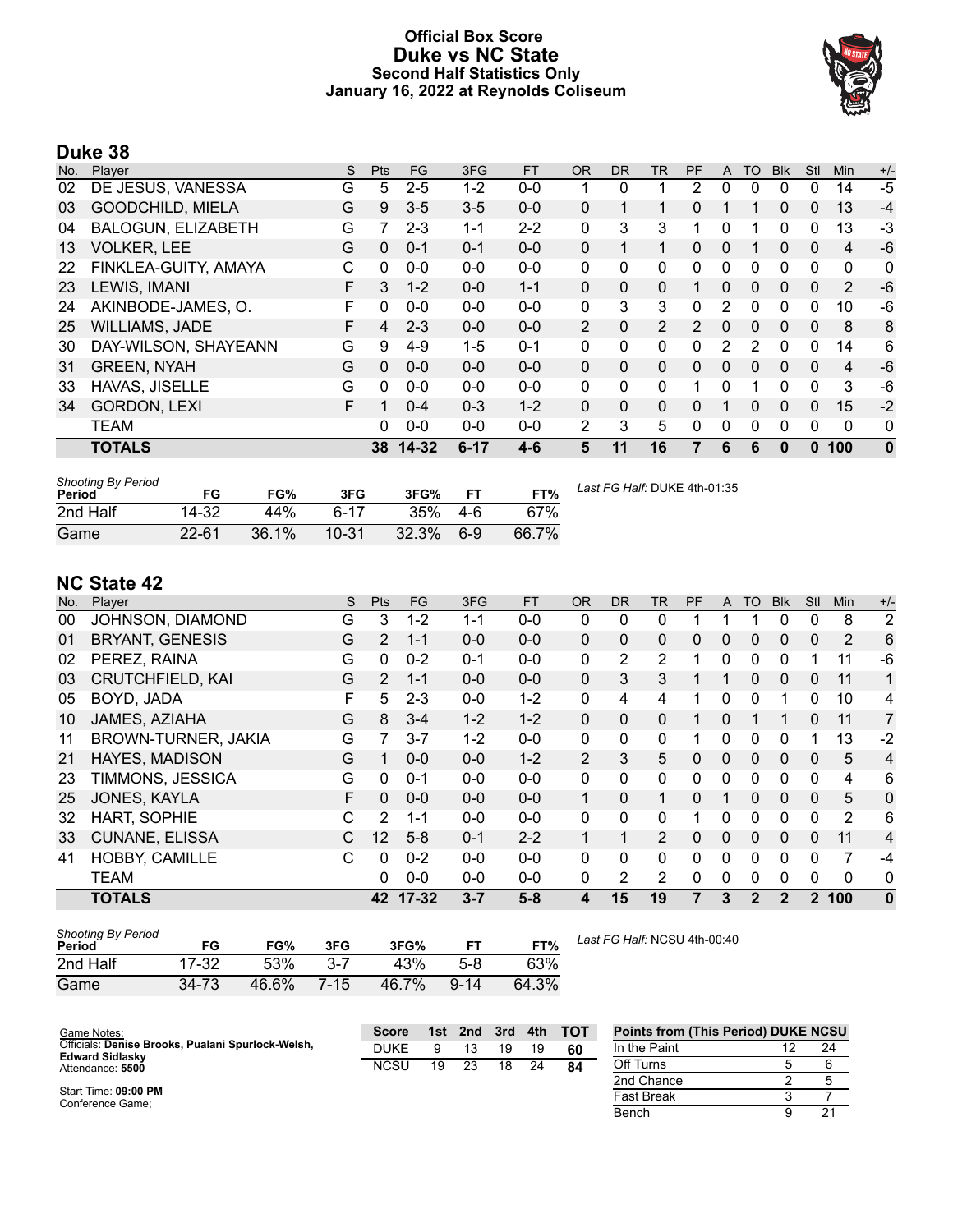# **Official Box Score Duke vs NC State Third Quarter Statistics Only January 16, 2022 at Reynolds Coliseum**



# **Duke 38**

| No. | Player                    | S  | <b>Pts</b> | <b>FG</b> | 3FG      | <b>FT</b> | <b>OR</b>      | <b>DR</b> | <b>TR</b>      | PF          | A            | <b>TO</b>    | <b>Blk</b> | Stl          | Min      | $+/-$       |
|-----|---------------------------|----|------------|-----------|----------|-----------|----------------|-----------|----------------|-------------|--------------|--------------|------------|--------------|----------|-------------|
| 03  | GOODCHILD, MIELA          | G  | 3          | 1-3       | 1-3      | $0 - 0$   | 0              |           | 1              | 0           | 0            |              | 0          | 0            | 9        | $-1$        |
| 04  | <b>BALOGUN, ELIZABETH</b> | G  |            | $2 - 3$   | $1 - 1$  | $2 - 2$   | 0              |           |                |             | 0            |              | 0          | $\mathbf 0$  | 8        | $-2$        |
| 24  | AKINBODE-JAMES, O.        | F  | 0          | $0 - 0$   | $0 - 0$  | $0 - 0$   | 0              | 2         | 2              | 0           | 2            | 0            | 0          | 0            | 7        | $-4$        |
| 25  | <b>WILLIAMS, JADE</b>     | F  | 2          | $1 - 2$   | $0 - 0$  | $0 - 0$   | $\overline{2}$ | 0         | $\overline{2}$ |             | 0            | $\mathbf{0}$ | 0          | $\mathbf{0}$ | 3        | 5           |
| 30  | DAY-WILSON, SHAYEANN      | G  | 3          | $1 - 3$   | $1 - 3$  | $0-0$     | 0              | 0         | 0              | 0           | 0            | 0            | 0          | $\Omega$     | 7        | 5           |
| 02  | DE JESUS, VANESSA         | G  | 3          | $1 - 2$   | $1 - 1$  | $0 - 0$   |                | 0         | $\mathbf{1}$   | 0           | $\mathbf{0}$ | 0            | 0          | 0            |          | $-1$        |
| 13  | <b>VOLKER, LEE</b>        | G  | 0          | $0 - 0$   | $0 - 0$  | $0 - 0$   | 0              | 0         | 0              | 0           | 0            | 0            | 0          | $\Omega$     | 0        | 0           |
| 22  | FINKLEA-GUITY, AMAYA      | С  | 0          | $0 - 0$   | $0 - 0$  | $0 - 0$   | $\mathbf{0}$   | 0         | 0              | 0           | $\mathbf{0}$ | 0            | 0          | $\mathbf{0}$ | 0        | $\mathbf 0$ |
| 23  | LEWIS, IMANI              | F  | 0          | $0 - 0$   | $0 - 0$  | $0 - 0$   | 0              | 0         | 0              | 0           | 0            | 0            | 0          | $\Omega$     | $\Omega$ | 0           |
| 31  | <b>GREEN, NYAH</b>        | G  | 0          | $0 - 0$   | $0 - 0$  | $0 - 0$   | $\mathbf{0}$   | 0         | 0              | 0           | $\mathbf{0}$ | $\Omega$     | 0          | $\Omega$     | 0        | $\mathbf 0$ |
| 33  | HAVAS, JISELLE            | G  | 0          | $0 - 0$   | $0 - 0$  | $0 - 0$   | $\Omega$       | 0         | 0              | 0           | 0            | $\Omega$     | 0          | $\Omega$     | $\Omega$ | 0           |
| 34  | <b>GORDON, LEXI</b>       | F. |            | $0 - 2$   | $0 - 2$  | $1 - 2$   | $\Omega$       | 0         | 0              | 0           |              | 0            | 0          | $\Omega$     | 9        | $-2$        |
|     | <b>TEAM</b>               |    |            | $0 - 0$   |          |           | 1              | 1         | 2              | $\Omega$    |              | $\mathbf 0$  |            |              |          |             |
|     | <b>TOTALS</b>             |    | 19         | $6 - 15$  | $4 - 10$ | $3 - 4$   | 4              | 5         | 9              | $\mathbf 2$ | 3            | $\mathbf 2$  | 0          | $\bf{0}$     | 50       |             |

| <b>Shooting By Period</b><br>Period | FG        | FG%   | 3FG   | 3FG%  |     | FT%   |
|-------------------------------------|-----------|-------|-------|-------|-----|-------|
| 2nd Half                            | ი-ი       | 0%    | ባ-ባ   | በ%    | 0-0 | 0%    |
| Game                                | $22 - 61$ | 36.1% | 10-31 | 32.3% | 6-9 | 66.7% |

# **NC State 42**

| No. | Player                  | S | Pts      | <b>FG</b> | 3FG     | <b>FT</b> | <b>OR</b> | <b>DR</b>      | <b>TR</b>      | PF | A            | <b>TO</b> | <b>Blk</b>   | Stl          | Min            | $+/-$       |
|-----|-------------------------|---|----------|-----------|---------|-----------|-----------|----------------|----------------|----|--------------|-----------|--------------|--------------|----------------|-------------|
| 02  | PEREZ, RAINA            | G | 0        | $0-0$     | $0 - 0$ | $0-0$     | 0         |                | 1              |    | 0            | 0         | 0            | $\Omega$     | 6              | $-7$        |
| 03  | <b>CRUTCHFIELD, KAI</b> | G | $\Omega$ | $0 - 0$   | $0 - 0$ | $0-0$     | 0         |                | 1              |    |              | $\Omega$  | 0            | $\mathbf{0}$ | 6              | $-2$        |
| 11  | BROWN-TURNER, JAKIA     | G | 2        | $1 - 3$   | $0 - 0$ | $0 - 0$   | 0         | 0              | $\mathbf{0}$   |    | 0            | $\Omega$  | 0            |              |                | $-1$        |
| 25  | JONES, KAYLA            | F | 0        | $0 - 0$   | $0 - 0$ | $0 - 0$   | 1         | 0              | 1              | 0  |              | $\Omega$  | $\Omega$     | $\Omega$     | 5              | $-5$        |
| 33  | <b>CUNANE, ELISSA</b>   | С | 10       | $4 - 7$   | $0 - 1$ | $2 - 2$   | 0         | 1              | 1              | 0  | 0            | 0         | $\mathbf{0}$ | $\mathbf{0}$ | 9              | 1           |
| 00  | JOHNSON, DIAMOND        | G | 3        | $1 - 1$   | $1 - 1$ | $0 - 0$   | $\Omega$  | 0              | 0              | 0  | 0            | 0         | 0            | $\Omega$     | 5              | 4           |
| 01  | <b>BRYANT, GENESIS</b>  | G | $\Omega$ | $0 - 0$   | $0 - 0$ | $0-0$     | 0         | 0              | $\mathbf{0}$   | 0  | 0            | 0         | 0            | $\Omega$     | 0              | 0           |
| 05  | BOYD, JADA              | F | 3        | $1 - 1$   | $0 - 0$ | $1 - 2$   | 0         | $\overline{2}$ | $\overline{2}$ |    | 0            | $\Omega$  | $\Omega$     | $\Omega$     | 5              | 4           |
| 10  | JAMES, AZIAHA           | G | $\Omega$ | $0-0$     | $0 - 0$ | $0-0$     | 0         | 0              | 0              |    | 0            |           |              | 0            | 6              | 3           |
| 21  | <b>HAYES, MADISON</b>   | G | $\Omega$ | $0 - 0$   | $0 - 0$ | $0-0$     | $\Omega$  | $\Omega$       | $\mathbf{0}$   | 0  | $\Omega$     | $\Omega$  | $\Omega$     | $\Omega$     | $\overline{0}$ | $\mathbf 0$ |
| 23  | TIMMONS, JESSICA        | G | $\Omega$ | $0-0$     | $0 - 0$ | $0-0$     | 0         | 0              | $\mathbf{0}$   | 0  | 0            | $\Omega$  | 0            | $\Omega$     | $\mathbf 0$    | 0           |
| 32  | HART, SOPHIE            | C | $\Omega$ | $0 - 0$   | $0 - 0$ | $0-0$     | $\Omega$  | $\Omega$       | $\mathbf 0$    | 0  | $\mathbf{0}$ | 0         | 0            | $\mathbf{0}$ | $\mathbf 0$    | $\mathbf 0$ |
| 41  | <b>HOBBY, CAMILLE</b>   | C | $\Omega$ | $0 - 1$   | $0 - 0$ | $0-0$     | 0         | $\Omega$       | $\Omega$       | 0  | 0            | $\Omega$  | 0            | $\Omega$     |                | $-2$        |
|     | TEAM                    |   |          | $0 - 0$   |         |           | 0         | 1              | 1              | 0  |              | 0         |              |              |                |             |
|     | <b>TOTALS</b>           |   | 18       | $7 - 13$  | $1 - 2$ | $3 - 4$   | 1         | 6              | 7              | 5  | 2            |           | 1            | 1            | 50             |             |

| <b>Shooting By Period</b><br>Period | FG    | FG%   | 3FG      | 3FG%  |          | FT%   |
|-------------------------------------|-------|-------|----------|-------|----------|-------|
| 2nd Half                            | ი-ი   | 0%    | ი-ი      | 0%    | 0-0      | 0%    |
| Game                                | 34 73 | 46.6% | $7 - 15$ | 46.7% | $9 - 14$ | 64.3% |

| Game Notes:                                                                 | <b>Score</b> | 1st | 2 <sub>nd</sub> | 3rd | 4th | <b>TOT</b> | <b>Points (This Period)</b> | <b>DUKE NCSU</b> |
|-----------------------------------------------------------------------------|--------------|-----|-----------------|-----|-----|------------|-----------------------------|------------------|
| Officials: Denise Brooks, Pualani Spurlock-Welsh.<br><b>Edward Sidlasky</b> | <b>DUKE</b>  |     |                 | 19  |     | 60         | In the Paint                |                  |
| Attendance: 5500                                                            | <b>NCSU</b>  | 19  | 23              | 18  | 24  | 84         | Off Turns                   |                  |
|                                                                             |              |     |                 |     |     |            | 2nd Chance                  |                  |
| Start Time: 09:00 PM<br>Conference Came:                                    |              |     |                 |     |     |            | <b>Fast Break</b>           |                  |

Conference Game;

| 2nd Chance | っ             |               |
|------------|---------------|---------------|
| Fast Break |               |               |
| Bench      |               | հ             |
| Per Poss   | 1.188<br>8/16 | 1.200<br>9/15 |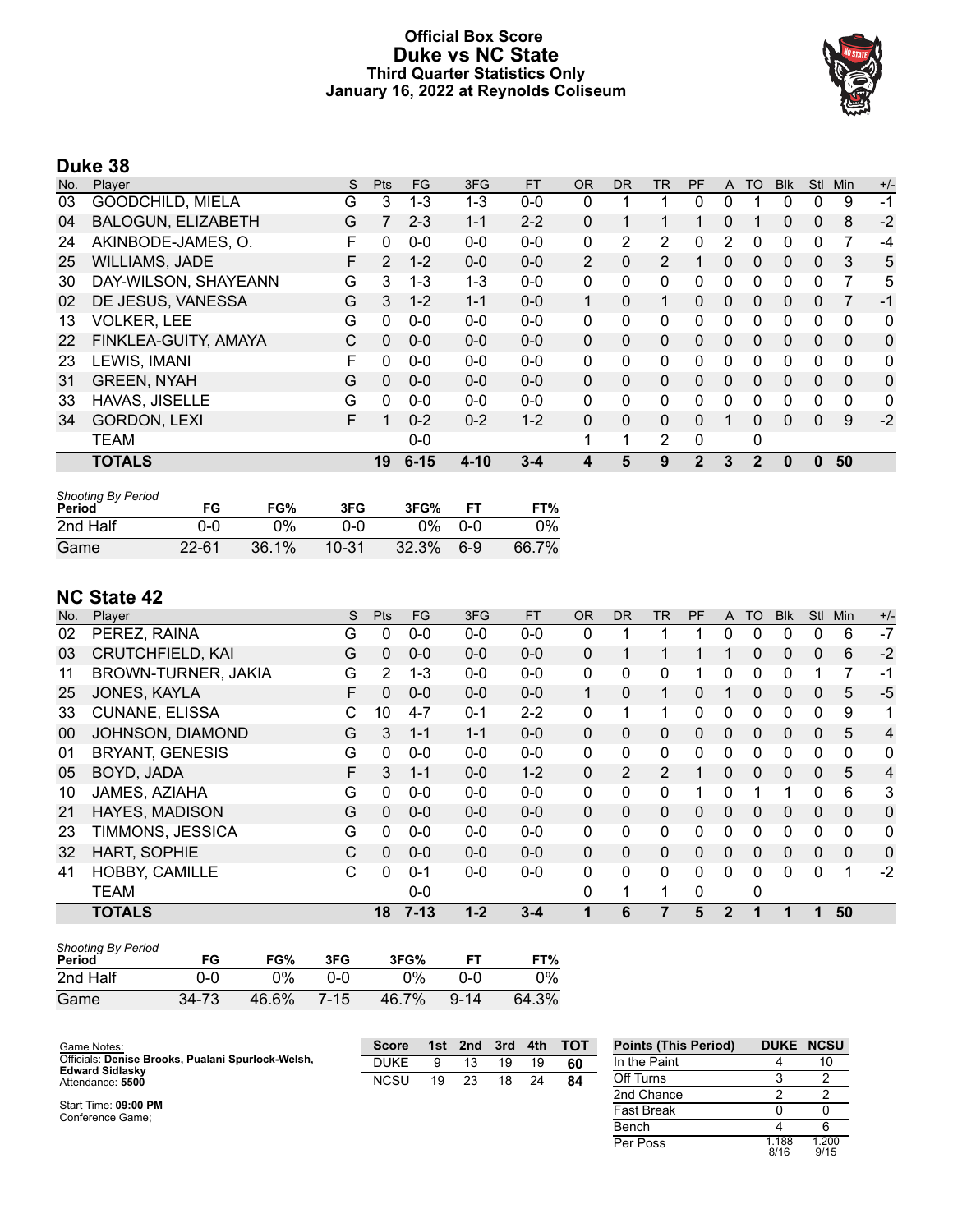### **Official Play-By-Play Duke vs NC State Third Quarter January 16, 2022 at Reynolds Coliseum**



## **Period 3**

<mark>Starters:</mark><br>Duke: 3 GOODCHILD,MIELA (G); 4 BALOGUN,ELIZABETH (G); 24 AKINBODE-JAMES,O. (F); 25 WILLIAMS,JADE (F); 30 DAY-WILSON,SHAYEANN (G);<br>**NC State**: 2 PEREZ,RAINA (G); 3 CRUTCHFIELD,KAI (G); 11 BROWN-TURNER,JAKIA (G);

| Time           | <b>VISITORS: Duke</b>               | <b>Score</b>   | <b>Margin</b> | <b>HOME: NC State</b>                                               |
|----------------|-------------------------------------|----------------|---------------|---------------------------------------------------------------------|
| 10:00          |                                     |                |               | SUB OUT: JOHNSON, DIAMOND                                           |
| 10:00          |                                     |                |               | SUB OUT: HAYES, MADISON                                             |
| 10:00          |                                     |                |               | SUB IN: CRUTCHFIELD, KAI                                            |
| 10:00          |                                     |                |               | SUB IN: JONES, KAYLA                                                |
| 09:46          | GOOD! 3PTR by GOODCHILD, MIELA      | 42-25          | H 17          |                                                                     |
| 09:46          | ASSIST by GORDON, LEXI              |                |               |                                                                     |
| 09:29          |                                     | 44-25          | H 19          | GOOD! JUMPER by BROWN-TURNER, JAKIA                                 |
| 09:29          |                                     |                |               | ASSIST by CRUTCHFIELD, KAI                                          |
| 09:10          | MISSED 3PTR by GOODCHILD, MIELA     |                |               |                                                                     |
| 09:07<br>08:51 |                                     |                |               | REBOUND (DEF) by CRUTCHFIELD, KAI<br>MISSED LAYUP by CUNANE, ELISSA |
| 08:48          | REBOUND (DEF) by AKINBODE-JAMES, O. |                |               |                                                                     |
| 08:44          |                                     |                |               | FOUL by PEREZ, RAINA                                                |
| 08:40          | MISSED 3PTR by GORDON, LEXI         |                |               |                                                                     |
| 08:37          |                                     |                |               | REBOUND (DEF) by PEREZ, RAINA                                       |
| 08:24          |                                     | 46-25          | H 21          | GOOD! JUMPER by CUNANE, ELISSA                                      |
| 07:52          | GOOD! 3PTR by BALOGUN, ELIZABETH    | 46-28          | H 18          |                                                                     |
| 07:52          | ASSIST by AKINBODE-JAMES, O.        |                |               |                                                                     |
| 07:39          |                                     |                |               | MISSED 3PTR by CUNANE, ELISSA                                       |
| 07:33          |                                     |                |               | REBOUND (OFF) by JONES, KAYLA                                       |
| 07:31          |                                     | 48-28          | H 20          | GOOD! LAYUP by CUNANE, ELISSA                                       |
| 07:31          |                                     |                |               | ASSIST by JONES, KAYLA                                              |
| 07:14          | GOOD! LAYUP by BALOGUN, ELIZABETH   | 48-30          | H 18          |                                                                     |
| 07:02          |                                     |                |               | MISSED JUMPER by BROWN-TURNER, JAKIA                                |
| 06:58          | REBOUND (DEF) by GOODCHILD, MIELA   |                |               |                                                                     |
| 06:46          | TURNOVER by GOODCHILD, MIELA        |                |               |                                                                     |
| 06:46          |                                     |                |               | SUB OUT: BROWN-TURNER, JAKIA                                        |
| 06:46          |                                     |                |               | SUB IN: JAMES, AZIAHA                                               |
| 06:46          | SUB OUT: BALOGUN, ELIZABETH         |                |               |                                                                     |
| 06:46          | SUB OUT: AKINBODE-JAMES, O.         |                |               |                                                                     |
| 06:46          | SUB IN: DE JESUS, VANESSA           |                |               |                                                                     |
| 06:46          | SUB IN: WILLIAMS, JADE              |                |               |                                                                     |
| 06:29          |                                     |                |               | TURNOVER by JAMES, AZIAHA                                           |
| 06:18<br>05:59 | GOOD! 3PTR by DAY-WILSON, SHAYEANN  | 48-33<br>50-33 | H 15<br>H 17  |                                                                     |
| 05:28          | MISSED 3PTR by GOODCHILD, MIELA     |                |               | GOOD! LAYUP by CUNANE, ELISSA                                       |
| 05:24          | REBOUND (OFF) by WILLIAMS, JADE     |                |               |                                                                     |
| 05:08          |                                     |                |               | FOUL by CRUTCHFIELD, KAI                                            |
| 05:03          | MISSED LAYUP by WILLIAMS, JADE      |                |               |                                                                     |
| 04:59          | REBOUND (OFF) by WILLIAMS, JADE     |                |               |                                                                     |
| 04:59          | GOOD! LAYUP by WILLIAMS, JADE       | 50-35          | H 15          |                                                                     |
| 04:44          | FOUL by WILLIAMS, JADE              |                |               |                                                                     |
| 04:44          | <b>TIMEOUT MEDIA</b>                |                |               |                                                                     |
| 04:44          |                                     |                |               | SUB OUT: PEREZ, RAINA                                               |
| 04:44          |                                     |                |               | SUB OUT: JONES, KAYLA                                               |
| 04:44          |                                     |                |               | SUB IN: JOHNSON, DIAMOND                                            |
| 04:44          |                                     |                |               | SUB IN: BOYD, JADA                                                  |
| 04:44          | SUB OUT: WILLIAMS, JADE             |                |               |                                                                     |
| 04:44          | SUB OUT: GORDON, LEXI               |                |               |                                                                     |
| 04:44          | SUB IN: BALOGUN, ELIZABETH          |                |               |                                                                     |
| 04:44          | SUB IN: AKINBODE-JAMES, O.          |                |               |                                                                     |
| 04:44          |                                     | 51-35          | H 16          | GOOD! FT by CUNANE, ELISSA                                          |
| 04:44          |                                     | 52-35          | H 17          | GOOD! FT by CUNANE, ELISSA                                          |
| 04:26          | MISSED LAYUP by DE JESUS, VANESSA   |                |               |                                                                     |
| 04:26          |                                     |                |               | BLOCK by JAMES, AZIAHA                                              |
| 04:26          | REBOUND (OFF) by TEAM               |                |               |                                                                     |
| 04:16          | MISSED 3PTR by DAY-WILSON, SHAYEANN |                |               |                                                                     |
| 04:12          |                                     |                |               | REBOUND (DEF) by BOYD, JADA                                         |
| 04:02          | FOUL by BALOGUN, ELIZABETH          |                |               |                                                                     |
| 04:02          | SUB OUT: DAY-WILSON, SHAYEANN       |                |               |                                                                     |
| 04:02          | SUB IN: GORDON, LEXI                |                |               |                                                                     |
| 04:02<br>04:02 |                                     |                |               | MISSED FT by BOYD, JADA<br>REBOUND (DEADB) by TEAM                  |
| 04:02          |                                     | 53-35          | H 18          | GOOD! FT by BOYD, JADA                                              |
| 04:02          |                                     |                |               | SUB OUT: CRUTCHFIELD, KAI                                           |
|                |                                     |                |               |                                                                     |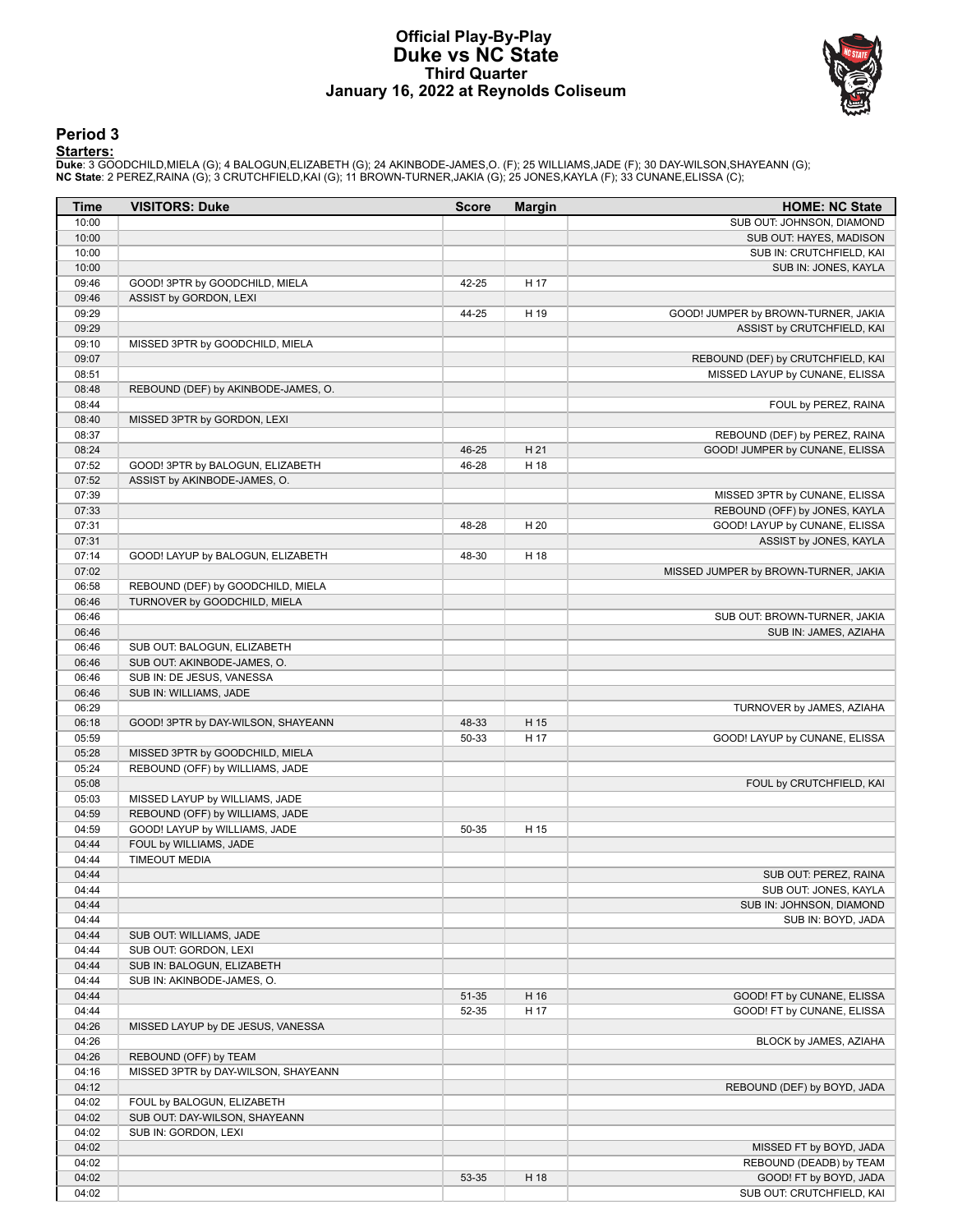| <b>Time</b> | <b>VISITORS: Duke</b>               | <b>Score</b> | <b>Margin</b> | <b>HOME: NC State</b>                |
|-------------|-------------------------------------|--------------|---------------|--------------------------------------|
| 04:02       |                                     |              |               | SUB IN: BROWN-TURNER, JAKIA          |
| 03:47       |                                     |              |               | FOUL by JAMES, AZIAHA                |
| 03:39       | MISSED JUMPER by BALOGUN, ELIZABETH |              |               |                                      |
| 03:36       |                                     |              |               | REBOUND (DEF) by CUNANE, ELISSA      |
| 03:22       |                                     | 55-35        | H 20          | GOOD! LAYUP by BOYD, JADA            |
| 03:03       |                                     |              |               | FOUL by BOYD, JADA                   |
| 03:03       | GOOD! FT by GORDON, LEXI            | 55-36        | H 19          |                                      |
| 03:03       | MISSED FT by GORDON, LEXI           |              |               |                                      |
| 03:01       |                                     |              |               | REBOUND (DEF) by BOYD, JADA          |
| 02:45       |                                     |              |               | MISSED by CUNANE, ELISSA             |
| 02:42       | REBOUND (DEF) by AKINBODE-JAMES, O. |              |               |                                      |
| 02:21       | TURNOVER by BALOGUN, ELIZABETH      |              |               |                                      |
| 02:21       |                                     |              |               | STEAL by BROWN-TURNER, JAKIA         |
| 02:09       |                                     | 57-36        | H 21          | GOOD! by CUNANE, ELISSA              |
| 01:49       | GOOD! 3PTR by DE JESUS, VANESSA     | 57-39        | H 18          |                                      |
| 01:49       | ASSIST by AKINBODE-JAMES, O.        |              |               |                                      |
| 01:37       |                                     | 60-39        | H 21          | GOOD! 3PTR by JOHNSON, DIAMOND       |
| 01:05       |                                     |              |               | FOUL by BROWN-TURNER, JAKIA          |
| 01:05       |                                     |              |               | SUB OUT: JAMES, AZIAHA               |
| 01:05       |                                     |              |               | SUB OUT: CUNANE, ELISSA              |
| 01:05       |                                     |              |               | SUB IN: PEREZ, RAINA                 |
| 01:05       |                                     |              |               | SUB IN: HOBBY, CAMILLE               |
| 01:05       | SUB OUT: GOODCHILD, MIELA           |              |               |                                      |
| 01:05       | SUB OUT: AKINBODE-JAMES, O.         |              |               |                                      |
| 01:05       | SUB IN: WILLIAMS, JADE              |              |               |                                      |
| 01:05       | SUB IN: DAY-WILSON, SHAYEANN        |              |               |                                      |
| 01:05       | GOOD! FT by BALOGUN, ELIZABETH      | 60-40        | H 20          |                                      |
| 01:05       | GOOD! FT by BALOGUN, ELIZABETH      | 60-41        | H 19          |                                      |
| 00:42       |                                     |              |               | MISSED JUMPER by HOBBY, CAMILLE      |
| 00:39       | REBOUND (DEF) by BALOGUN, ELIZABETH |              |               |                                      |
| 00:36       | MISSED 3PTR by GORDON, LEXI         |              |               |                                      |
| 00:32       | REBOUND (OFF) by DE JESUS, VANESSA  |              |               |                                      |
| 00:14       | MISSED 3PTR by DAY-WILSON, SHAYEANN |              |               |                                      |
| 00:12       |                                     |              |               | REBOUND (DEF) by TEAM                |
| 00:02       |                                     |              |               | MISSED JUMPER by BROWN-TURNER, JAKIA |
| 00:00       | REBOUND (DEF) by TEAM               |              |               |                                      |

# **Duke 41, NC State 60**

| <b>Points (This Period)</b> | <b>DUKE</b>   | <b>NCSU</b>   |
|-----------------------------|---------------|---------------|
| In the Paint                |               | 10            |
| Off Turns                   | 2             |               |
| 2nd Chance                  | າ             |               |
| <b>Fast Break</b>           |               |               |
| Bench                       |               |               |
| Per Poss                    | 1.188<br>8/16 | 1.200<br>9/15 |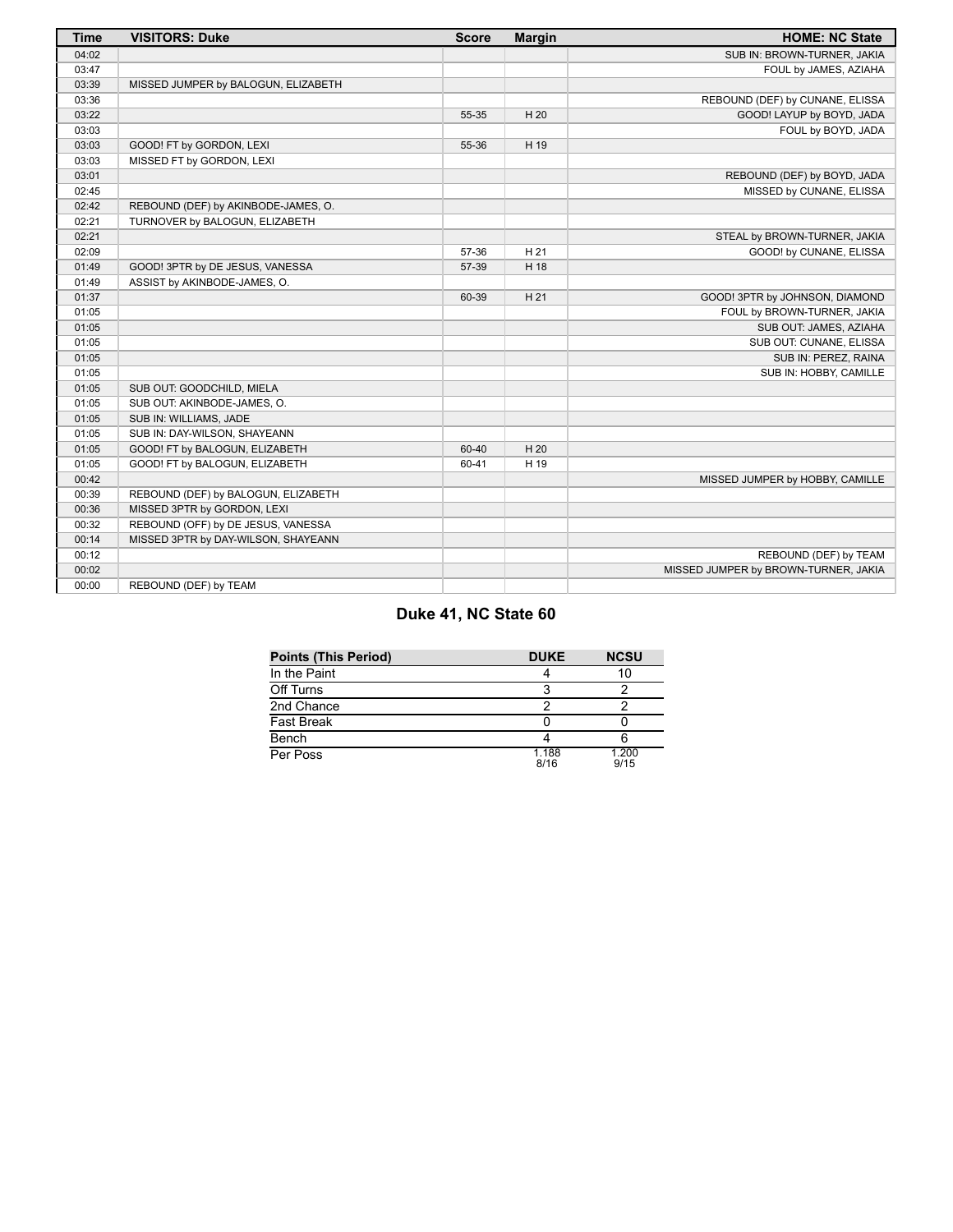### **Official Box Score Duke vs NC State Fourth Quarter Statistics Only January 16, 2022 at Reynolds Coliseum**



# **Duke 19**

| No. | Player                    | S  | <b>Pts</b>     | <b>FG</b> | 3FG     | <b>FT</b> | <b>OR</b> | <b>DR</b>    | <b>TR</b>      | <b>PF</b>     | A            | TO           | <b>BIK</b> | Stl          | Min          | $+/-$          |
|-----|---------------------------|----|----------------|-----------|---------|-----------|-----------|--------------|----------------|---------------|--------------|--------------|------------|--------------|--------------|----------------|
| 03  | <b>GOODCHILD, MIELA</b>   | G  | 6              | $2 - 2$   | $2 - 2$ | $0 - 0$   | 0         | 0            | 0              | 0             |              | 0            | 0          | 0            | 4            | $-3$           |
| 04  | <b>BALOGUN, ELIZABETH</b> | G  | 0              | $0 - 0$   | $0 - 0$ | $0 - 0$   | $\Omega$  | 2            | $\overline{2}$ | 0             | 0            | 0            | 0          | $\mathbf{0}$ | 5            | $-1$           |
| 24  | AKINBODE-JAMES, O.        | F  | 0              | $0-0$     | $0 - 0$ | $0 - 0$   | 0         |              | 1              | 0             | 0            | 0            | 0          | 0            | 3            | $-2$           |
| 25  | <b>WILLIAMS, JADE</b>     | F  | $\overline{2}$ | $1 - 1$   | $0 - 0$ | $0 - 0$   | $\Omega$  | 0            | 0              |               | 0            | $\mathbf{0}$ | 0          | $\mathbf{0}$ | 5            | 3              |
| 30  | DAY-WILSON, SHAYEANN      | G  | 6              | $3-6$     | $0 - 2$ | $0 - 1$   | 0         | $\Omega$     | 0              | 0             | 2            | 2            | 0          | $\Omega$     | 7            | 1              |
| 02  | DE JESUS, VANESSA         | G  | $\mathcal{P}$  | $1 - 3$   | $0 - 1$ | $0 - 0$   | $\Omega$  | $\mathbf{0}$ | 0              | $\mathcal{P}$ | $\Omega$     | $\Omega$     | $\Omega$   | $\Omega$     |              | $-4$           |
| 13  | <b>VOLKER, LEE</b>        | G  | $\Omega$       | $0 - 1$   | $0 - 1$ | $0 - 0$   | 0         | 1            | 1              | 0             | $\Omega$     |              | 0          | $\Omega$     | 4            | -6             |
| 22  | FINKLEA-GUITY, AMAYA      | С  | $\Omega$       | $0 - 0$   | $0 - 0$ | $0 - 0$   | $\Omega$  | $\Omega$     | 0              | 0             | $\mathbf{0}$ | $\Omega$     | $\Omega$   | $\Omega$     | $\mathbf{0}$ | $\overline{0}$ |
| 23  | LEWIS, IMANI              | F. | 3              | $1 - 2$   | $0 - 0$ | $1 - 1$   | 0         | $\Omega$     | 0              |               | $\Omega$     | $\Omega$     | 0          | $\Omega$     | 2            | $-6$           |
| 31  | <b>GREEN, NYAH</b>        | G  | $\Omega$       | $0 - 0$   | $0 - 0$ | $0 - 0$   | $\Omega$  | $\mathbf{0}$ | 0              | 0             | 0            | $\Omega$     | $\Omega$   | $\mathbf{0}$ | 4            | $-6$           |
| 33  | HAVAS, JISELLE            | G  | $\Omega$       | $0 - 0$   | $0 - 0$ | $0 - 0$   | 0         | 0            | 0              |               | 0            |              | 0          | 0            | 3            | $-6$           |
| 34  | <b>GORDON, LEXI</b>       | F  | $\Omega$       | $0 - 2$   | $0 - 1$ | $0 - 0$   | $\Omega$  | $\Omega$     | 0              | 0             | $\Omega$     | $\Omega$     | $\Omega$   | 0            | 6            | $\mathbf{0}$   |
|     | TEAM                      |    |                | $0 - 0$   |         |           |           | 2            | 3              | 0             |              | 0            |            |              |              |                |
|     | <b>TOTALS</b>             |    | 19             | $8 - 17$  | $2 - 7$ | $1 - 2$   |           | 6            | 7              | 5             | 3            | 4            | 0          | 0            | 50           |                |

| <b>Shooting By Period</b> |           |       |       |           |       |
|---------------------------|-----------|-------|-------|-----------|-------|
| Period                    | FG        | FG%   | 3FG   | 3FG%      | FT%   |
| Game                      | $22 - 61$ | 36.1% | 10-31 | 32.3% 6-9 | 66.7% |

# **NC State 24**

| No. | Player                  | S | Pts           | <b>FG</b> | 3FG     | <b>FT</b> | <b>OR</b>      | <b>DR</b>      | <b>TR</b>      | PF       | A            | <b>TO</b> | <b>Blk</b> | Stl          | Min            | $+/-$          |
|-----|-------------------------|---|---------------|-----------|---------|-----------|----------------|----------------|----------------|----------|--------------|-----------|------------|--------------|----------------|----------------|
| 02  | PEREZ, RAINA            | G | $\Omega$      | $0 - 2$   | $0 - 1$ | $0-0$     | 0              | 1              | 1              | 0        | 0            | $\Omega$  | 0          |              | 5              | 1              |
| 03  | <b>CRUTCHFIELD, KAI</b> | G | 2             | $1 - 1$   | $0 - 0$ | $0 - 0$   | 0              | 2              | $\overline{2}$ | $\Omega$ | 0            | 0         | 0          | 0            | 5              | 3              |
| 11  | BROWN-TURNER, JAKIA     | G | 5.            | $2 - 4$   | $1 - 2$ | $0-0$     | $\mathbf{0}$   | $\mathbf{0}$   | 0              | 0        | 0            | 0         | 0          | 0            | 6              | $-1$           |
| 25  | JONES, KAYLA            | F | $\Omega$      | $0 - 0$   | $0 - 0$ | $0-0$     | $\Omega$       | 0              | $\Omega$       | $\Omega$ | 0            | 0         | $\Omega$   | 0            | $\Omega$       | 5              |
| 33  | <b>CUNANE, ELISSA</b>   | C | 2             | $1 - 1$   | $0 - 0$ | $0-0$     | 1              | $\Omega$       | 1              | $\Omega$ | $\mathbf{0}$ | $\Omega$  | $\Omega$   | $\mathbf{0}$ | $\overline{2}$ | 3              |
| 00  | JOHNSON, DIAMOND        | G | $\Omega$      | $0 - 1$   | $0 - 0$ | $0 - 0$   | 0              | 0              | $\Omega$       |          |              |           | 0          | 0            | 3              | $-2$           |
| 01  | <b>BRYANT, GENESIS</b>  | G | 2             | $1 - 1$   | $0-0$   | $0-0$     | 0              | 0              | 0              | 0        | 0            | 0         | 0          | 0            | 2              | 6              |
| 05  | BOYD, JADA              | F | 2             | $1 - 2$   | $0 - 0$ | $0-0$     | $\Omega$       | $\overline{2}$ | $\overline{2}$ | $\Omega$ | 0            | 0         |            | 0            | 5              | $\mathbf 0$    |
| 10  | JAMES, AZIAHA           | G | 8             | $3 - 4$   | $1 - 2$ | $1 - 2$   | 0              | 0              | 0              | 0        | 0            | 0         | 0          | 0            | 5              | 4              |
| 21  | <b>HAYES, MADISON</b>   | G |               | $0 - 0$   | $0 - 0$ | $1 - 2$   | $\overline{2}$ | 3              | 5              | $\Omega$ | $\Omega$     | $\Omega$  | $\Omega$   | $\Omega$     | 5              | $\overline{4}$ |
| 23  | TIMMONS, JESSICA        | G | 0             | $0 - 1$   | $0 - 0$ | $0-0$     | $\Omega$       | $\mathbf{0}$   | 0              | 0        | 0            | 0         | 0          | 0            | 4              | 6              |
| 32  | <b>HART, SOPHIE</b>     | C | $\mathcal{P}$ | $1 - 1$   | $0 - 0$ | $0 - 0$   | $\Omega$       | 0              | 0              |          | 0            | 0         | $\Omega$   | 0            | 2              | 6              |
| 41  | HOBBY, CAMILLE          | C | $\Omega$      | $0 - 1$   | $0 - 0$ | $0-0$     | $\Omega$       | $\Omega$       | $\Omega$       | $\Omega$ | 0            | 0         | 0          | 0            | 6              | $-2$           |
|     | <b>TEAM</b>             |   |               | $0 - 0$   |         |           | 0              | 1              | 1              | 0        |              | 0         |            |              |                |                |
|     | <b>TOTALS</b>           |   |               | 24 10-19  | $2 - 5$ | $2 - 4$   | 3              | 9              | 12             | 2        |              |           |            |              | 50             |                |

| <b>Shooting By Period</b> |       |       |      |       |        |       |
|---------------------------|-------|-------|------|-------|--------|-------|
| Period                    | FG    | FG%   | 3FG  | 3FG%  | FТ     | FT%   |
| Game                      | 34-73 | 46.6% | 7-15 | 46.7% | $9-14$ | 64.3% |

| Game Notes:                                                                 | <b>Score</b> | 1st | 2nd | 3rd | 4th | <b>TOT</b> | <b>Points (This Period)</b> | <b>DUKE NCSU</b> |                |
|-----------------------------------------------------------------------------|--------------|-----|-----|-----|-----|------------|-----------------------------|------------------|----------------|
| Officials: Denise Brooks, Pualani Spurlock-Welsh,<br><b>Edward Sidlasky</b> | <b>DUKE</b>  | 9   | 13  | 19  | 19  | 60         | In the Paint                |                  | 14             |
| Attendance: 5500                                                            | <b>NCSU</b>  | 19  | 23  | 18  | 24  | 84         | Off Turns                   |                  |                |
|                                                                             |              |     |     |     |     |            | 2nd Chance                  |                  |                |
| Start Time: 09:00 PM<br>Conference Game;                                    |              |     |     |     |     |            | <b>Fast Break</b>           |                  |                |
|                                                                             |              |     |     |     |     |            | Bench                       |                  | 15             |
|                                                                             |              |     |     |     |     |            | Per Poss                    | 0.864<br>9/22    | 1.263<br>11/19 |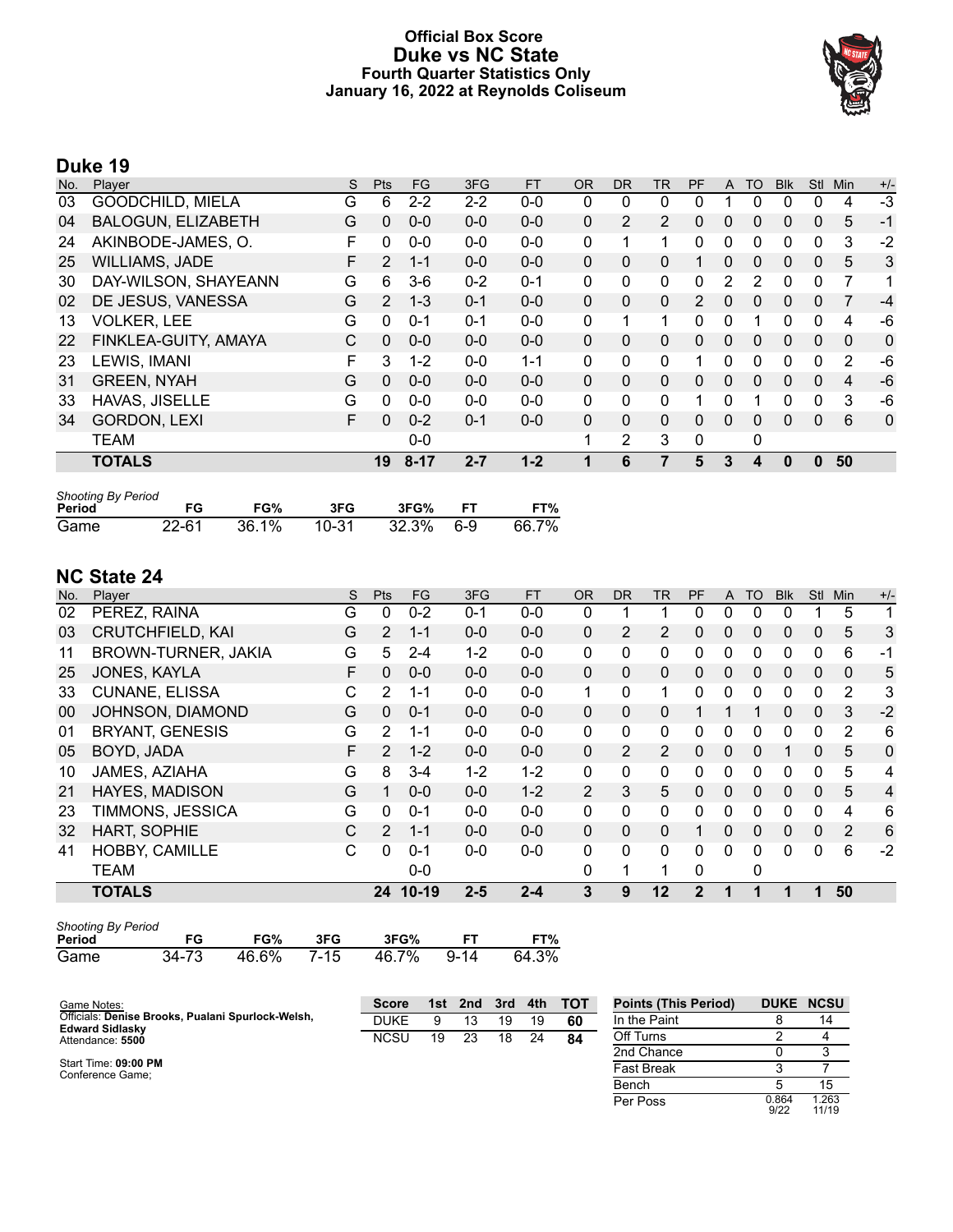### **Official Play-By-Play Duke vs NC State Fourth Quarter January 16, 2022 at Reynolds Coliseum**



### **Period 4**

<mark>Starters:</mark><br>Duke: 3 GOODCHILD,MIELA (G); 4 BALOGUN,ELIZABETH (G); 24 AKINBODE-JAMES,O. (F); 25 WILLIAMS,JADE (F); 30 DAY-WILSON,SHAYEANN (G);<br>**NC State**: 2 PEREZ,RAINA (G); 3 CRUTCHFIELD,KAI (G); 11 BROWN-TURNER,JAKIA (G);

| Time           | <b>VISITORS: Duke</b>                                 | <b>Score</b> | <b>Margin</b> | <b>HOME: NC State</b>                            |
|----------------|-------------------------------------------------------|--------------|---------------|--------------------------------------------------|
| 09:52          | GOOD! JUMPER by DAY-WILSON, SHAYEANN                  | 60-43        | H 17          |                                                  |
| 09:52          |                                                       |              |               | FOUL by JOHNSON, DIAMOND                         |
| 09:52          | MISSED FT by DAY-WILSON, SHAYEANN                     |              |               |                                                  |
| 09:50          |                                                       |              |               | REBOUND (DEF) by BOYD, JADA                      |
| 09:34          |                                                       |              |               | MISSED 3PTR by BROWN-TURNER, JAKIA               |
| 09:30          | REBOUND (DEF) by TEAM                                 |              |               |                                                  |
| 09:30          |                                                       |              |               | SUB OUT: JOHNSON, DIAMOND                        |
| 09:30          |                                                       |              |               | SUB IN: CRUTCHFIELD, KAI                         |
| 09:17          | MISSED JUMPER by DAY-WILSON, SHAYEANN                 |              |               |                                                  |
| 09:13<br>09:13 |                                                       |              |               | REBOUND (DEF) by BOYD, JADA                      |
| 09:13          | FOUL by WILLIAMS, JADE<br>SUB OUT: WILLIAMS, JADE     |              |               |                                                  |
| 09:13          | SUB IN: AKINBODE-JAMES, O.                            |              |               |                                                  |
| 08:56          |                                                       |              |               | MISSED JUMPER by BOYD, JADA                      |
| 08:52          | REBOUND (DEF) by BALOGUN, ELIZABETH                   |              |               |                                                  |
| 08:25          | MISSED 3PTR by DAY-WILSON, SHAYEANN                   |              |               |                                                  |
| 08:21          |                                                       |              |               | REBOUND (DEF) by CRUTCHFIELD, KAI                |
| 08:10          |                                                       |              |               | MISSED by HOBBY, CAMILLE                         |
| 08:05          | REBOUND (DEF) by AKINBODE-JAMES, O.                   |              |               |                                                  |
| 07:59          | GOOD! LAYUP by DAY-WILSON, SHAYEANN                   | 60-45        | H 15          |                                                  |
| 07:44          | FOUL by DE JESUS, VANESSA                             |              |               |                                                  |
| 07:44          | SUB OUT: DE JESUS, VANESSA                            |              |               |                                                  |
| 07:44          | SUB IN: GOODCHILD, MIELA                              |              |               |                                                  |
| 07:33          |                                                       | 62-45        | H 17          | GOOD! LAYUP by BROWN-TURNER, JAKIA               |
| 07:06          | TURNOVER by DAY-WILSON, SHAYEANN                      |              |               |                                                  |
| 07:06          |                                                       |              |               | SUB OUT: HOBBY, CAMILLE                          |
| 07:06          |                                                       |              |               | SUB IN: CUNANE, ELISSA                           |
| 06:56          |                                                       |              |               | MISSED 3PTR by PEREZ, RAINA                      |
| 06:51          |                                                       |              |               | REBOUND (OFF) by CUNANE, ELISSA                  |
| 06:51          |                                                       | 64-45        | H 19          | GOOD! LAYUP by CUNANE, ELISSA                    |
| 06:45          | MISSED 3PTR by GORDON, LEXI                           |              |               |                                                  |
| 06:41<br>06:34 |                                                       |              |               | REBOUND (DEF) by PEREZ, RAINA                    |
| 06:34          | SUB OUT: AKINBODE-JAMES, O.<br>SUB IN: WILLIAMS, JADE |              |               |                                                  |
| 06:22          |                                                       |              |               | MISSED JUMPER by BROWN-TURNER, JAKIA             |
| 06:20          | REBOUND (DEF) by BALOGUN, ELIZABETH                   |              |               |                                                  |
| 06:15          | GOOD! 3PTR by GOODCHILD, MIELA [FB]                   | 64-48        | H 16          |                                                  |
| 06:15          | ASSIST by DAY-WILSON, SHAYEANN                        |              |               |                                                  |
| 05:52          |                                                       | 66-48        | H 18          | GOOD! LAYUP by BOYD, JADA                        |
| 05:27          | MISSED LAYUP by GORDON, LEXI                          |              |               |                                                  |
| 05:27          |                                                       |              |               | BLOCK by BOYD, JADA                              |
| 05:17          |                                                       |              |               | REBOUND (DEF) by CRUTCHFIELD, KAI                |
| 05:16          |                                                       | 68-48        | H 20          | GOOD! LAYUP by CRUTCHFIELD, KAI                  |
| 05:02          | TURNOVER by DAY-WILSON, SHAYEANN                      |              |               |                                                  |
| 05:02          |                                                       |              |               | STEAL by PEREZ, RAINA                            |
| 04:57          |                                                       |              |               | MISSED LAYUP by PEREZ, RAINA                     |
| 04:56          | REBOUND (DEF) by TEAM                                 |              |               |                                                  |
| 04:56          | <b>TIMEOUT MEDIA</b>                                  |              |               |                                                  |
| 04:56          |                                                       |              |               | SUB OUT: PEREZ, RAINA                            |
| 04:56          |                                                       |              |               | SUB OUT: CRUTCHFIELD, KAI                        |
| 04:56          |                                                       |              |               | SUB OUT: BOYD, JADA                              |
| 04:56          |                                                       |              |               | SUB OUT: CUNANE, ELISSA                          |
| 04:56<br>04:56 |                                                       |              |               | SUB IN: JOHNSON, DIAMOND                         |
| 04:56          |                                                       |              |               | SUB IN: JAMES, AZIAHA                            |
| 04:56          |                                                       |              |               | SUB IN: HAYES, MADISON<br>SUB IN: HOBBY, CAMILLE |
| 04:56          | SUB OUT: BALOGUN, ELIZABETH                           |              |               |                                                  |
| 04:56          | SUB IN: DE JESUS, VANESSA                             |              |               |                                                  |
| 04:45          | GOOD! LAYUP by WILLIAMS, JADE                         | 68-50        | H 18          |                                                  |
| 04:45          | ASSIST by GOODCHILD, MIELA                            |              |               |                                                  |
| 04:29          |                                                       | 71-50        | H 21          | GOOD! 3PTR by BROWN-TURNER, JAKIA                |
| 04:29          |                                                       |              |               | ASSIST by JOHNSON, DIAMOND                       |
| 04:05          | GOOD! 3PTR by GOODCHILD, MIELA                        | 71-53        | H 18          |                                                  |
| 04:05          | ASSIST by DAY-WILSON, SHAYEANN                        |              |               |                                                  |
| 03:47          |                                                       |              |               | TURNOVER by JOHNSON, DIAMOND                     |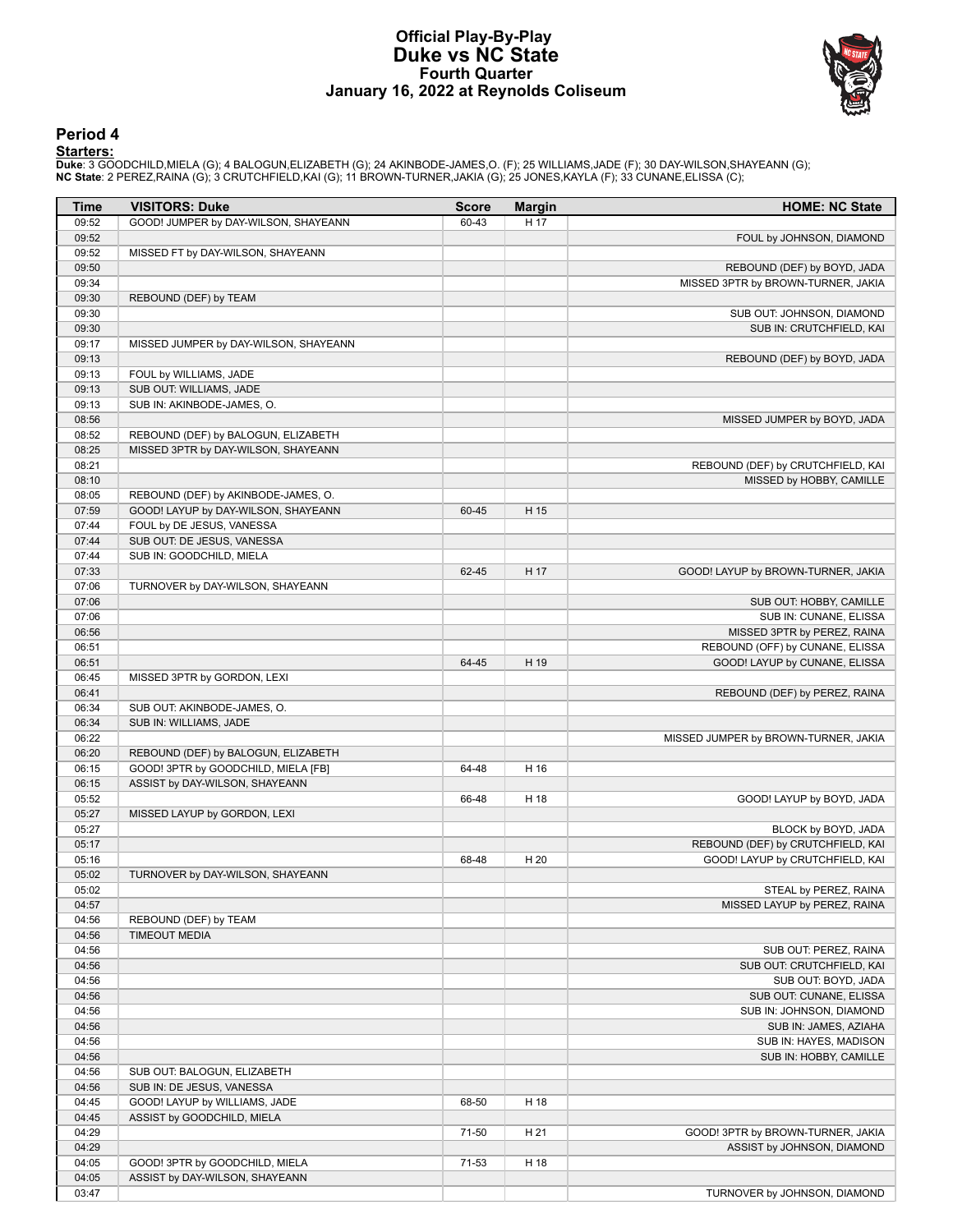| Time  | <b>VISITORS: Duke</b>                | <b>Score</b> | <b>Margin</b> | <b>HOME: NC State</b>                |
|-------|--------------------------------------|--------------|---------------|--------------------------------------|
| 03:47 |                                      |              |               | SUB OUT: BROWN-TURNER, JAKIA         |
| 03:47 |                                      |              |               | SUB IN: TIMMONS, JESSICA             |
| 03:47 | SUB OUT: GORDON, LEXI                |              |               |                                      |
| 03:47 | SUB IN: GREEN, NYAH                  |              |               |                                      |
| 03:34 | GOOD! LAYUP by DE JESUS, VANESSA     | $71 - 55$    | H 16          |                                      |
| 03:23 |                                      |              |               | MISSED JUMPER by JOHNSON, DIAMOND    |
| 03:18 |                                      |              |               | REBOUND (OFF) by HAYES, MADISON      |
| 03:17 | FOUL by DE JESUS, VANESSA            |              |               |                                      |
| 03:17 |                                      |              |               | MISSED FT by HAYES, MADISON          |
| 03:17 |                                      | 72-55        | H 17          | GOOD! FT by HAYES, MADISON           |
| 03:17 |                                      |              |               | REBOUND (DEADB) by TEAM              |
| 03:03 | GOOD! JUMPER by DAY-WILSON, SHAYEANN | 72-57        | H 15          |                                      |
| 03:02 |                                      | 75-57        | H 18          | GOOD! 3PTR by JAMES, AZIAHA [FB]     |
| 02:44 | SUB OUT: GOODCHILD, MIELA            |              |               |                                      |
| 02:44 | SUB IN: VOLKER, LEE                  |              |               |                                      |
| 02:42 | MISSED 3PTR by DAY-WILSON, SHAYEANN  |              |               |                                      |
| 02:42 |                                      |              |               | REBOUND (DEF) by TEAM                |
| 02:42 | SUB OUT: DAY-WILSON, SHAYEANN        |              |               |                                      |
| 02:42 | SUB IN: HAVAS, JISELLE               |              |               |                                      |
| 02:35 |                                      |              |               | MISSED JUMPER by TIMMONS, JESSICA    |
| 02:30 |                                      |              |               | REBOUND (OFF) by HAYES, MADISON      |
| 02:24 |                                      |              |               | MISSED 3PTR by JAMES, AZIAHA         |
| 02:21 | REBOUND (DEF) by VOLKER, LEE         |              |               |                                      |
| 02:20 | TURNOVER by VOLKER, LEE              |              |               |                                      |
| 02:20 |                                      |              |               | SUB OUT: JOHNSON, DIAMOND            |
| 02:20 |                                      |              |               | SUB OUT: HOBBY, CAMILLE              |
| 02:20 |                                      |              |               | SUB IN: BRYANT, GENESIS              |
| 02:20 |                                      |              |               | SUB IN: HART, SOPHIE                 |
| 02:20 | SUB OUT: WILLIAMS, JADE              |              |               |                                      |
| 02:20 | SUB IN: LEWIS, IMANI                 |              |               |                                      |
| 02:16 |                                      | 77-57        | H 20          | GOOD! LAYUP by JAMES, AZIAHA         |
| 02:03 | MISSED 3PTR by DE JESUS, VANESSA     |              |               |                                      |
| 02:00 |                                      |              |               | REBOUND (DEF) by HAYES, MADISON      |
| 01:55 | FOUL by LEWIS, IMANI                 |              |               |                                      |
| 01:51 | FOUL by HAVAS, JISELLE               |              |               |                                      |
| 01:51 |                                      |              |               | MISSED FT by JAMES, AZIAHA           |
| 01:51 |                                      |              |               | REBOUND (DEADB) by TEAM              |
| 01:51 |                                      | 78-57        | H 21          | GOOD! FT by JAMES, AZIAHA            |
| 01:35 | GOOD! LAYUP by LEWIS, IMANI          | 78-59        | H 19          |                                      |
| 01:35 |                                      |              |               | FOUL by HART, SOPHIE                 |
| 01:35 | GOOD! FT by LEWIS, IMANI             | 78-60        | H 18          |                                      |
| 01:24 |                                      | 80-60        | H 20          | GOOD! by HART, SOPHIE                |
| 01:05 | MISSED 3PTR by VOLKER, LEE           |              |               |                                      |
| 01:02 |                                      |              |               | REBOUND (DEF) by HAYES, MADISON      |
| 00:59 |                                      | 82-60        | H 22          | GOOD! LAYUP by JAMES, AZIAHA [FB]    |
| 00:48 | MISSED LAYUP by LEWIS, IMANI         |              |               |                                      |
| 00:44 |                                      |              |               | REBOUND (DEF) by HAYES, MADISON      |
| 00:40 |                                      | 84-60        | H 24          | GOOD! JUMPER by BRYANT, GENESIS [FB] |
| 00:20 | MISSED JUMPER by DE JESUS, VANESSA   |              |               |                                      |
| 00:18 | REBOUND (OFF) by TEAM                |              |               |                                      |
| 00:13 | TURNOVER by HAVAS, JISELLE           |              |               |                                      |

# **Duke 60, NC State 84**

| <b>Points (This Period)</b> | <b>DUKE</b>   | <b>NCSU</b>    |
|-----------------------------|---------------|----------------|
| In the Paint                | 8             |                |
| Off Turns                   | ◠             |                |
| 2nd Chance                  |               |                |
| <b>Fast Break</b>           | ີ             |                |
| Bench                       | 5             | 15             |
| Per Poss                    | 0.864<br>9/22 | 1.263<br>11/19 |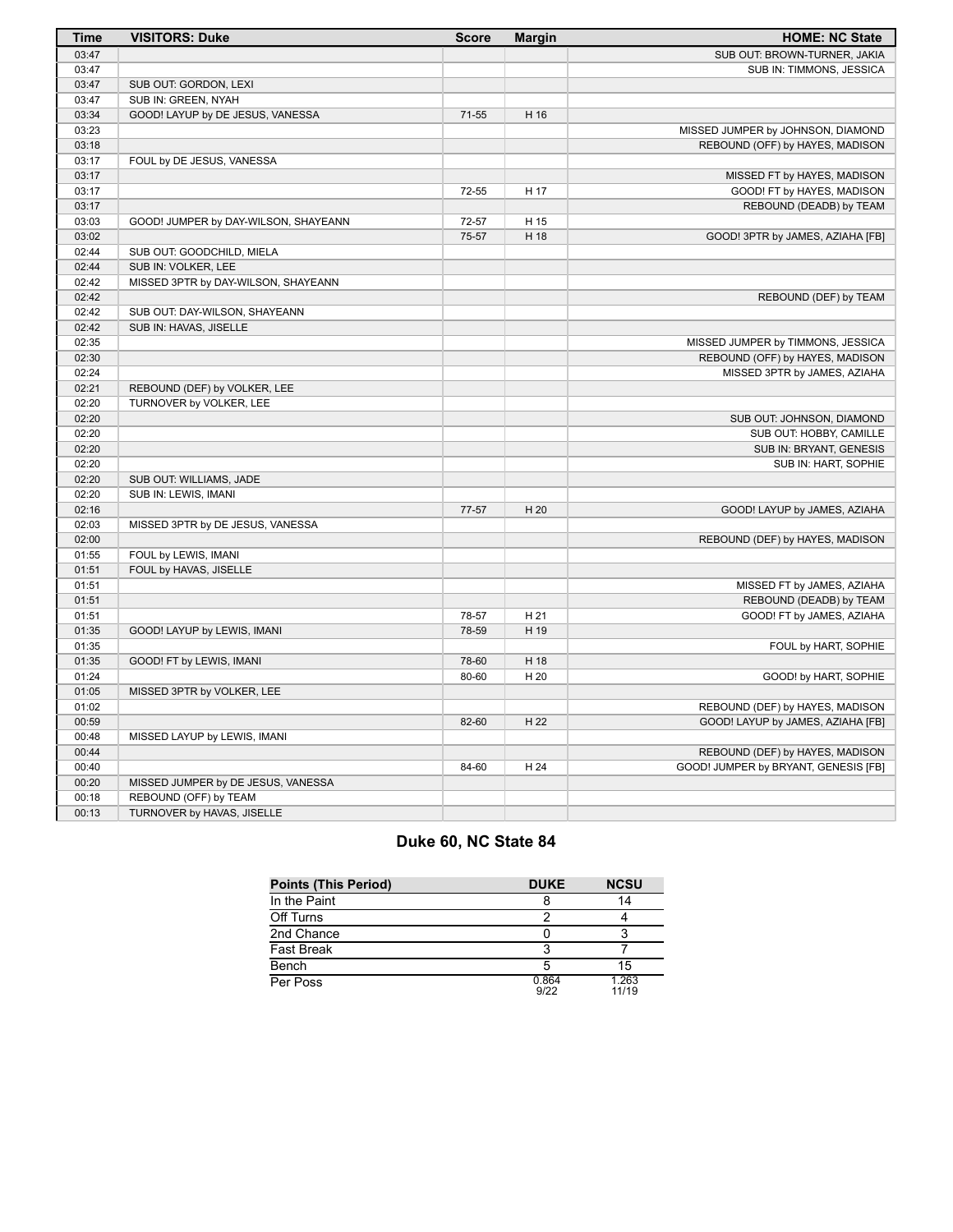### **Official Scoring/Possession Reference Chart Duke vs NC State Period 1 January 16, 2022 at Reynolds Coliseum**



# **Period 1**

<mark>Starters:</mark><br>Duke: 3 GOODCHILD,MIELA (G); 4 BALOGUN,ELIZABETH (G); 24 AKINBODE-JAMES,O. (F); 25 WILLIAMS,JADE (F); 30 DAY-WILSON,SHAYEANN (G);<br>**NC State**: 2 PEREZ,RAINA (G); 3 CRUTCHFIELD,KAI (G); 11 BROWN-TURNER,JAKIA (G);

| <b>Time</b> | <b>VISITORS: Duke</b>             | <b>Score</b> | <b>Margin</b>  | <b>HOME: NC State</b>            |
|-------------|-----------------------------------|--------------|----------------|----------------------------------|
| 09:29       |                                   | $1 - 0$      | H <sub>1</sub> | GOOD! FT by JONES, KAYLA [FB]    |
| 09:02       |                                   | $4 - 0$      | H4             | GOOD! 3PTR by PEREZ, RAINA       |
| 08:31       |                                   | $6-0$        | H <sub>6</sub> | GOOD! JUMPER by JONES, KAYLA     |
| 08:11       | GOOD! FT by AKINBODE-JAMES, O.    | $6 - 1$      | H <sub>5</sub> |                                  |
| 08:11       | GOOD! FT by AKINBODE-JAMES, O.    | $6 - 2$      | H <sub>4</sub> |                                  |
| 08:00       |                                   | $8 - 2$      | H <sub>6</sub> | GOOD! JUMPER by CRUTCHFIELD, KAI |
| 07:37       | GOOD! LAYUP by AKINBODE-JAMES, O. | 8-4          | H4             |                                  |
| 06:49       |                                   | $10 - 4$     | H <sub>6</sub> | GOOD! LAYUP by CUNANE, ELISSA    |
| 05:34       |                                   | $12 - 4$     | H 8            | GOOD! LAYUP by BOYD, JADA        |
| 03:53       |                                   | $14 - 4$     | H 10           | GOOD! LAYUP by CUNANE, ELISSA    |
| 03:25       | GOOD! 3PTR by GORDON, LEXI [FB]   | $14 - 7$     | H <sub>7</sub> |                                  |
| 03:00       |                                   | $17 - 7$     | H 10           | GOOD! 3PTR by BOYD, JADA         |
| 02:32       |                                   | $19 - 7$     | H 12           | GOOD! LAYUP by PEREZ, RAINA      |
| 02:08       | GOOD! LAYUP by BALOGUN, ELIZABETH | $19-9$       | H 10           |                                  |

**Duke 9, NC State 19**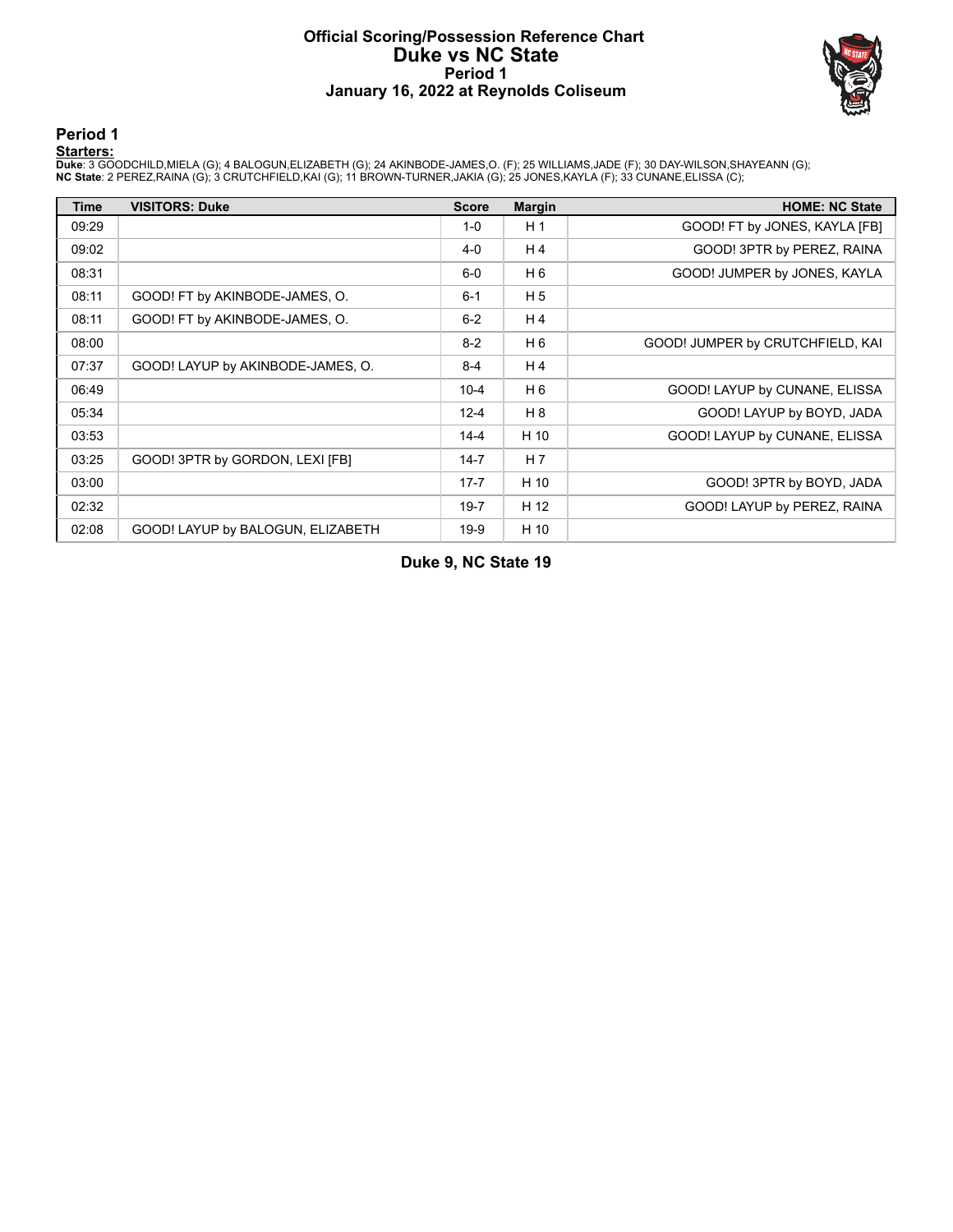### **Official Scoring/Possession Reference Chart Duke vs NC State Period 2 January 16, 2022 at Reynolds Coliseum**



# **Period 2**

<mark>Starters:</mark><br>Duke: 3 GOODCHILD,MIELA (G); 4 BALOGUN,ELIZABETH (G); 24 AKINBODE-JAMES,O. (F); 25 WILLIAMS,JADE (F); 30 DAY-WILSON,SHAYEANN (G);<br>**NC State**: 2 PEREZ,RAINA (G); 3 CRUTCHFIELD,KAI (G); 11 BROWN-TURNER,JAKIA (G);

| <b>Time</b> | <b>VISITORS: Duke</b>                    | <b>Score</b> | <b>Margin</b> | <b>HOME: NC State</b>            |
|-------------|------------------------------------------|--------------|---------------|----------------------------------|
| 09:02       |                                          | $21-9$       | H 12          | GOOD! JUMPER by HOBBY, CAMILLE   |
| 08:27       |                                          | $23-9$       | H 14          | GOOD! LAYUP by JONES, KAYLA      |
| 08:07       | GOOD! LAYUP by WILLIAMS, JADE            | $23 - 11$    | H 12          |                                  |
| 07:43       |                                          | $25 - 11$    | H 14          | GOOD! LAYUP by JONES, KAYLA [FB] |
| 07:23       | GOOD! 3PTR by GOODCHILD, MIELA           | $25 - 14$    | H 11          |                                  |
| 06:14       |                                          | $28-14$      | H 14          | GOOD! 3PTR by PEREZ, RAINA       |
| 04:26       |                                          | $31 - 14$    | H 17          | GOOD! 3PTR by JOHNSON, DIAMOND   |
| 03:38       | GOOD! 3PTR by GORDON, LEXI               | $31 - 17$    | H 14          |                                  |
| 03:14       |                                          | $33 - 17$    | H 16          | GOOD! JUMPER by PEREZ, RAINA     |
| 02:35       |                                          | $35 - 17$    | H 18          | GOOD! LAYUP by CUNANE, ELISSA    |
| 02:09       |                                          | $37-17$      | H 20          | GOOD! LAYUP by CUNANE, ELISSA    |
| 02:09       |                                          | $38-17$      | H 21          | GOOD! FT by CUNANE, ELISSA       |
| 01:45       |                                          | 39-17        | H 22          | GOOD! FT by CUNANE, ELISSA       |
| 01:45       |                                          | $40 - 17$    | H 23          | GOOD! FT by CUNANE, ELISSA       |
| 00:37       | GOOD! LAYUP by DAY-WILSON, SHAYEANN [FB] | 40-19        | H 21          |                                  |
| 00:04       |                                          | 42-19        | H 23          | GOOD! JUMPER by JOHNSON, DIAMOND |
| 00:00       | GOOD! 3PTR by DAY-WILSON, SHAYEANN [FB]  | 42-22        | H 20          |                                  |

**Duke 22, NC State 42**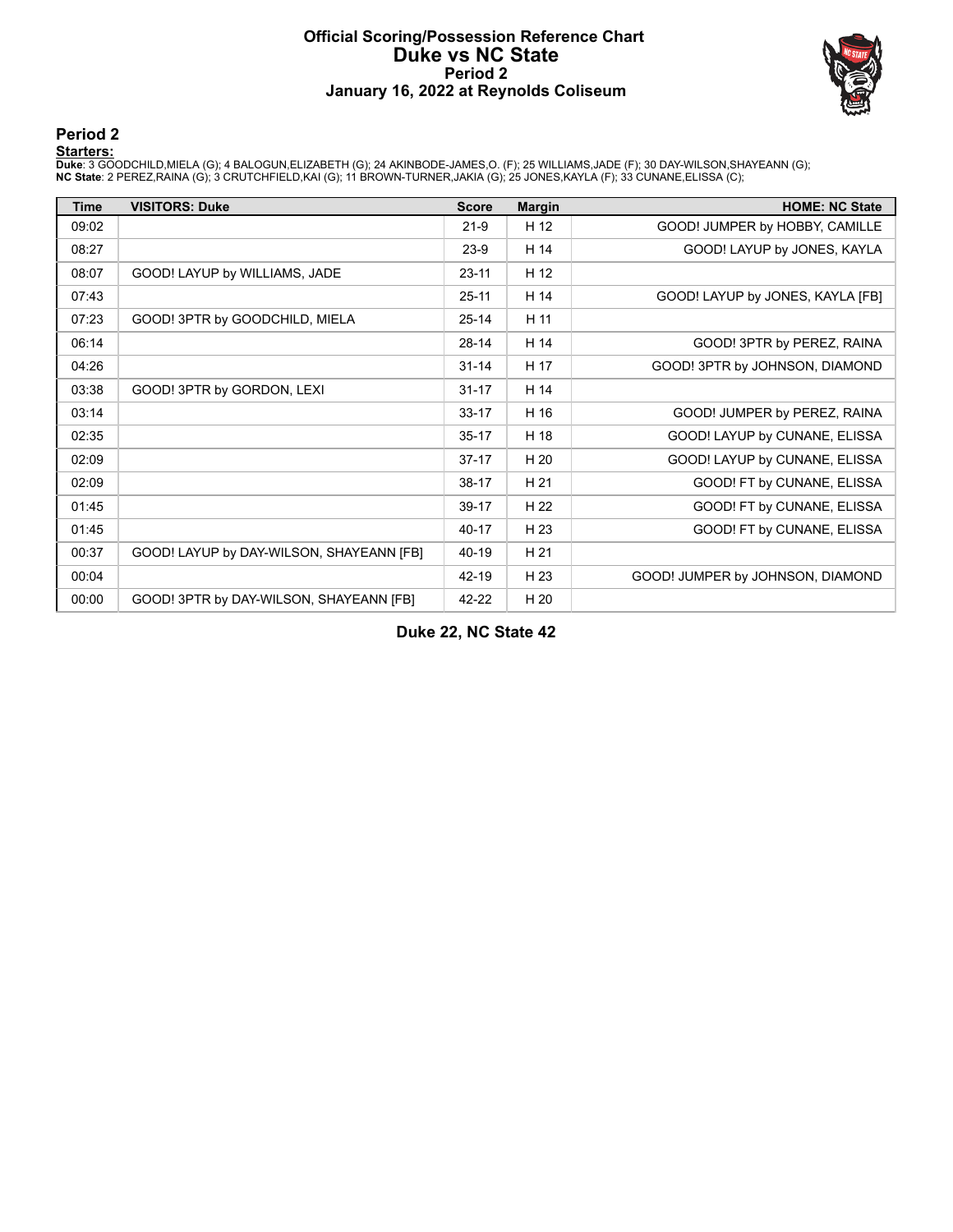### **Official Scoring/Possession Reference Chart Duke vs NC State Period 3 January 16, 2022 at Reynolds Coliseum**



# **Period 3**

<mark>Starters:</mark><br>Duke: 3 GOODCHILD,MIELA (G); 4 BALOGUN,ELIZABETH (G); 24 AKINBODE-JAMES,O. (F); 25 WILLIAMS,JADE (F); 30 DAY-WILSON,SHAYEANN (G);<br>**NC State**: 2 PEREZ,RAINA (G); 3 CRUTCHFIELD,KAI (G); 11 BROWN-TURNER,JAKIA (G);

| <b>Time</b> | <b>VISITORS: Duke</b>              | <b>Score</b> | <b>Margin</b> | <b>HOME: NC State</b>               |
|-------------|------------------------------------|--------------|---------------|-------------------------------------|
| 09:46       | GOOD! 3PTR by GOODCHILD, MIELA     | 42-25        | H 17          |                                     |
| 09:29       |                                    | 44-25        | H 19          | GOOD! JUMPER by BROWN-TURNER, JAKIA |
| 08:24       |                                    | 46-25        | H 21          | GOOD! JUMPER by CUNANE, ELISSA      |
| 07:52       | GOOD! 3PTR by BALOGUN, ELIZABETH   | 46-28        | H 18          |                                     |
| 07:31       |                                    | 48-28        | H 20          | GOOD! LAYUP by CUNANE, ELISSA       |
| 07:14       | GOOD! LAYUP by BALOGUN, ELIZABETH  | 48-30        | H 18          |                                     |
| 06:18       | GOOD! 3PTR by DAY-WILSON, SHAYEANN | 48-33        | H 15          |                                     |
| 05:59       |                                    | 50-33        | H 17          | GOOD! LAYUP by CUNANE, ELISSA       |
| 04:59       | GOOD! LAYUP by WILLIAMS, JADE      | 50-35        | H 15          |                                     |
| 04:44       |                                    | 51-35        | H 16          | GOOD! FT by CUNANE, ELISSA          |
| 04:44       |                                    | 52-35        | H 17          | GOOD! FT by CUNANE, ELISSA          |
| 04:02       |                                    | 53-35        | H 18          | GOOD! FT by BOYD, JADA              |
| 03:22       |                                    | 55-35        | H 20          | GOOD! LAYUP by BOYD, JADA           |
| 03:03       | GOOD! FT by GORDON, LEXI           | 55-36        | H 19          |                                     |
| 02:09       |                                    | 57-36        | H 21          | GOOD! by CUNANE, ELISSA             |
| 01:49       | GOOD! 3PTR by DE JESUS, VANESSA    | 57-39        | H 18          |                                     |
| 01:37       |                                    | 60-39        | H 21          | GOOD! 3PTR by JOHNSON, DIAMOND      |
| 01:05       | GOOD! FT by BALOGUN, ELIZABETH     | 60-40        | H 20          |                                     |
| 01:05       | GOOD! FT by BALOGUN, ELIZABETH     | 60-41        | H 19          |                                     |

**Duke 41, NC State 60**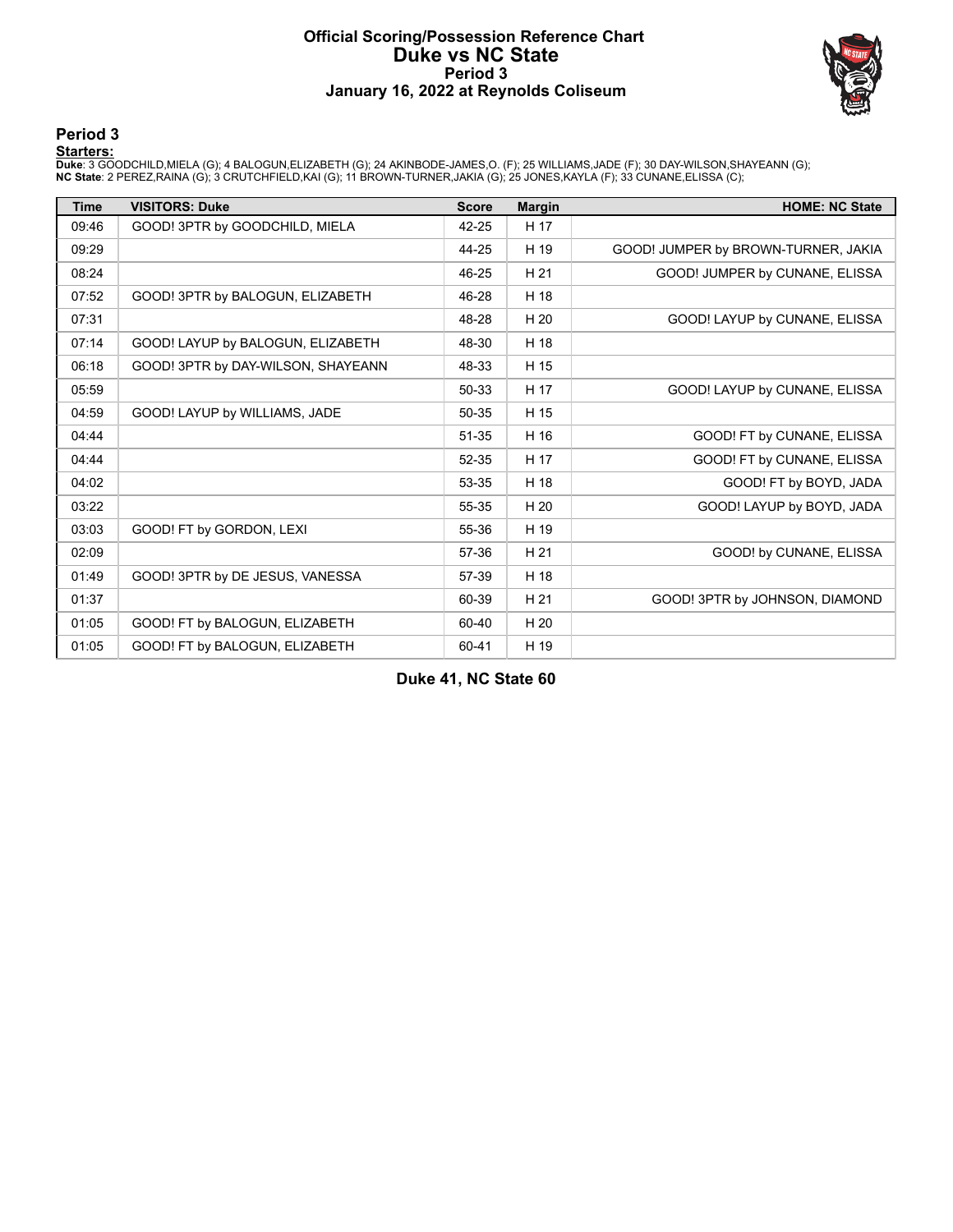### **Official Scoring/Possession Reference Chart Duke vs NC State Period 4 January 16, 2022 at Reynolds Coliseum**



**Period 4**

<mark>Starters:</mark><br>Duke: 3 GOODCHILD,MIELA (G); 4 BALOGUN,ELIZABETH (G); 24 AKINBODE-JAMES,O. (F); 25 WILLIAMS,JADE (F); 30 DAY-WILSON,SHAYEANN (G);<br>**NC State**: 2 PEREZ,RAINA (G); 3 CRUTCHFIELD,KAI (G); 11 BROWN-TURNER,JAKIA (G);

| <b>Time</b> | <b>VISITORS: Duke</b>                | <b>Score</b> | <b>Margin</b> | <b>HOME: NC State</b>                |
|-------------|--------------------------------------|--------------|---------------|--------------------------------------|
| 09:52       | GOOD! JUMPER by DAY-WILSON, SHAYEANN | 60-43        | H 17          |                                      |
| 07:59       | GOOD! LAYUP by DAY-WILSON, SHAYEANN  | 60-45        | H 15          |                                      |
| 07:33       |                                      | 62-45        | H 17          | GOOD! LAYUP by BROWN-TURNER, JAKIA   |
| 06:51       |                                      | 64-45        | H 19          | GOOD! LAYUP by CUNANE, ELISSA        |
| 06:15       | GOOD! 3PTR by GOODCHILD, MIELA [FB]  | 64-48        | H 16          |                                      |
| 05:52       |                                      | 66-48        | H 18          | GOOD! LAYUP by BOYD, JADA            |
| 05:16       |                                      | 68-48        | H 20          | GOOD! LAYUP by CRUTCHFIELD, KAI      |
| 04:45       | GOOD! LAYUP by WILLIAMS, JADE        | 68-50        | H 18          |                                      |
| 04:29       |                                      | 71-50        | H 21          | GOOD! 3PTR by BROWN-TURNER, JAKIA    |
| 04:05       | GOOD! 3PTR by GOODCHILD, MIELA       | $71 - 53$    | H 18          |                                      |
| 03:34       | GOOD! LAYUP by DE JESUS, VANESSA     | $71 - 55$    | H 16          |                                      |
| 03:17       |                                      | 72-55        | H 17          | GOOD! FT by HAYES, MADISON           |
| 03:03       | GOOD! JUMPER by DAY-WILSON, SHAYEANN | 72-57        | H 15          |                                      |
| 03:02       |                                      | 75-57        | H 18          | GOOD! 3PTR by JAMES, AZIAHA [FB]     |
| 02:16       |                                      | 77-57        | H 20          | GOOD! LAYUP by JAMES, AZIAHA         |
| 01:51       |                                      | 78-57        | H 21          | GOOD! FT by JAMES, AZIAHA            |
| 01:35       | GOOD! LAYUP by LEWIS, IMANI          | 78-59        | H 19          |                                      |
| 01:35       | GOOD! FT by LEWIS, IMANI             | 78-60        | H 18          |                                      |
| 01:24       |                                      | 80-60        | H 20          | GOOD! by HART, SOPHIE                |
| 00:59       |                                      | 82-60        | H 22          | GOOD! LAYUP by JAMES, AZIAHA [FB]    |
| 00:40       |                                      | 84-60        | H 24          | GOOD! JUMPER by BRYANT, GENESIS [FB] |

**Duke 60, NC State 84**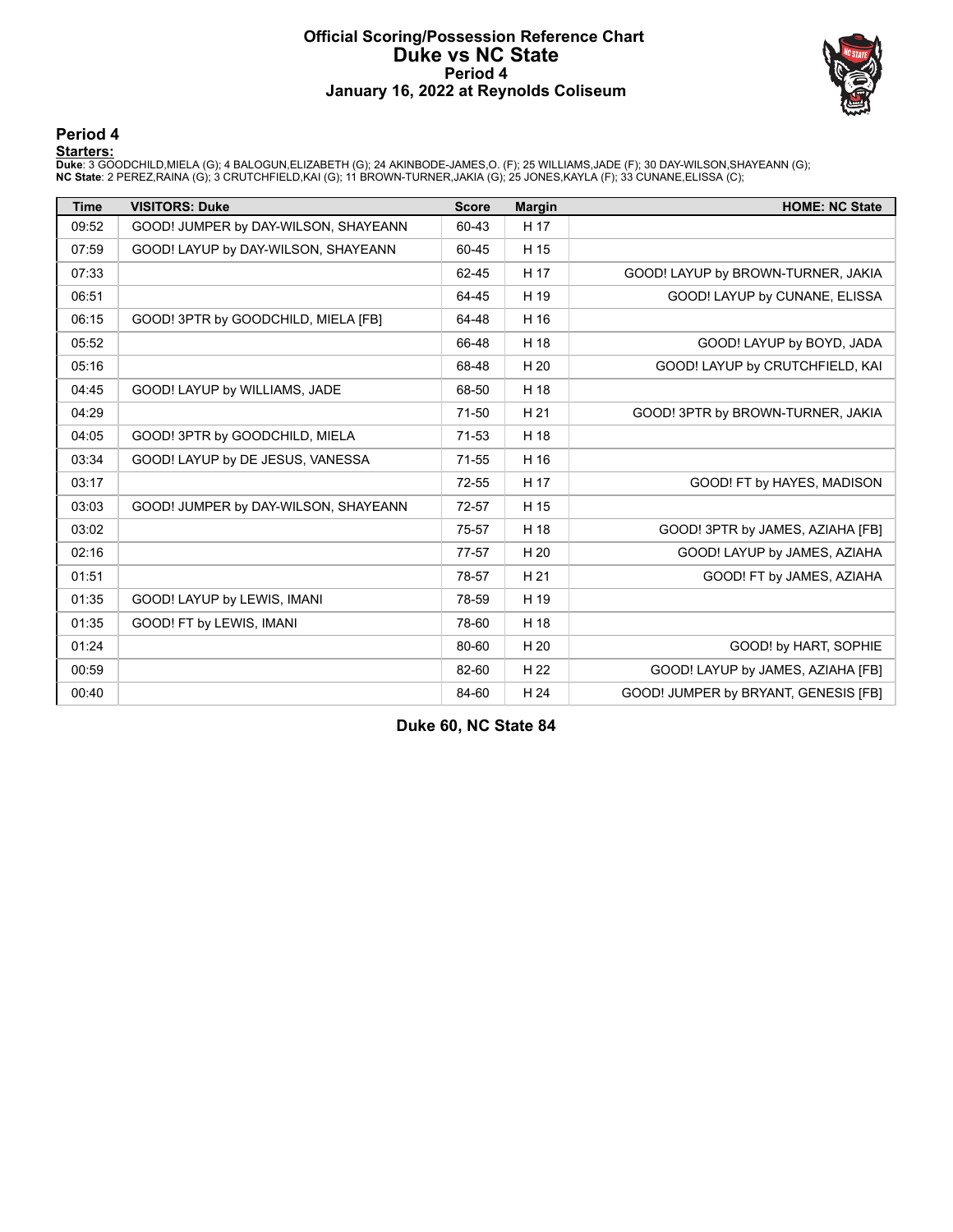### **Official Substitutions Log Duke vs NC State Period 1 January 16, 2022 at Reynolds Coliseum**



| <b>VISITORS: Duke</b>            | <b>Time</b> | <b>Score</b> | <b>HOME: NC State</b>        |
|----------------------------------|-------------|--------------|------------------------------|
| 3 GOODCHILD, MIELA               |             |              | 2 PEREZ, RAINA               |
| 4 BALOGUN, ELIZABETH             |             |              | 3 CRUTCHFIELD, KAI           |
| 24 AKINBODE-JAMES, O.            |             |              | 11 BROWN-TURNER, JAKIA       |
| 25 WILLIAMS, JADE                |             |              | 25 JONES, KAYLA              |
| 30 DAY-WILSON, SHAYEANN          |             |              | 33 CUNANE, ELISSA            |
| SUB OUT: 25 WILLIAMS, JADE       | 08:11       | $2 - 6$      |                              |
| SUB IN: 34 GORDON, LEXI          | 08:11       |              |                              |
|                                  | 07:22       | $4 - 8$      | SUB OUT: JONES, KAYLA        |
|                                  | 07:22       |              | SUB IN: BOYD, JADA           |
| SUB OUT: 24 AKINBODE-JAMES, O.   | 06:03       | $4 - 10$     |                              |
| SUB IN: 22 FINKLEA-GUITY, AMAYA  | 06:03       |              |                              |
| SUB OUT: 4 BALOGUN, ELIZABETH    | 04:45       | $4 - 12$     |                              |
| SUB IN: 2 DE JESUS, VANESSA      | 04:45       |              |                              |
|                                  | 02:31       | $7 - 19$     | SUB OUT: BROWN-TURNER, JAKIA |
|                                  | 02:31       |              | SUB IN: JOHNSON, DIAMOND     |
| SUB OUT: 3 GOODCHILD, MIELA      | 02:31       |              |                              |
| SUB OUT: 22 FINKLEA-GUITY, AMAYA | 02:31       |              |                              |
| SUB IN: 4 BALOGUN, ELIZABETH     | 02:31       |              |                              |
| SUB IN: 24 AKINBODE-JAMES, O.    | 02:31       |              |                              |
|                                  | 01:42       | $9 - 19$     | SUB OUT: CUNANE, ELISSA      |
|                                  | 01:42       |              | SUB IN: HOBBY, CAMILLE       |

**Duke 9, NC State 19**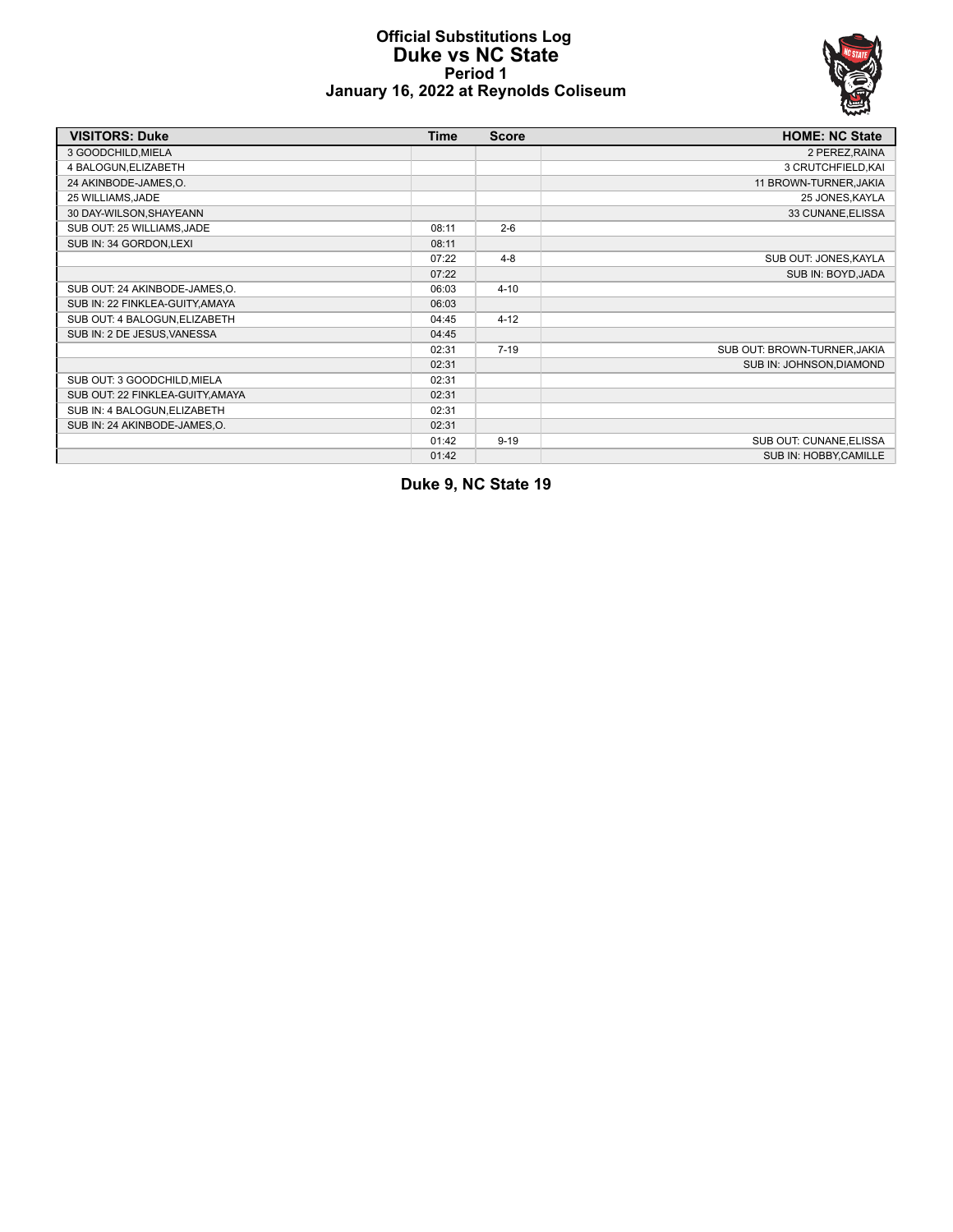

### **Official Substitutions Log Duke vs NC State Period 2 January 16, 2022 at Reynolds Coliseum**

| <b>VISITORS: Duke</b>            | <b>Time</b> | <b>Score</b>             | <b>HOME: NC State</b>       |
|----------------------------------|-------------|--------------------------|-----------------------------|
| 3 GOODCHILD.MIELA                |             |                          | 2 PEREZ, RAINA              |
| 4 BALOGUN.ELIZABETH              |             |                          | 3 CRUTCHFIELD, KAI          |
| 24 AKINBODE-JAMES.O.             |             |                          | 11 BROWN-TURNER, JAKIA      |
| 25 WILLIAMS, JADE                |             |                          | 25 JONES, KAYLA             |
| 30 DAY-WILSON, SHAYEANN          |             |                          | 33 CUNANE, ELISSA           |
|                                  | 10:00       | $\overline{\phantom{a}}$ | SUB OUT: BOYD, JADA         |
|                                  | 10:00       |                          | SUB IN: JONES, KAYLA        |
| SUB OUT: 24 AKINBODE-JAMES, O.   | 10:00       |                          |                             |
| SUB OUT: 30 DAY-WILSON, SHAYEANN | 10:00       |                          |                             |
| SUB IN: 3 GOODCHILD, MIELA       | 10:00       |                          |                             |
| SUB IN: 25 WILLIAMS, JADE        | 10:00       |                          |                             |
|                                  | 08:07       | $11 - 23$                | SUB OUT: HOBBY, CAMILLE     |
|                                  | 08:07       |                          | SUB IN: CUNANE, ELISSA      |
| SUB OUT: 34 GORDON, LEXI         | 08:07       |                          |                             |
| SUB IN: 30 DAY-WILSON, SHAYEANN  | 08:07       |                          |                             |
| SUB OUT: 25 WILLIAMS, JADE       | 07:59       | $11 - 23$                |                             |
| SUB IN: 24 AKINBODE-JAMES.O.     | 07:59       |                          |                             |
|                                  | 04:50       | 14-28                    | SUB OUT: CRUTCHFIELD, KAI   |
|                                  | 04:50       |                          | SUB OUT: JONES, KAYLA       |
|                                  | 04:50       |                          | SUB IN: BOYD, JADA          |
|                                  | 04:50       |                          | SUB IN: BROWN-TURNER, JAKIA |
| SUB OUT: 2 DE JESUS.VANESSA      | 04:50       |                          |                             |
| SUB IN: 34 GORDON, LEXI          | 04:50       |                          |                             |
|                                  | 02:35       | $17 - 35$                | SUB OUT: BOYD, JADA         |
|                                  | 02:35       |                          | SUB IN: HAYES, MADISON      |
| SUB OUT: 24 AKINBODE-JAMES, O.   | 02:35       |                          |                             |
| SUB IN: 22 FINKLEA-GUITY, AMAYA  | 02:35       |                          |                             |
| SUB OUT: 22 FINKLEA-GUITY, AMAYA | 01:45       | $17-40$                  |                             |
| SUB IN: 24 AKINBODE-JAMES.O.     | 01:45       |                          |                             |

**Duke 22, NC State 42**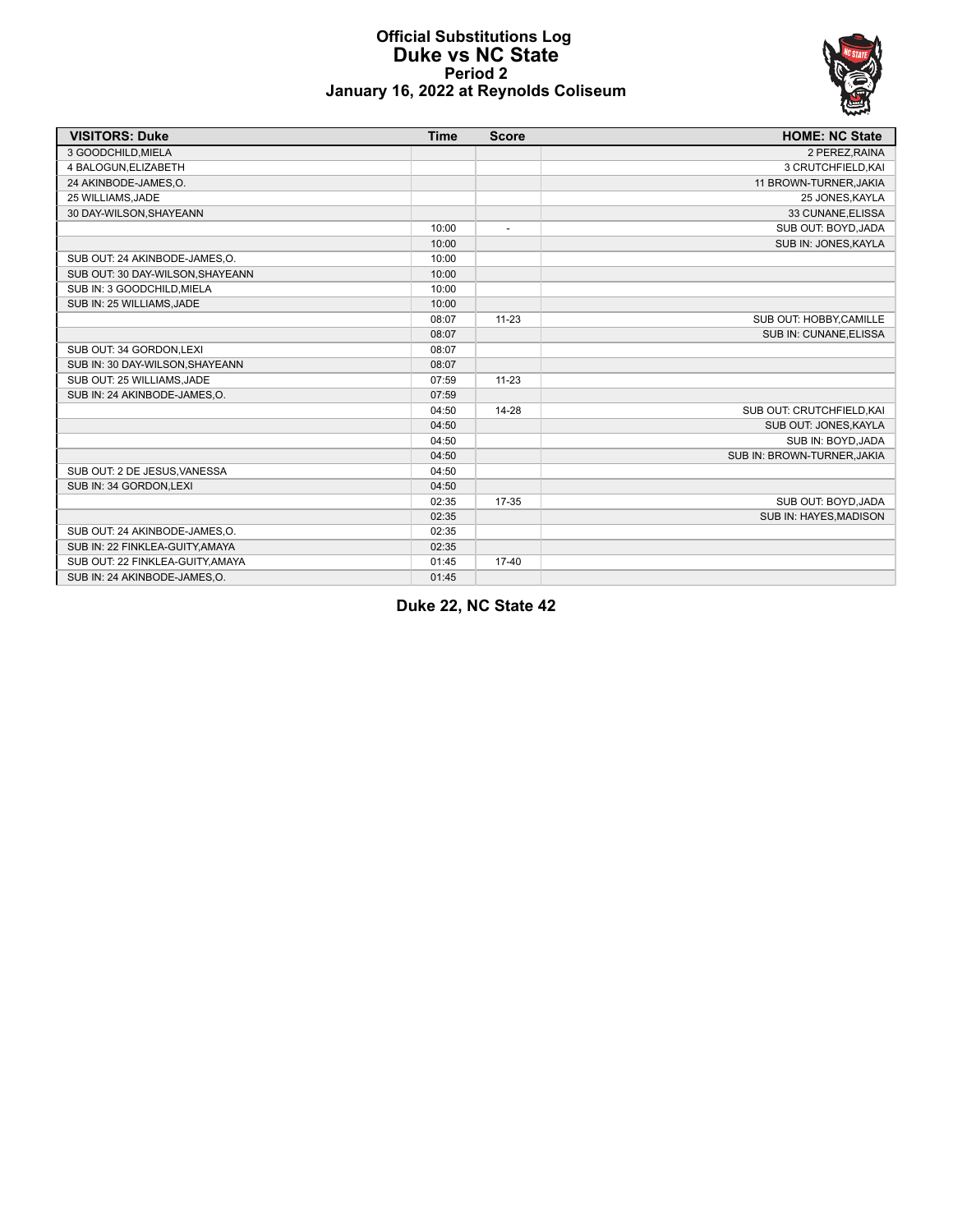

### **Official Substitutions Log Duke vs NC State Period 3 January 16, 2022 at Reynolds Coliseum**

| <b>VISITORS: Duke</b>            | <b>Time</b> | <b>Score</b>             | <b>HOME: NC State</b>        |
|----------------------------------|-------------|--------------------------|------------------------------|
| 3 GOODCHILD.MIELA                |             |                          | 2 PEREZ, RAINA               |
| 4 BALOGUN, ELIZABETH             |             |                          | 3 CRUTCHFIELD, KAI           |
| 24 AKINBODE-JAMES, O.            |             |                          | 11 BROWN-TURNER, JAKIA       |
| 25 WILLIAMS.JADE                 |             |                          | 25 JONES, KAYLA              |
| 30 DAY-WILSON, SHAYEANN          |             |                          | 33 CUNANE, ELISSA            |
|                                  | 10:00       | $\overline{\phantom{a}}$ | SUB OUT: JOHNSON, DIAMOND    |
|                                  | 10:00       |                          | SUB OUT: HAYES, MADISON      |
|                                  | 10:00       |                          | SUB IN: CRUTCHFIELD, KAI     |
|                                  | 10:00       |                          | SUB IN: JONES, KAYLA         |
|                                  | 06:46       | 30-48                    | SUB OUT: BROWN-TURNER, JAKIA |
|                                  | 06:46       |                          | SUB IN: JAMES, AZIAHA        |
| SUB OUT: 4 BALOGUN, ELIZABETH    | 06:46       |                          |                              |
| SUB OUT: 24 AKINBODE-JAMES.O.    | 06:46       |                          |                              |
| SUB IN: 2 DE JESUS, VANESSA      | 06:46       |                          |                              |
| SUB IN: 25 WILLIAMS, JADE        | 06:46       |                          |                              |
|                                  | 04:44       | 35-50                    | SUB OUT: PEREZ, RAINA        |
|                                  | 04:44       |                          | SUB OUT: JONES, KAYLA        |
|                                  | 04:44       |                          | SUB IN: JOHNSON, DIAMOND     |
|                                  | 04:44       |                          | SUB IN: BOYD, JADA           |
| SUB OUT: 25 WILLIAMS, JADE       | 04:44       |                          |                              |
| SUB OUT: 34 GORDON, LEXI         | 04:44       |                          |                              |
| SUB IN: 4 BALOGUN, ELIZABETH     | 04:44       |                          |                              |
| SUB IN: 24 AKINBODE-JAMES, O.    | 04:44       |                          |                              |
| SUB OUT: 30 DAY-WILSON, SHAYEANN | 04:02       | 35-52                    |                              |
| SUB IN: 34 GORDON.LEXI           | 04:02       |                          |                              |
|                                  | 04:02       |                          | SUB OUT: CRUTCHFIELD, KAI    |
|                                  | 04:02       |                          | SUB IN: BROWN-TURNER, JAKIA  |
|                                  | 01:05       | 39-60                    | SUB OUT: JAMES, AZIAHA       |
|                                  | 01:05       |                          | SUB OUT: CUNANE, ELISSA      |
|                                  | 01:05       |                          | SUB IN: PEREZ, RAINA         |
|                                  | 01:05       |                          | SUB IN: HOBBY, CAMILLE       |
| SUB OUT: 3 GOODCHILD.MIELA       | 01:05       |                          |                              |
| SUB OUT: 24 AKINBODE-JAMES, O.   | 01:05       |                          |                              |
| SUB IN: 25 WILLIAMS, JADE        | 01:05       |                          |                              |
| SUB IN: 30 DAY-WILSON, SHAYEANN  | 01:05       |                          |                              |

**Duke 41, NC State 60**